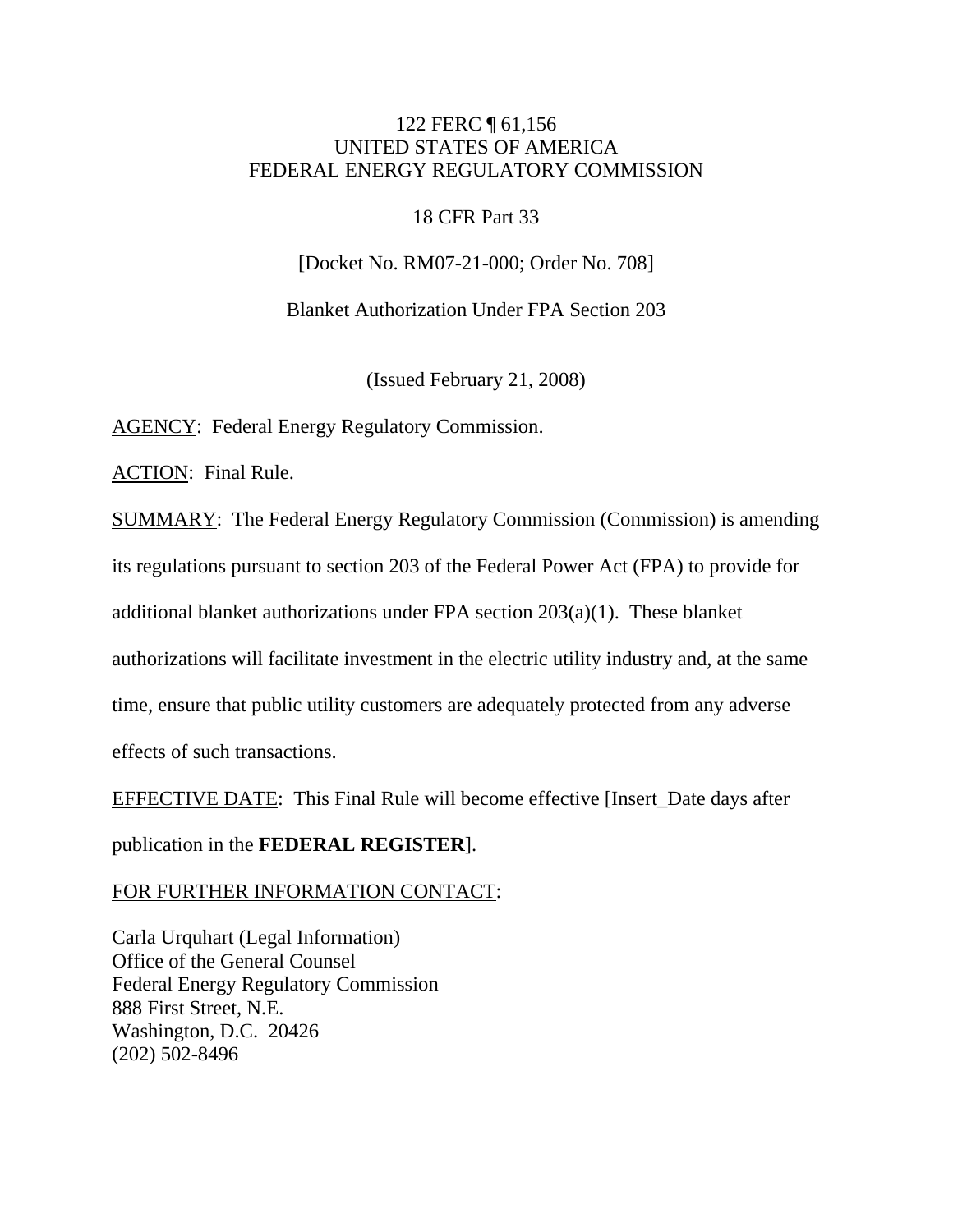Roshini Thayaparan (Legal Information) Office of the General Counsel Federal Energy Regulatory Commission 888 First Street, N.E. Washington, D.C. 20426 (202) 502-6857

David Hunger (Technical Information) Office of Energy Market Regulation Federal Energy Regulatory Commission 888 First Street, N.E. Washington, D.C. 20426 (202) 502-8148

Andrew P. Mosier, Jr. (Technical Information) Office of Energy Market Regulation Federal Energy Regulatory Commission 888 First Street, N.E. Washington, D.C. 20426 (202) 502-6274

#### SUPPLEMENTARY INFORMATION: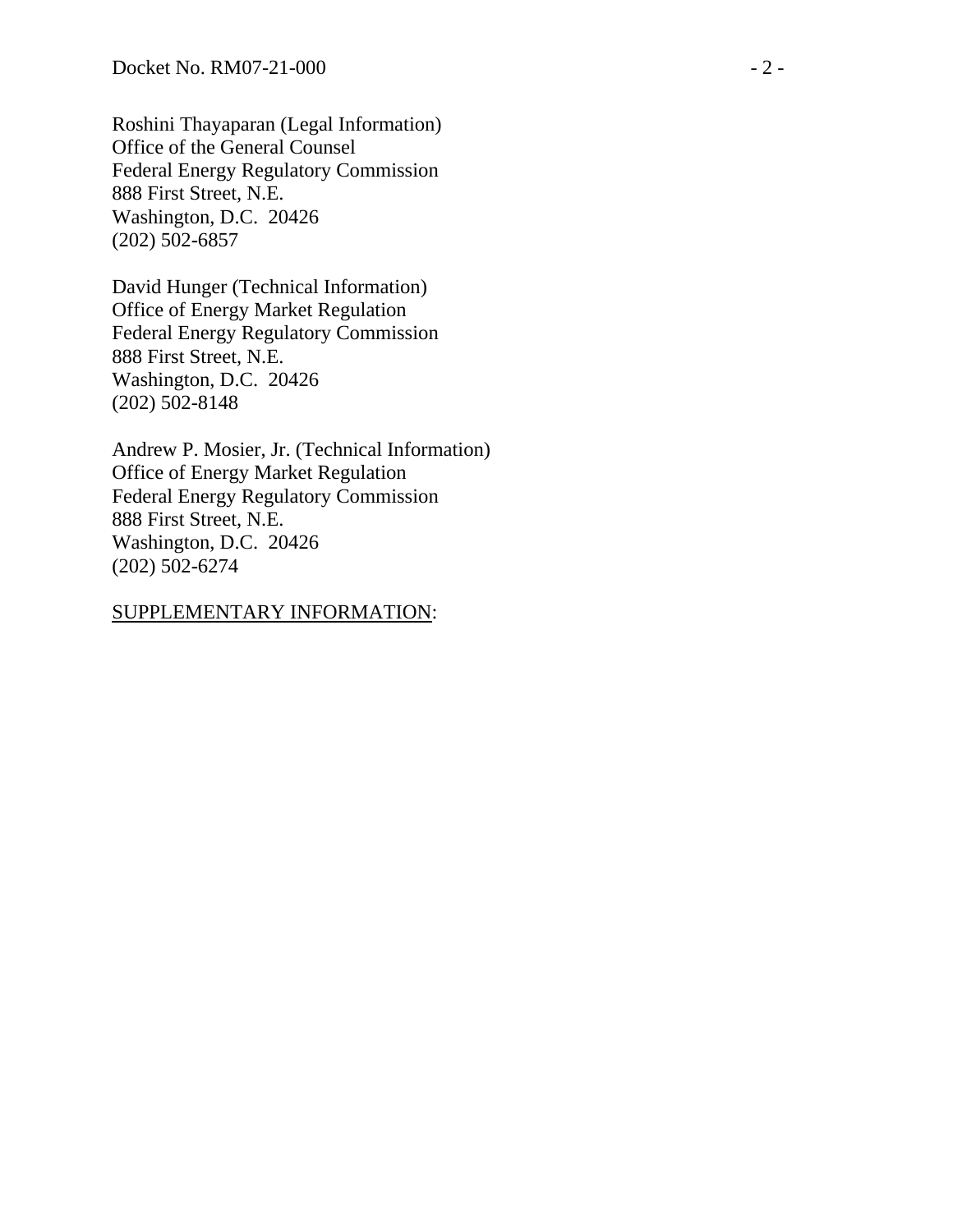# 122 FERC ¶ 61,156 UNITED STATES OF AMERICA FEDERAL ENERGY REGULATORY COMMISSION

Before Commissioners: Joseph T. Kelliher, Chairman; Suedeen G. Kelly, Marc Spitzer, Philip D. Moeller, and Jon Wellinghoff.

Blanket Authorization Under FPA Section 203 Docket No. RM07-21-000

### ORDER NO. 708

### FINAL RULE

(Issued February 21, 2008)

1. On July 20, 2007, the Commission issued a Notice of Proposed Rulemaking<sup>1</sup> to provide for an additional blanket authorization under section 203(a)(1) of the Federal Power Act (FPA).<sup>2</sup> After receiving comments in response to the Blanket Authorization NOPR, the Commission amends Part 33 of the Commission's regulations to add five blanket authorizations under section 203(a)(1). In addition, this Final Rule provides certain clarifications regarding the existing blanket authorizations under section 203. Further, this Final Rule clarifies the definitions of the terms "affiliate" and "captive customers." These blanket authorizations and clarifications will facilitate investment in

**2** 16 U.S.C. 824b.

<sup>&</sup>lt;u>1</u> <sup>1</sup> Blanket Authorization Under FPA Section 203, Notice of Proposed Rulemaking, 72 FR 41640 (July 31, 2007), FERC Stats. & Regs. ¶ 32,619 (2007) (Blanket Authorization NOPR).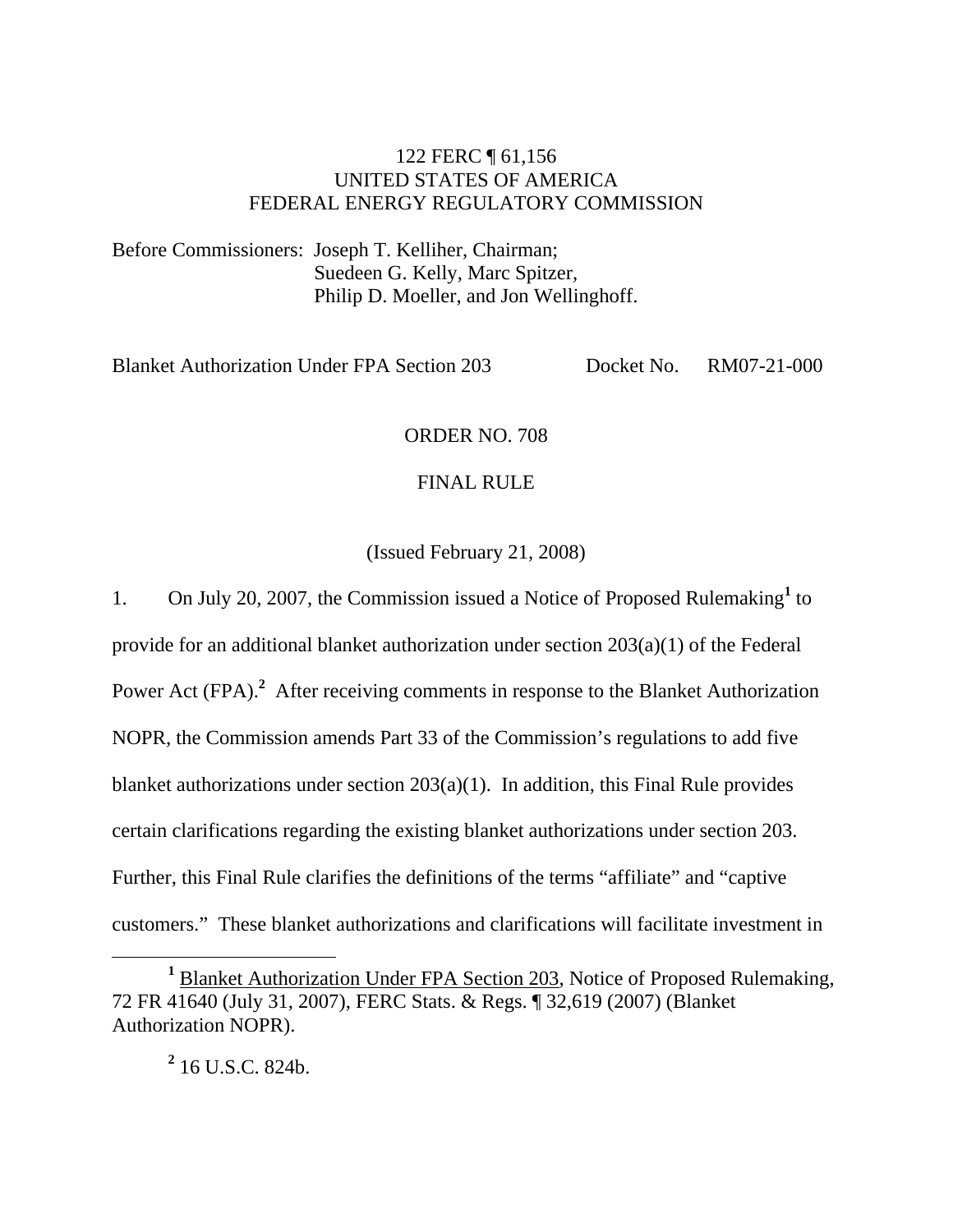the electric utility industry and, at the same time, ensure that public utility customers are adequately protected from any adverse effects of such transactions.

# **I. Background**

2. The Energy Policy Act of 2005<sup>3</sup> expanded the scope of the corporate transactions subject to the Commission's review under section 203 of the FPA. Among other things, amended section 203: (1) expands the Commission's review authority to include authority over certain holding company mergers and acquisitions, as well as certain public utility acquisitions of generating facilities; (2) requires that, prior to approving a disposition under section 203, the Commission must determine that the transaction would not result in inappropriate cross-subsidization of non-utility affiliates or the pledge or encumbrance of utility assets;<sup>4</sup> and (3) imposes statutory deadlines for acting on mergers and other jurisdictional transactions.

3. Through the Order No. 669 rulemaking proceeding, the Commission promulgated regulations adopting certain modifications to 18 CFR § 2.26 and Part 33 to implement

**<sup>3</sup>** <sup>3</sup> Energy Policy Act of 2005, Pub. L. No 109-58, 1289, 119 Stat. 594, 982-83 (2005) (EPAct 2005).

<sup>&</sup>lt;sup>4</sup> Section 203(a)(4) is not an absolute prohibition on the cross-subsidization of a non-utility associate company or the pledge or encumbrance of utility assets for the benefit of an associate company. If the Commission determines that the crosssubsidization, pledge or encumbrance will be consistent with the public interest, the action may be permitted.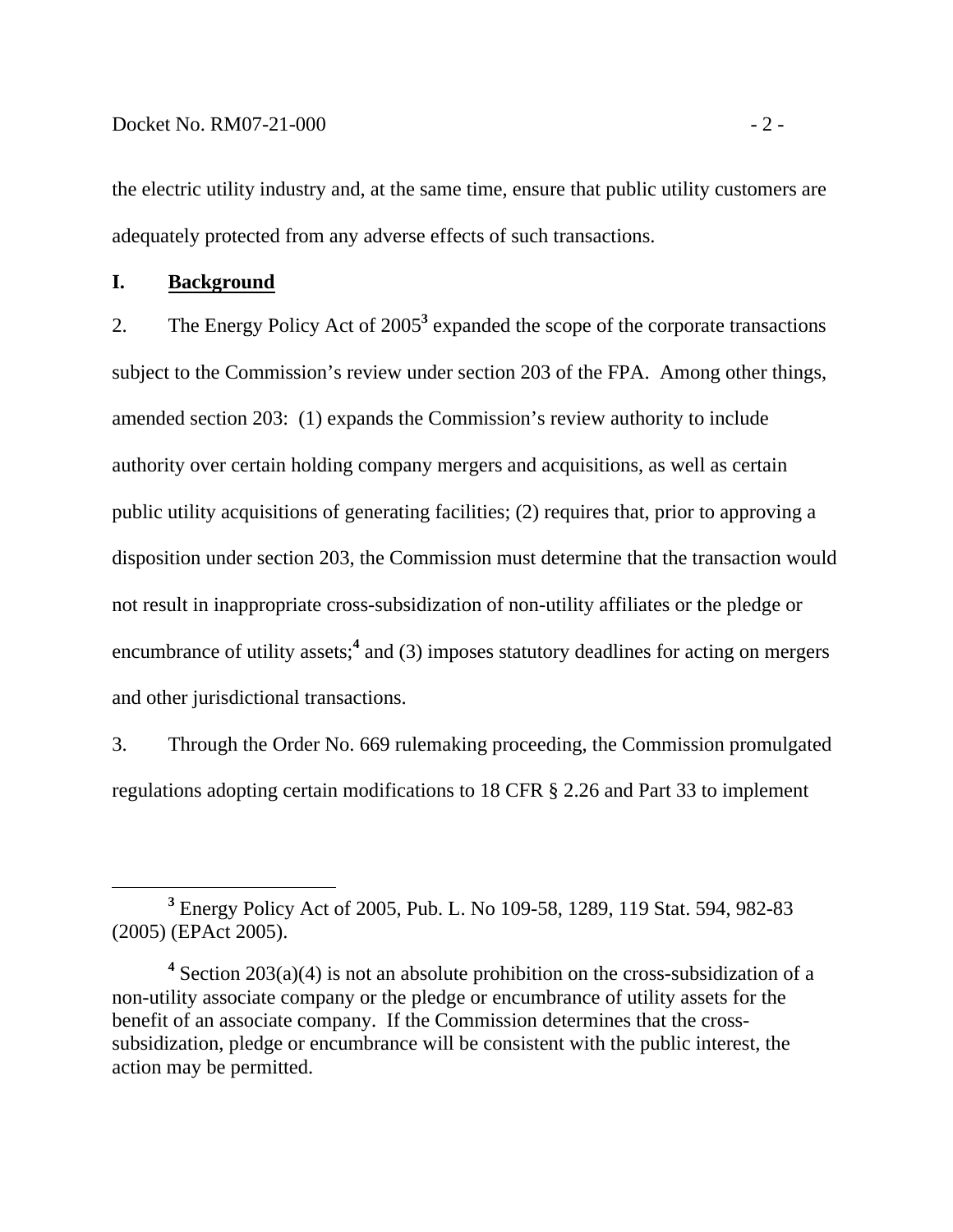amended section 203.**<sup>5</sup>** The Commission also provided blanket authorizations for certain transactions subject to section 203. These blanket authorizations were crafted to ensure that there is no harm to captive customers of franchised public utilities, but sought to accommodate investments in the electric utility industry and market liquidity. Some commenters in the rulemaking proceeding argued that the Commission should have granted additional blanket authorizations that would benefit the marketplace and not harm customers. Other commenters argued that the Commission should adopt additional generic rules to guard against inappropriate cross-subsidization associated with the mergers. Yet other commenters argued that the Commission should modify its competitive analysis for mergers, which has been in place for 10 years. The Commission stated that it would reevaluate these and other issues at a technical conference on the Commission's section 203 regulations as well as certain issues raised in the Order No. 667 rulemaking proceeding implementing the Public Utility Holding Company Act of 2005 (PUHCA 2005).**<sup>6</sup>**

**<sup>5</sup>** <sup>5</sup> Transactions Subject to FPA Section 203, Order No. 669, 71 FR 1348 (Jan. 6, 2006), FERC Stats. & Regs. ¶ 31,200 (2005), order on reh'g, Order No. 669-A, 71 FR 28422 (May 16, 2006), FERC Stats. & Regs. ¶ 31,214 (2006), order on reh'g, Order No. 669-B, 71 FR 42579 (July 27, 2006), FERC Stats. & Regs. ¶ 31,225 (2006).

**<sup>6</sup>** EPAct 2005, Pub. L. No. 109-58, 1261, et seq., 119 Stat. 594, 972-78 (2005) (PUHCA 2005). See also Repeal of the Public Utility Holding Company Act of 1935 and Enactment of the Public Utility Holding Company Act of 2005, Order No. 667, 70 FR 75592 (Dec. 20, 2005), FERC Stats. & Regs. ¶ 31,197 (2005), order on reh'g, Order No. 667-A, 71 FR 28446 (May 16, 2006), FERC Stats. & Regs. ¶ 31,213, order on (continued)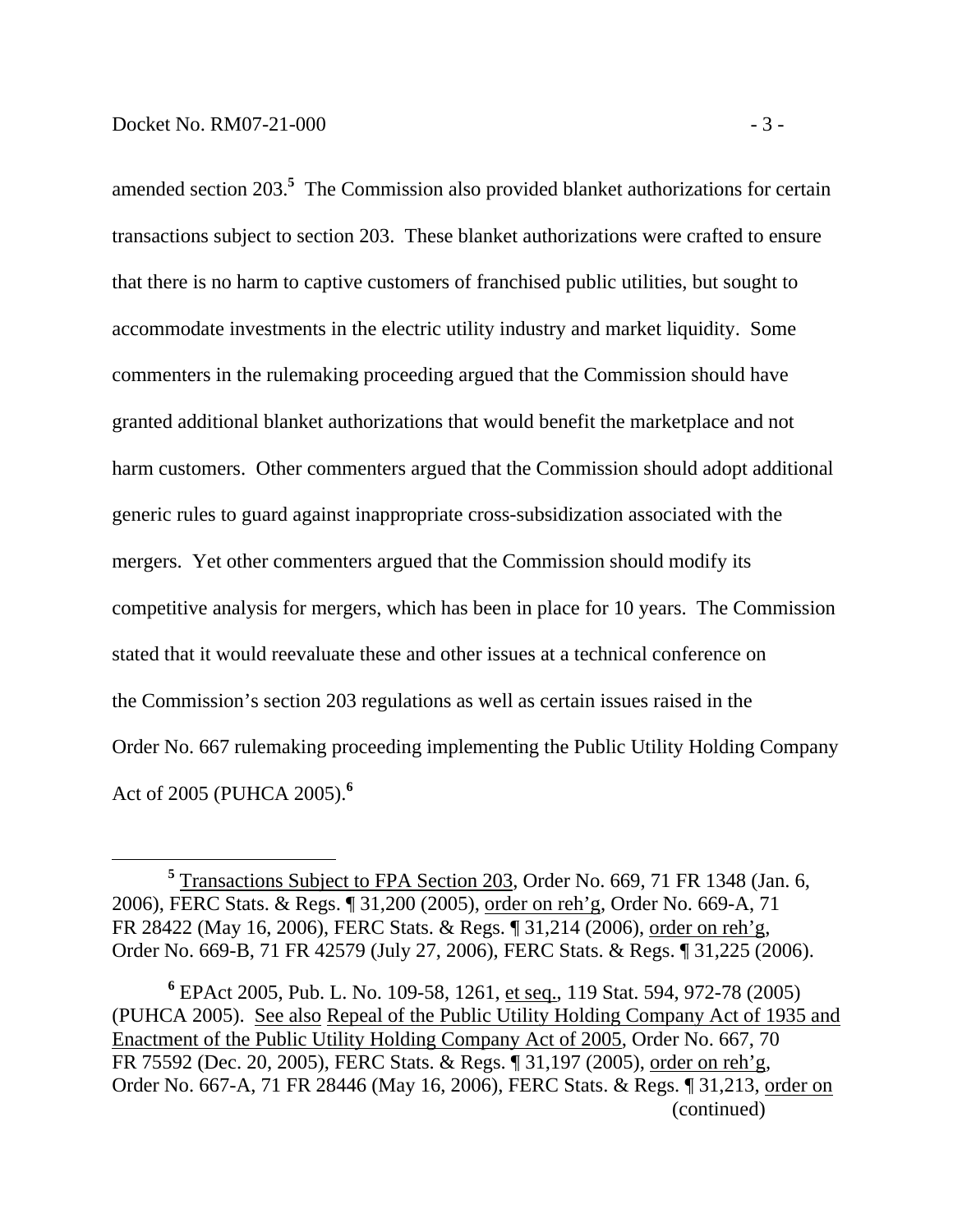$\overline{a}$ 

4. On December 7, 2006, the Commission held a technical conference (December 7 Technical Conference) to discuss several of the issues that arose in the Order No. 667 and Order No. 669 rulemaking proceedings. The December 7 Technical Conference discussed a range of topics. The first panel discussed whether there are additional actions, under the FPA or the NGA, that the Commission should take to supplement the protections against cross-subsidization that were implemented in the Order No. 667 and Order No. 669 rulemaking proceedings. The second panel discussed whether, and if so how, the Commission should modify its Cash Management Rule**<sup>7</sup>** in light of PUHCA 2005 and whether the Commission should codify specific safeguards that must be adopted for cash management programs and money pool agreements and transactions. The third panel discussed whether modifications to the specific exemptions, waivers and blanket authorizations set forth in the Order No. 667 and Order No. 669 rulemaking proceedings are warranted. Post-technical conference comments were accepted.

reh'g, Order No. 667-B, 71 FR 42750 (July 28, 2006), FERC Stats. & Regs. ¶ 31,224 (2006), order on reh'g, Order No. 667-C, 72 FR 8277 (Feb. 26, 2007), 118 FERC ¶ 61,133 (2007). These issues included matters related to inappropriate crosssubsidization and pledges or encumbrance of utility assets, whether our current merger policy should be revised, and whether additional exemptions, different reporting requirements, or other regulatory action (under PUHCA 2005 or the FPA or Natural Gas Act (NGA)) needed to be considered.

<sup>7</sup> Regulation of Cash Management Practices, Order No. 634, 68 FR 40500 (July 8, 2003), FERC Stats. & Regs. ¶ 31,145, revised, Order No. 634-A, 68 FR 61993 (Oct. 31, 2003), FERC Stats. & Regs. ¶ 31,152 (2003) (Cash Management Rule).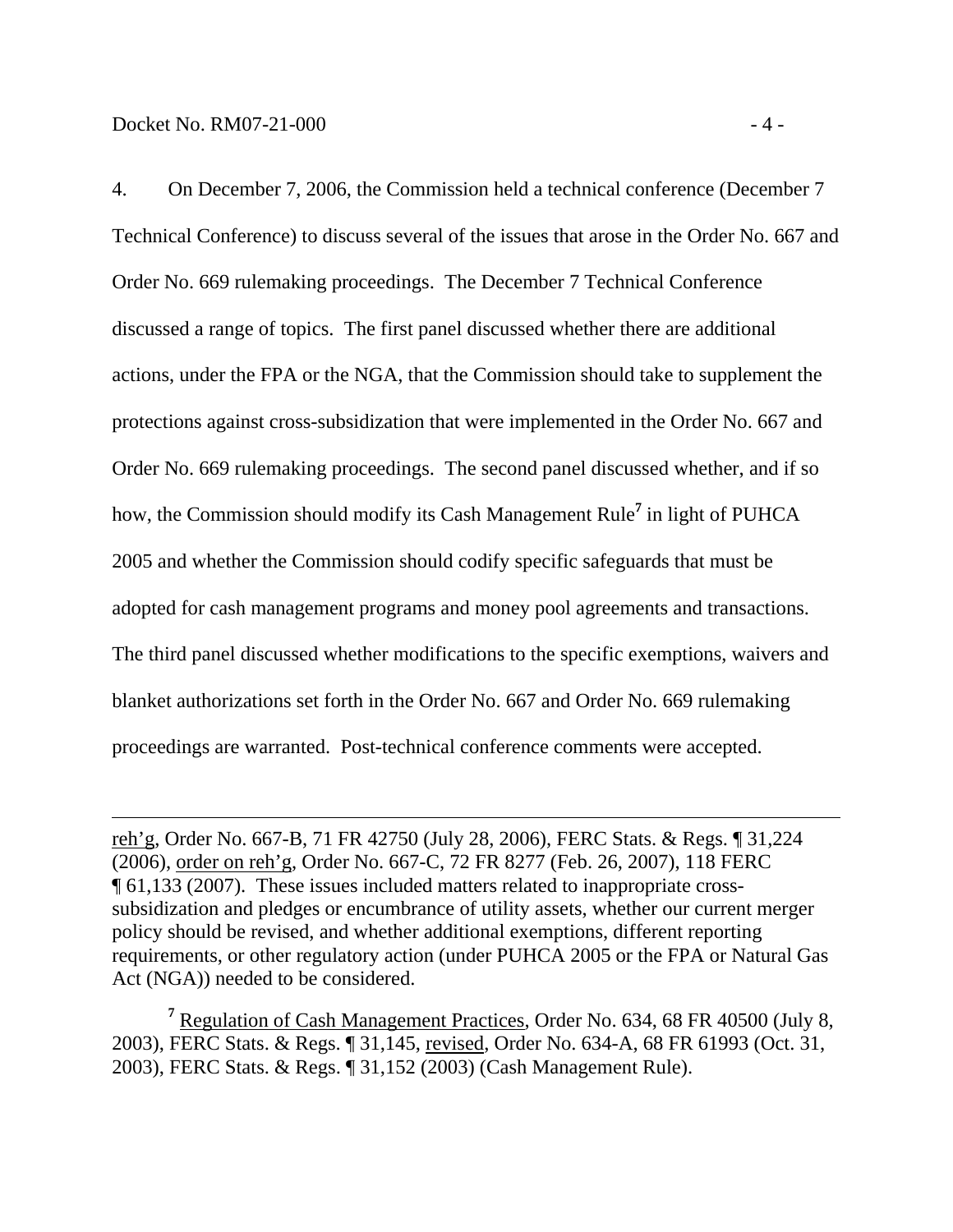5. On March 8, 2007, the Commission held a second technical conference (March 8 Technical Conference) to discuss whether the Commission's section 203 policy should be revised and, in particular, whether the Commission's Appendix A merger analysis is sufficient to identify market power concerns in today's electric industry market environment. The first panel discussed whether the Appendix A analysis is appropriate to analyze a merger's effect on competition, given the changes that have occurred in the industry (e.g., the development of Regional Transmission Organizations) and statutory changes (e.g., as a result of the repeal of the Public Utility Holding Company Act of 1935**<sup>8</sup>** and new authorities given to the Commission in EPAct 2005**<sup>9</sup>** ). The second panel assessed the factors the Commission uses in reviewing mergers and the coordination between the Commission and other agencies (including state commissions) with merger review responsibility.

6. On July 20, 2007, the Commission took three actions based on the Commission's experience implementing amended FPA section 203 and PUHCA 2005, as well as the record from the Commission's December 7 and March 8 Technical Conferences regarding section 203 and PUCHA 2005. In this docket, the Commission issued the

**<sup>8</sup>** 16 U.S.C. 79a et seq. (PUHCA 1935). EPAct 2005 repealed PUHCA 1935. EPAct 2005, Pub L. No. 109-58, 1263.

<sup>&</sup>lt;sup>9</sup> These include new authorities through amended FPA section 203 as well as PUHCA 2005.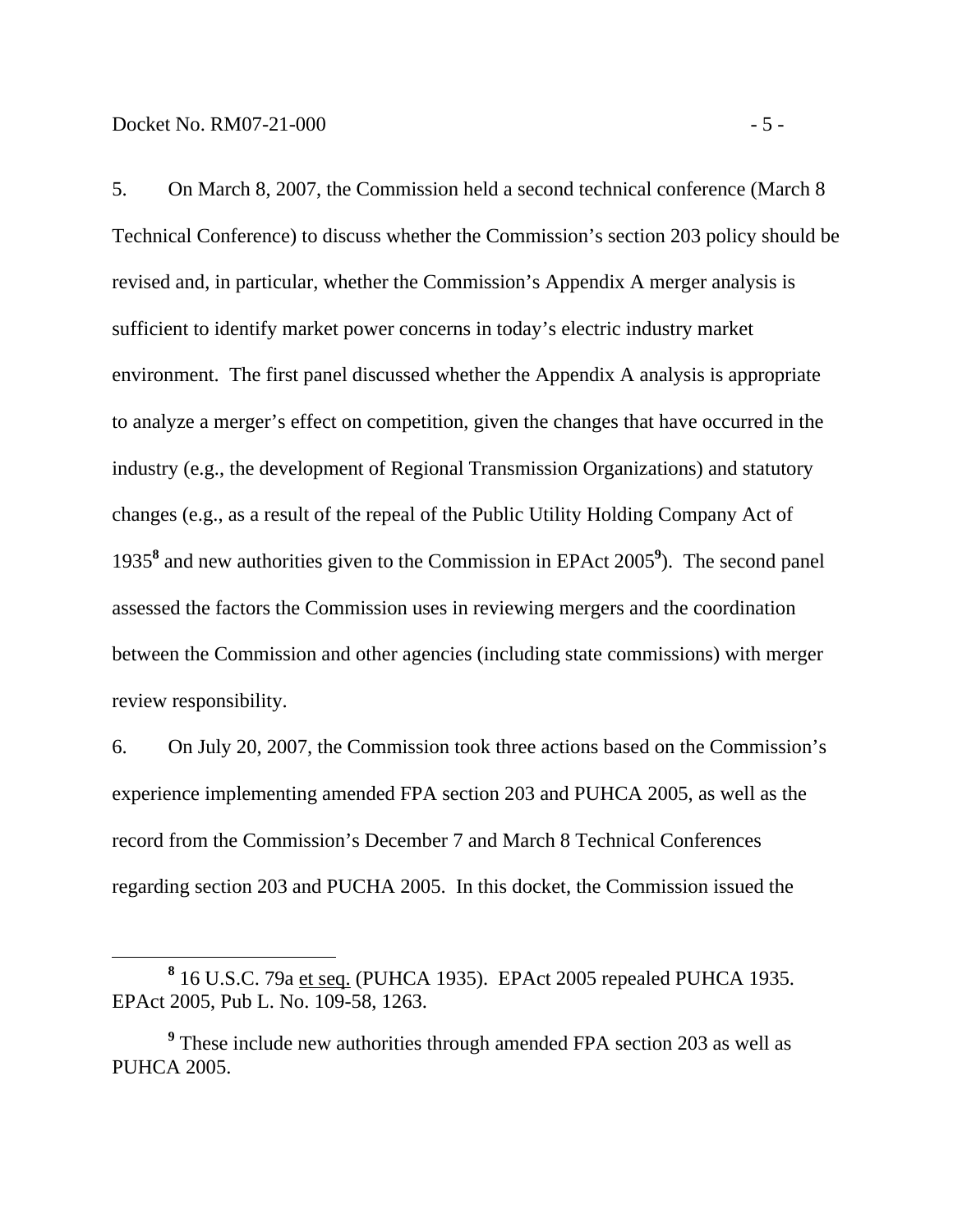Blanket Authorization NOPR, proposing an additional blanket authorization for certain dispositions of jurisdictional facilities under FPA section 203(a)(1) and seeking comment on additional blanket authorizations under section 203. In addition, in separate proceedings, the Commission issued a policy statement providing additional guidance regarding the Commission's section 203 authority**<sup>10</sup>** and a notice of proposed rulemaking proposing to codify restrictions on affiliate transactions between franchised public utilities with captive customers and their market-regulated power sales affiliates or nonutility affiliates.**<sup>11</sup>**

### **II. Blanket Authorization NOPR**

7. In the Blanket Authorization NOPR, based on the record from the technical conferences (including both oral and written comments) and the Commission's experience under amended section 203 to date, the Commission proposed to provide for a limited blanket authorization to public utilities under section 203(a)(1). Under this limited blanket authorization, a public utility would be pre-authorized to dispose of less than 10 percent of its voting securities to a public utility holding company but only if,

**<sup>10</sup>** FPA Section 203 Supplemental Policy Statement, 72 FR 42277 (Aug. 2, 2007), FERC Stats. & Regs. ¶ 31,253 (2007) (Supplemental Policy Statement), order on clarification and reconsideration, 122 FERC ¶ 61,157 (2008).

**<sup>11</sup>** Cross-Subsidization Restrictions on Affiliate Transactions, 72 FR 41644 (July 31, 2007), FERC Stats. & Regs. ¶ 32,618 (2007) (Affiliate Transactions NOPR); see Cross-Subsidization Restrictions on Affiliate Transactions, Order No. 707 122 FERC ¶ 61,155 (2008) (Affiliate Transactions Final Rule).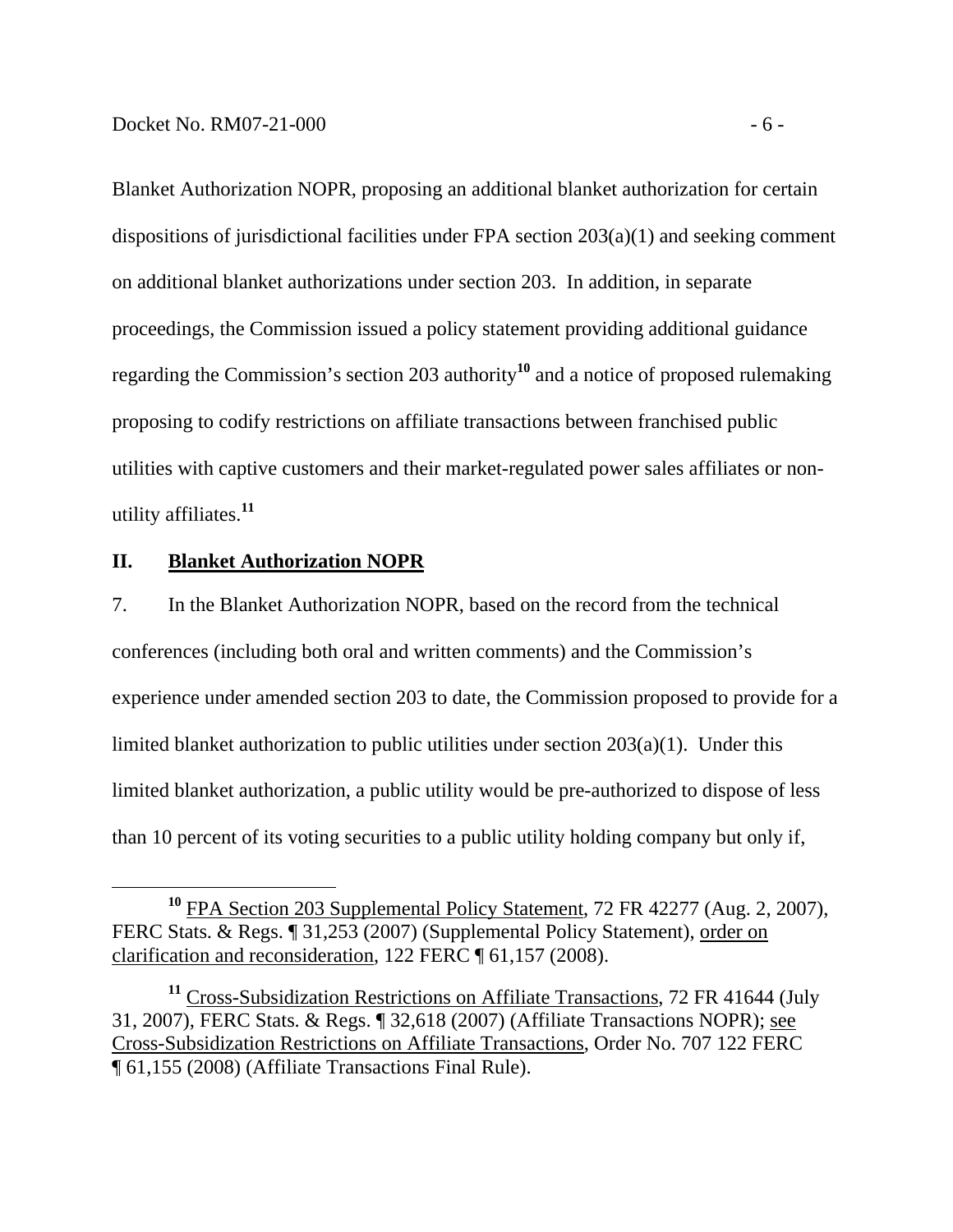after the disposition, the holding company and any of its associate or affiliate companies in aggregate will own less than 10 percent of the outstanding voting interests of that public utility. The proposed limited blanket authorization would work in conjunction with the blanket authorization granted to holding companies under section 203(a)(2) in

18 CFR 33.1(c)(2)(ii).**<sup>12</sup>** The Commission noted that this proposed blanket authorization

would not entirely parallel the section  $203(a)(2)$  authorization since the section  $203(a)(2)$ 

authorization does not contain the "in aggregate" limitation. However, the Commission

stated that this limitation would provide better protection against possible transfer of

control of a public utility. The Commission sought comment on this limitation.

8. The Commission stated that the disposition of such limited voting interests (less than 10 percent), with the proposed "in aggregate" restriction and the existing reporting requirements applicable to holding companies,**<sup>13</sup>** will not harm competition or captive

**<sup>12</sup>** The section 203(a)(2) blanket authorization states that any holding company in a holding company system that includes a transmitting utility or an electric utility may purchase, acquire, or take "[a]ny voting security in a transmitting utility, an electric utility company, or a holding company in a holding company system that includes a transmitting utility or an electric utility company if, after the acquisition, the holding company will own less than 10 percent of the outstanding voting securities." 18 CFR 33.1(c)(2)(ii). Because a "transmitting utility" or "electric utility company" may also be a "public utility" as defined in the FPA, the public utility may need to obtain separate authorization for the same transaction under FPA section 203(a)(1), which requires authorization for public utilities to dispose of jurisdictional facilities.

<sup>&</sup>lt;sup>13</sup> See, e.g., 18 CFR 33.1(c)(4) (requiring the filing of Securities and Exchange Commission (SEC) Schedule 13D, Schedule 13G, and Form 13F, if applicable); 18 CFR 35.42(a) (effective September 18, 2007, the effective date of Market-Based Rates (continued)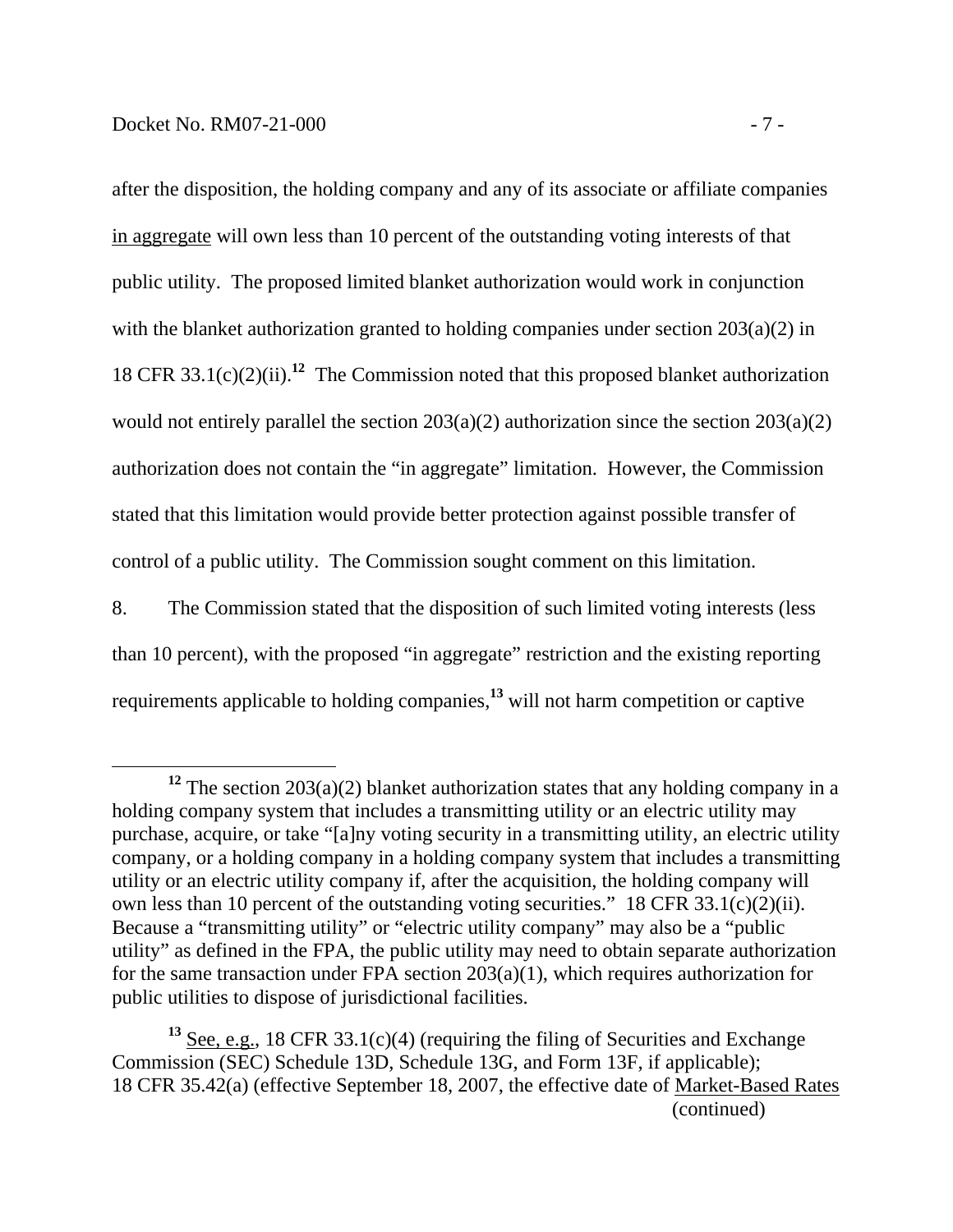$\overline{a}$ 

customers. Moreover, the Commission stated this 10 percent threshold is consistent with the definition of "holding company" under section 1262(8)(A) of PUHCA 2005. Under that definition, any company that has the power to vote 10 percent or more of the securities of a public utility company (or a holding company of a public utility company) triggers holding company status and thus is presumed to raise sufficient concerns about controlling influence over a subsidiary public utility that regulatory oversight is needed. The Commission also found the 10 percent threshold to be consistent with the blanket authorization granted under section 203(a)(2) in the Order No. 669 rulemaking proceeding, under which holding companies are pre-authorized to acquire up to 9.99 percent of voting securities of a public utility.

9. The Commission further noted that, as part of the existing "parallel" blanket authorization under section  $203(a)(2)$ , the Commission already requires the holding company to provide to the Commission copies of any Schedule 13D, Schedule 13G and Form 13F at the same time and on the same basis, as filed with the SEC in connection with any securities purchased, acquired or taken pursuant to the blanket authorization

For Wholesale Sales Of Electric Energy, Capacity And Ancillary Services By Public Utilities, Order No. 697, 72 FR 39903 (July 20, 2007), FERC Stats. & Regs. ¶ 31,252 (2007)) (requiring a notification of any change in status that would reflect a departure from the characteristics the Commission relied upon in granting market-based rate authority); 18 CFR 366.4(a) (requiring Form FERC-65 (notification of holding company status)).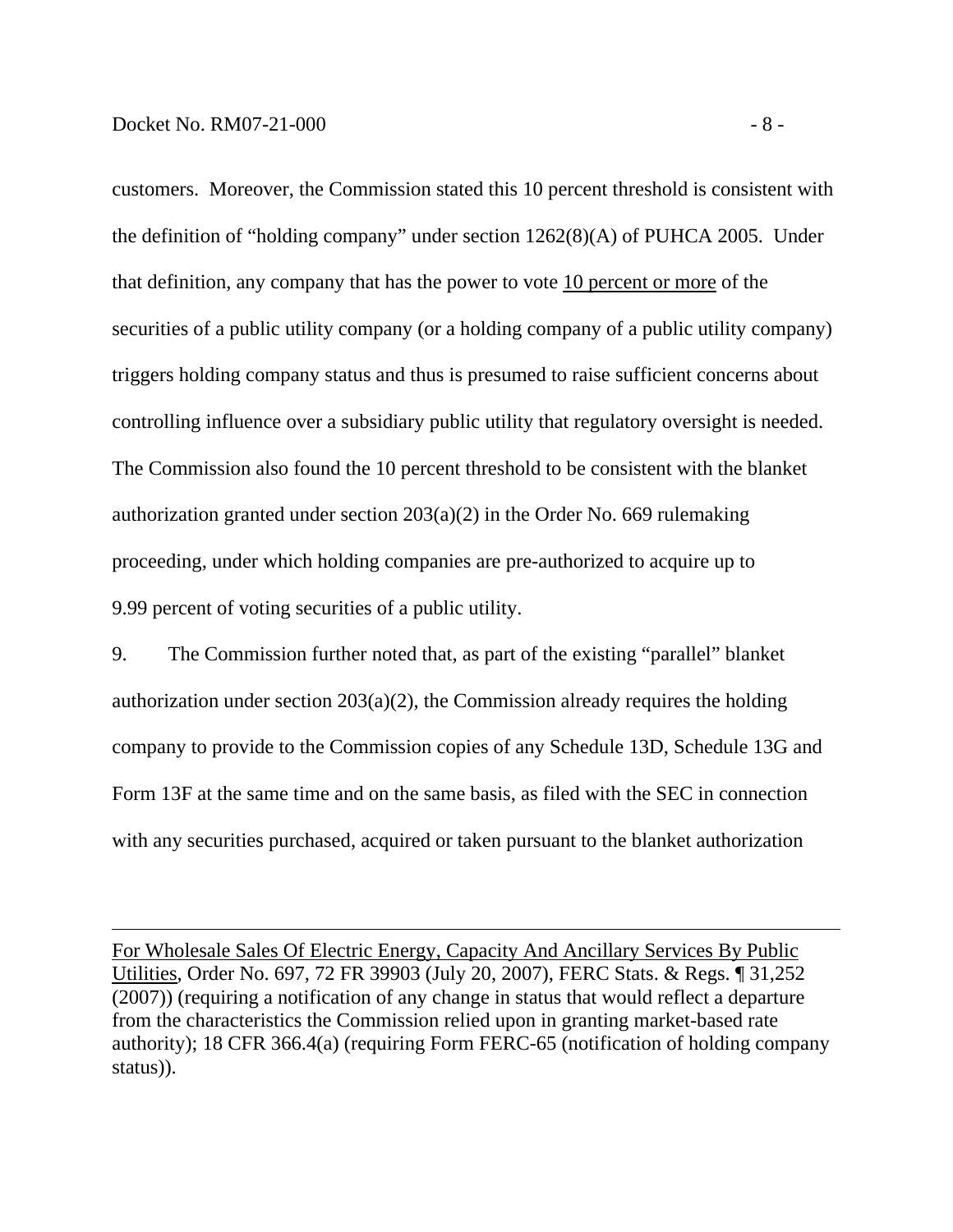under section 203(a)(2) provided in § 33.1(c)(2) of the Commission's regulations.<sup>14</sup> Any person is required to file a Schedule 13 notification with the SEC of an acquisition of beneficial ownership of more than five percent of a class of equity securities.**<sup>15</sup>** Importantly, a Schedule 13G filer must acquire the subject securities "in the ordinary course of his business and not with the purpose nor with the effect of changing or influencing the control of the issuer, nor in connection with or as a participant in any transaction having such purpose or effect" over entities whose securities it holds.**<sup>16</sup>** Because the Commission already receives these filings from the holding company, the Commission proposed not to require additional reporting on the part of individual public utilities to duplicate the reporting of information we are already getting about the same transaction. However, the Commission sought comment on whether any additional reporting by the public utility should be required.

10. The Commission also sought comment on whether blanket authorizations under section  $203(a)(1)$  should be provided for the transfer of securities by a public utility to a holding company granted a blanket authorization under section 203(a)(2) in 18 CFR 33.1(c)(8),**<sup>17</sup>** 33.1(c)(9),**<sup>18</sup>** and 33.1(c)(10).**<sup>19</sup>** In addition, the Commission

**<sup>14</sup>** 18 CFR 33.1(c)(4).

**<sup>15</sup>** 17 CFR 240.13d-1(a).

**<sup>16</sup>** 17 CFR 240.13d-1(b)(1)(i).

<sup>&</sup>lt;sup>17</sup> 18 CFR 33.1(c)(8) (granting a blanket authorization under section  $203(a)(2)$  to a (continued)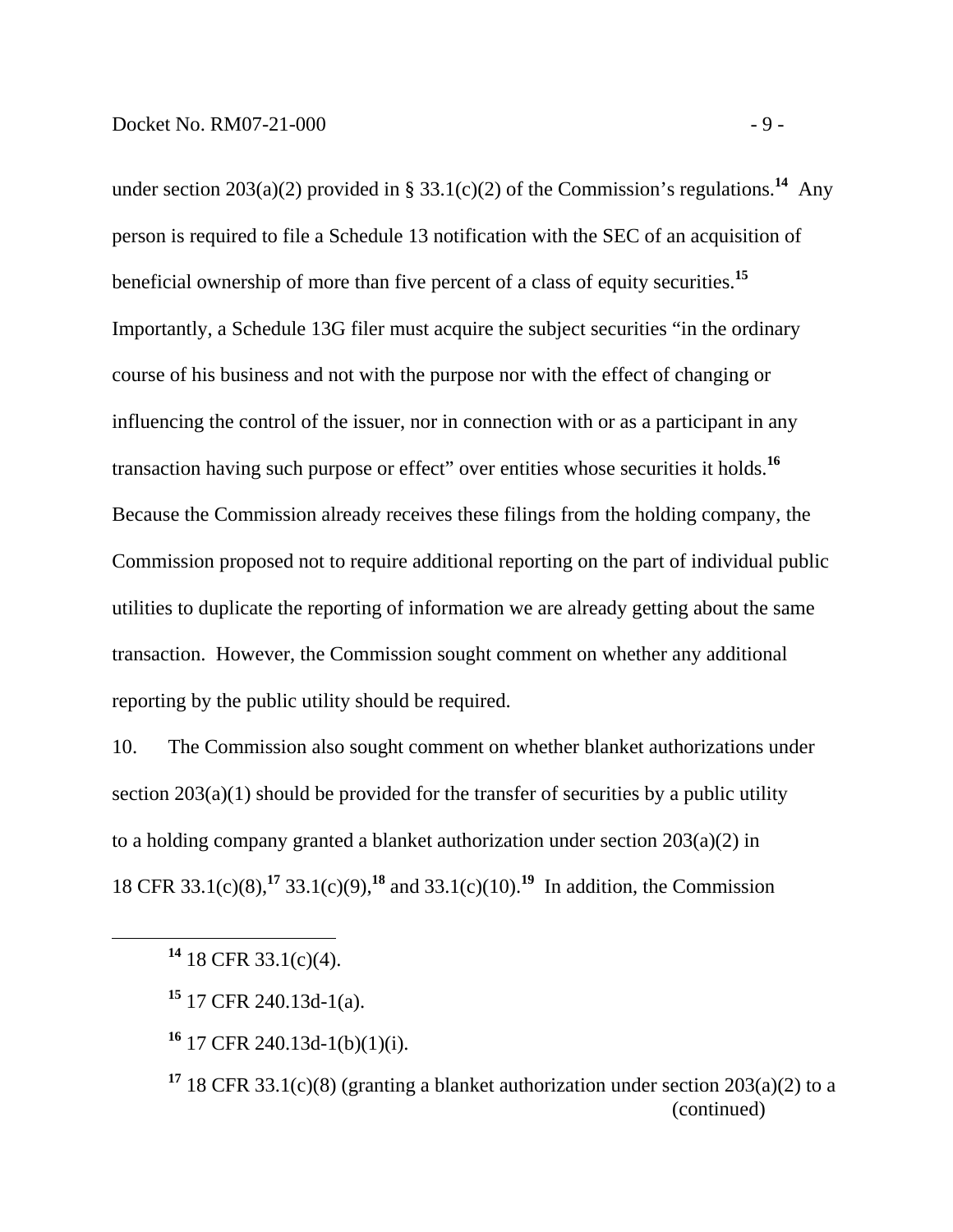sought comment on whether it should grant a generic blanket authorization under section  $203(a)(1)$  for the acquisition or disposition of a jurisdictional contract where neither the acquirer nor transferor has captive customers and the contract does not convey control over the operation of a generation or transmission facility.

### **III. Procedural Matters**

 $\overline{a}$ 

11. The Blanket Authorization NOPR invited comments on the proposed regulations.

Comments on the Blanket Authorization NOPR were filed by: American Public Power

Association and National Rural Electric Cooperative Association (APPA/NRECA);

Edison Electric Institute (EEI); Electric Power Supply Association (EPSA); Entergy

Services, Inc. (Entergy); Financial Institutions Energy Group (the Financial Group);

Mirant Corporation (Mirant); Modesto Irrigation District (Modesto); and Oklahoma

Corporation Commission (Oklahoma Commission);.

person that is a holding company solely with respect to one or more exempt wholesale generators (EWGs), foreign utility companies (FUCOs), or qualifying facilities (QFs) to acquire the securities of additional EWGs, FUCOs, or QFs).

**<sup>18</sup>** 18 CFR 33.1(c)(9) (granting a conditional blanket authorization under section  $203(a)(2)$  to a holding company, or a subsidiary of that company, that is regulated by the Board of Governors of the Federal Reserve Bank or by the Office of the Comptroller of the Currency, under the Bank Holding Company Act of 1956 as amended by the Gramm-Leach-Bliley Act of 1999).

**<sup>19</sup>** 18 CFR 33.1(c)(10) (granting a limited blanket authorization under section  $203(a)(2)$  to a holding company, or a subsidiary of that company, for the acquisition of securities of a public utility or a holding company that includes a public utility for purposes of underwriting activities or hedging transactions).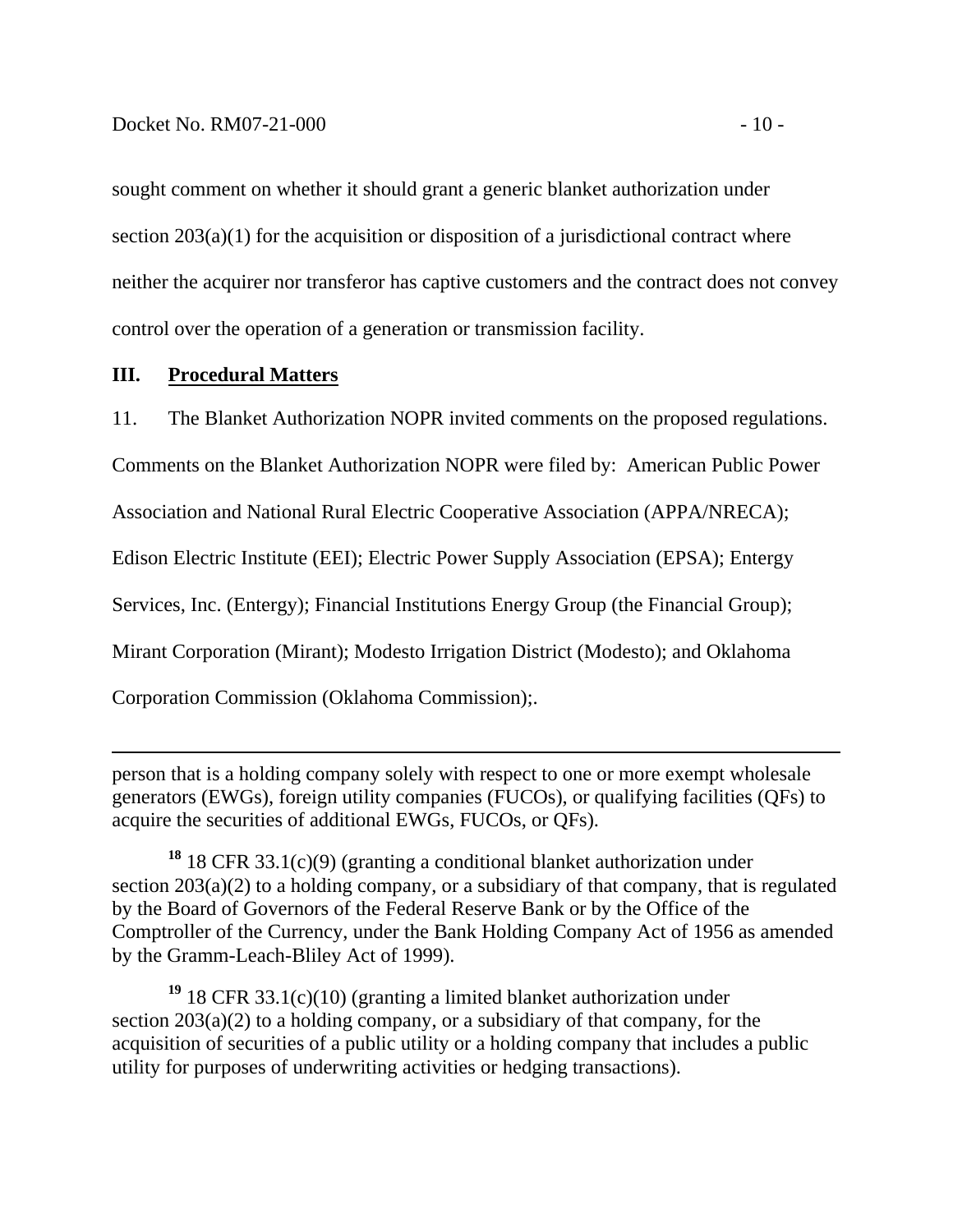# **IV. Discussion**

12. This Final Rule adopts the proposal in the Blanket Authorization NOPR to preauthorize a public utility to dispose of less than 10 percent of its voting securities to a public utility holding company if, after the disposition, the holding company and any associate or affiliate companies in aggregate will own less than 10 percent of the outstanding voting interests of that public utility. Based on comments to the Blanket Authorization NOPR, this Final Rule also provides four additional blanket authorizations under section 203(a)(1). First, a public utility is granted a blanket authorization under section 203(a)(1) to transfer its outstanding voting securities to any holding company granted blanket authorization in §  $33.1(c)(8)$  if, after the transfer, the holding company and any of its associate or affiliate companies in aggregate will own less than 10 percent of the outstanding voting interests of such public utility. Second, a public utility is granted a blanket authorization under section 203(a)(1) to transfer its outstanding voting securities to any holding company granted blanket authorization in § 33.1(c)(9). Third, a public utility is granted a blanket authorization under section 203(a)(1) to transfer its outstanding voting securities to any holding company granted blanket authorization in § 33.1(c)(10). Fourth, a public utility is granted a blanket authorization under section  $203(a)(1)$  for the acquisition or disposition of a jurisdictional contract where neither the acquirer nor transferor has captive customers or owns or provides transmission service over jurisdictional transmission facilities, the contract does not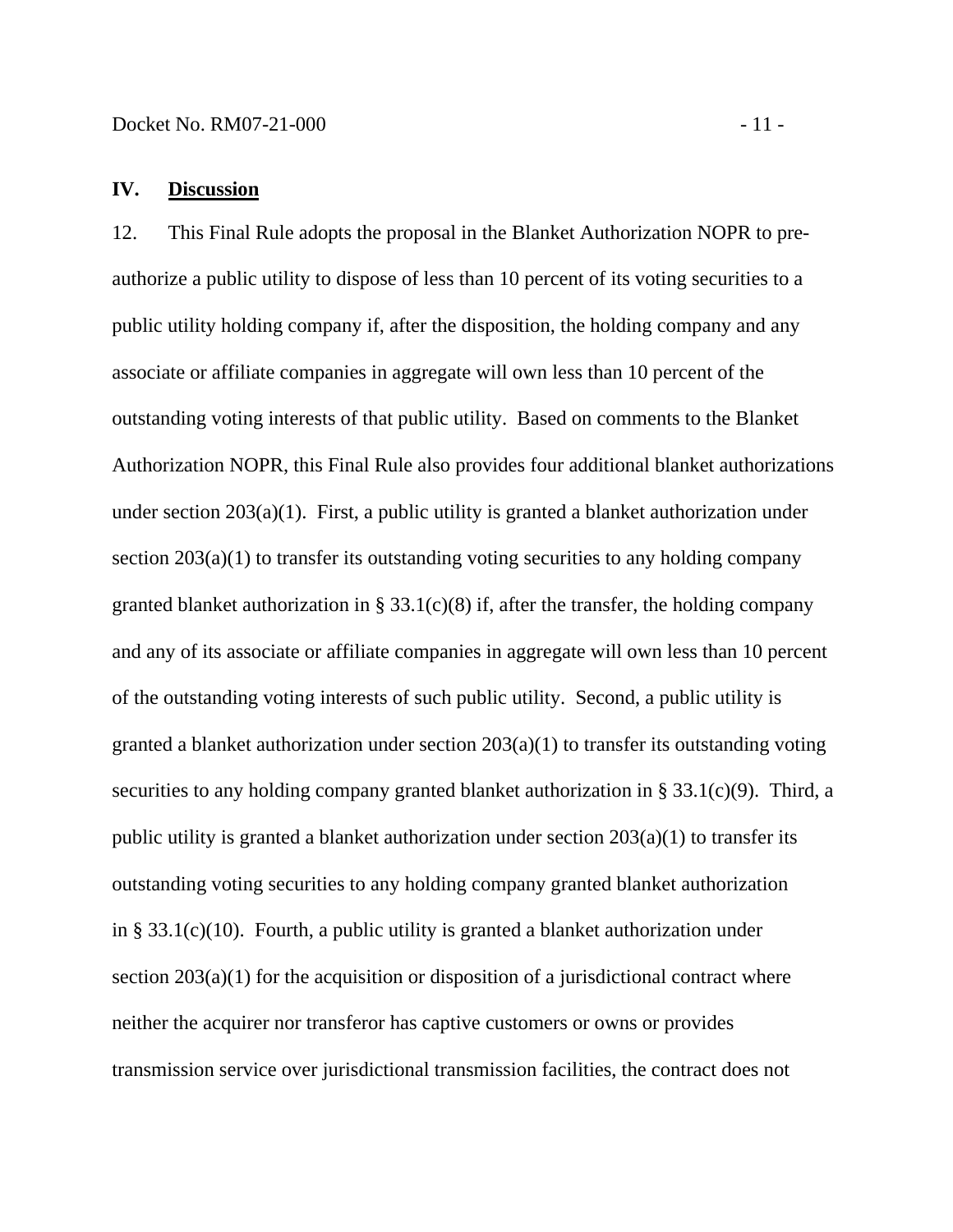convey control over the operation of a generation or transmission facility, the parties to the transaction are neither affiliates nor associate companies, and the acquirer is a public utility. In addition, this Final Rule provides certain clarifications regarding the existing blanket authorizations under section 203. Finally, this Final Rule clarifies the definitions of the terms "affiliate" and "captive customers."

#### **A. Proposed Blanket Authorizations**

### **1. Scope of the Proposed Blanket Authorization**

#### **a. Comments**

13. APPA/NRECA, Mirant and the Oklahoma Commission support the limited blanket authorization as proposed by the Commission. The Oklahoma Commission states that the rule would allow utilities to expedite business ventures, but warns that the Commission should use terms in their plain and ordinary meanings to reduce any potential ambiguity. It also recommends that the Commission consider language that would allow state commissions to continue to receive notices of any investigations of regulated public utility companies.

14. In the Blanket Authorization NOPR, the Commission asked for comments on the "in aggregate" limitation. APPA/NRECA support the proposed aggregate ownership limitation, stating that it is needed to help prevent the transfer of control of public utilities. They argue that omitting the "in aggregate" limitation would allow a public utility to sell less than 10 percent of its voting securities in successive transfers to each of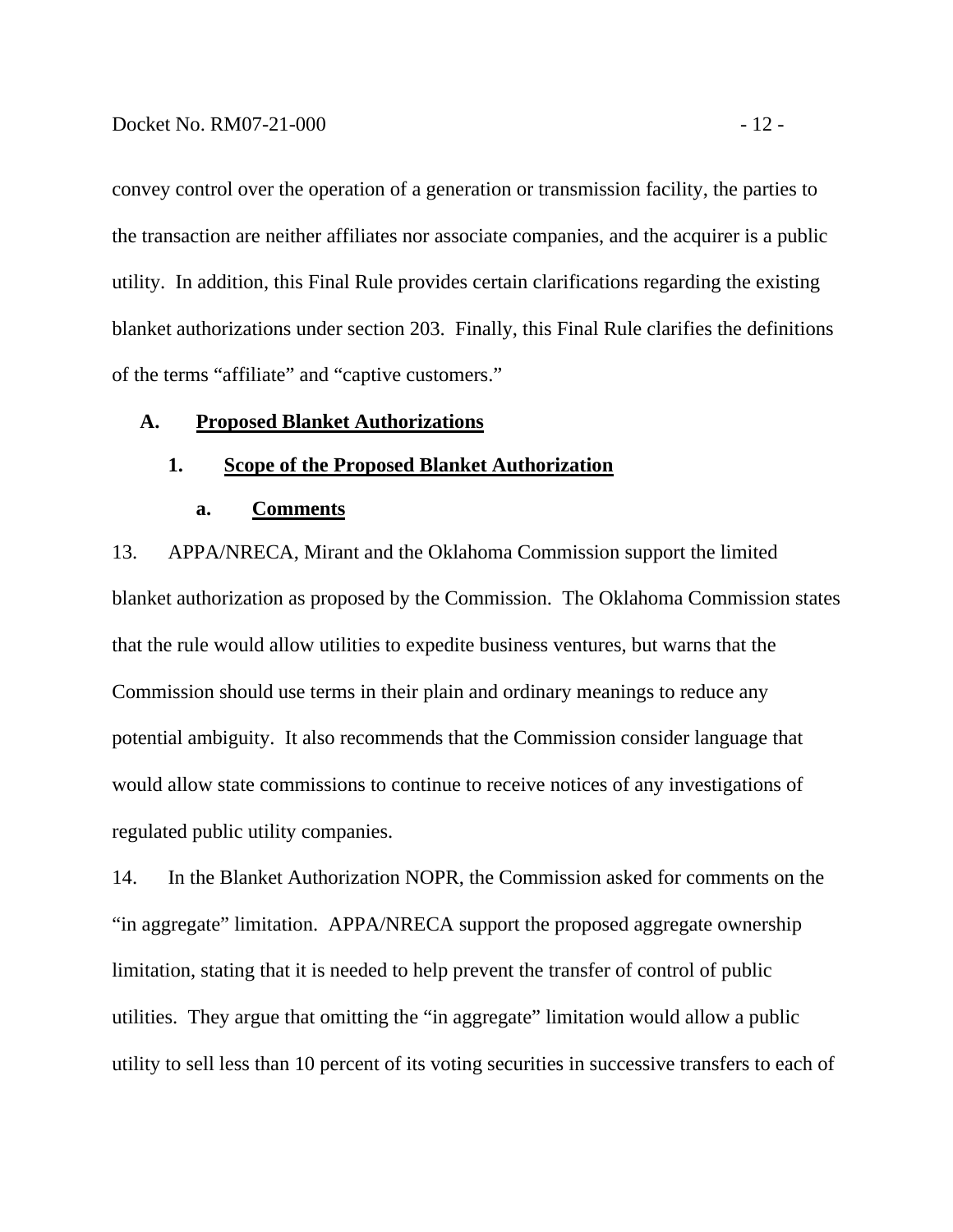several affiliates or associate companies (or even the same entity). APPA/NRECA further argues that omitting the "in aggregate" limitation is not in the public interest because, absent a case-by-case review, the Commission has no basis for a finding that an indirect transfer of control of a public utility's generation or transmission facilities to a single entity or to several affiliated entities will not harm competition, captive customers, or transmission customers.

15. Mirant also supports the limited blanket authorization with the "in aggregate" limitation. It states that while this does not completely parallel the blanket authorization granted in Order No. 669, it is comparable enough to remedy the problem that exists when one party must seek Commission review of the transaction.

16. EEI and the Financial Group support the blanket authorization with certain clarifications and recommendations. Specifically, the Financial Group argues that the proposed less than 10 percent blanket authorization under section 203(a)(1) should be expanded to include all acquirers, not just holding companies. It asserts that if a disposition of less than 10 percent of a public utility's voting securities to a holding company raises no concerns with respect to control, markets, or captive customers, then a disposition of less than 10 percent of a public utility's voting securities to an entity that is not a holding company should also raise no concerns. The Financial Group states that, in the case of a disposition of less than 10 percent of the voting securities of a public utility, the interest being disposed of does not convey control and cannot harm markets or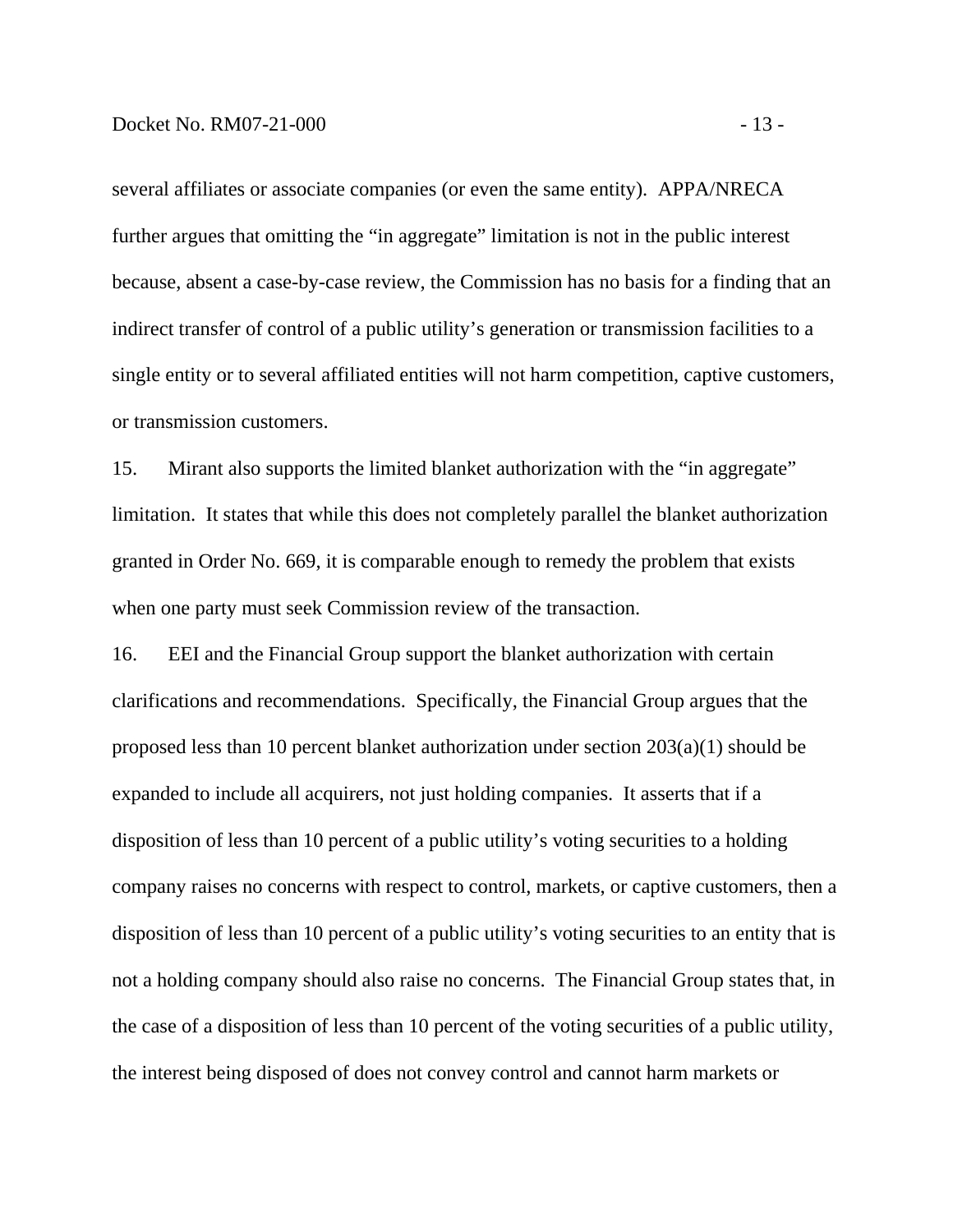captive customers, so the status of the acquirer – as a holding company, public utility, or an entity that is neither – should be irrelevant. It argues that requiring a public utility to seek approval under section 203(a)(1) when disposing of less than 10 percent of its voting securities to a non-holding company would not serve any regulatory purpose, and adds needless costs and delays to transactions that do not raise section 203 concerns.

17. Similarly, EEI argues that the Commission should not limit its proposed section  $203(a)(1)$  blanket authorization to the entities described in 18 CFR 33.1(c)(2)(ii). EEI states that § 33.1(c)(2)(ii) only covers acquisitions by holding companies of securities of a transmitting utility, electric utility company, or holding company in a holding company system with such utilities. This, EEI argues, excludes a broader class of public utilities as well as non-holding company acquirers. It contends that the Commission would reduce the regulatory burden and encourage investment without causing harm "by extending the new blanket authorization to cover jurisdictional transfers of securities from the broader class of 'public utilities' to 'any person' without the constraints contained in [§]  $33.1(c)(2)(ii)$ .<sup>20</sup>

18. As an additional matter, the Financial Group recommends that the Commission clarify that the aggregate limitation only applies to companies in a holding company system that are 10 percent or more owned by the holding company or its subsidiaries. It

**<sup>20</sup>** EEI Comments at 8.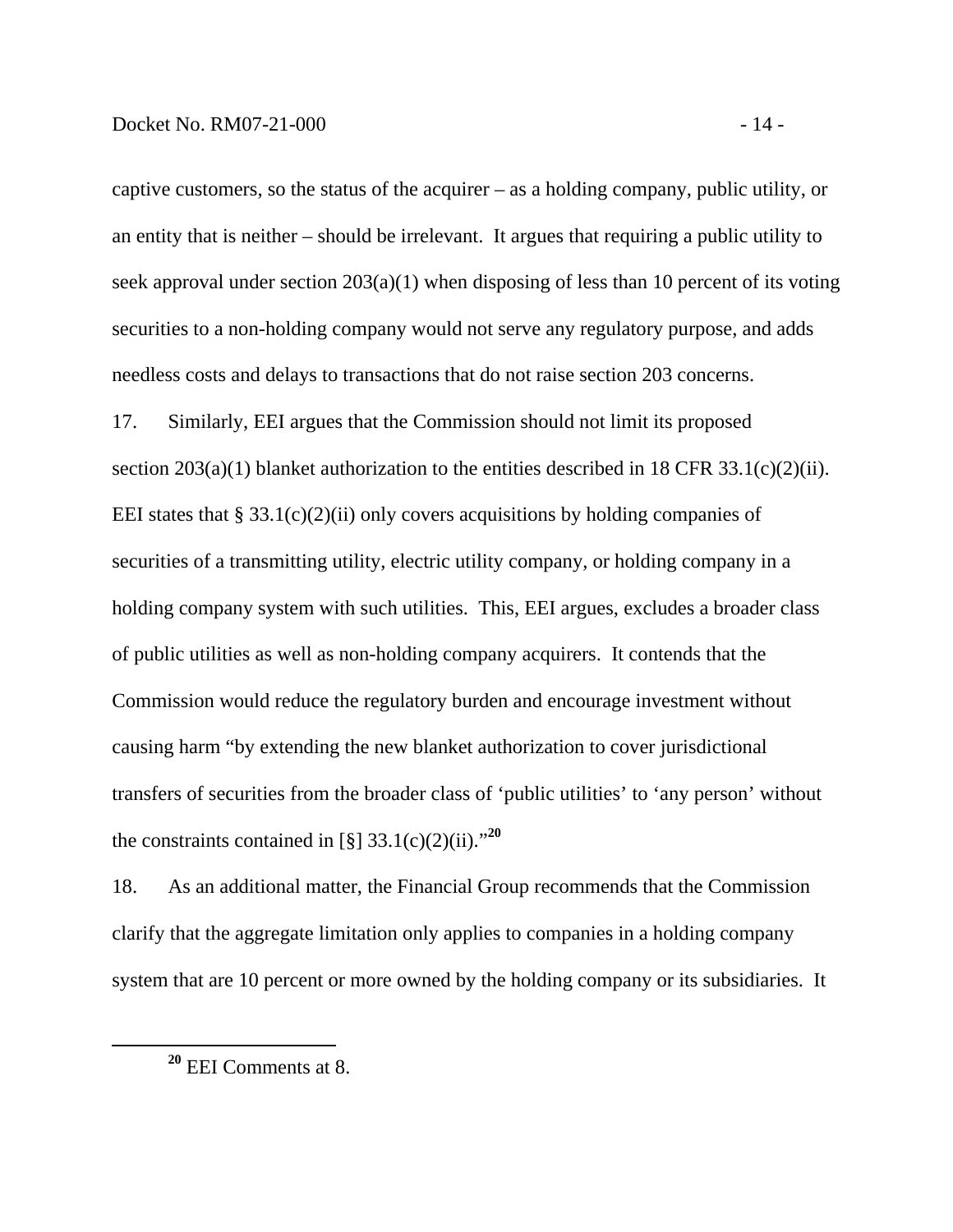argues that this should be clarified by eliminating the reference to "affiliate" altogether in the proposed definition. In the alternative, the Financial Group argues that the Commission clarify that the term does not refer to the PUHCA 2005 definition of affiliate, but rather to an entity that controls, is controlled by, or is under common control with, another entity (where control is rebuttably presumed to mean a voting interest of 10 percent or more).

#### **b. Commission Determination**

19. We will adopt the proposed blanket authorization without modification. We will retain the "in aggregate" limitation so that, after a disposition of a public utility's securities under the proposed blanket authorization, the acquiring holding company and any associate or affiliate companies "in aggregate" would own less than 10 percent of the outstanding voting interests of that the public utility. As commenters point out, the limitation helps to prevent a public utility from transferring less than 10 percent of its voting securities in successive transfers to each of several affiliate or associate companies (or even the same entity), and thereby transferring control.

20. We deny the Financial Group's and EEI's requests to expand the blanket authorization to cover not only public utility dispositions of securities to holding companies but also public utility dispositions of securities to "any persons." This request would expand the blanket authorization proposed in the existing NOPR beyond its original intent, which was to ensure that transactions qualifying under the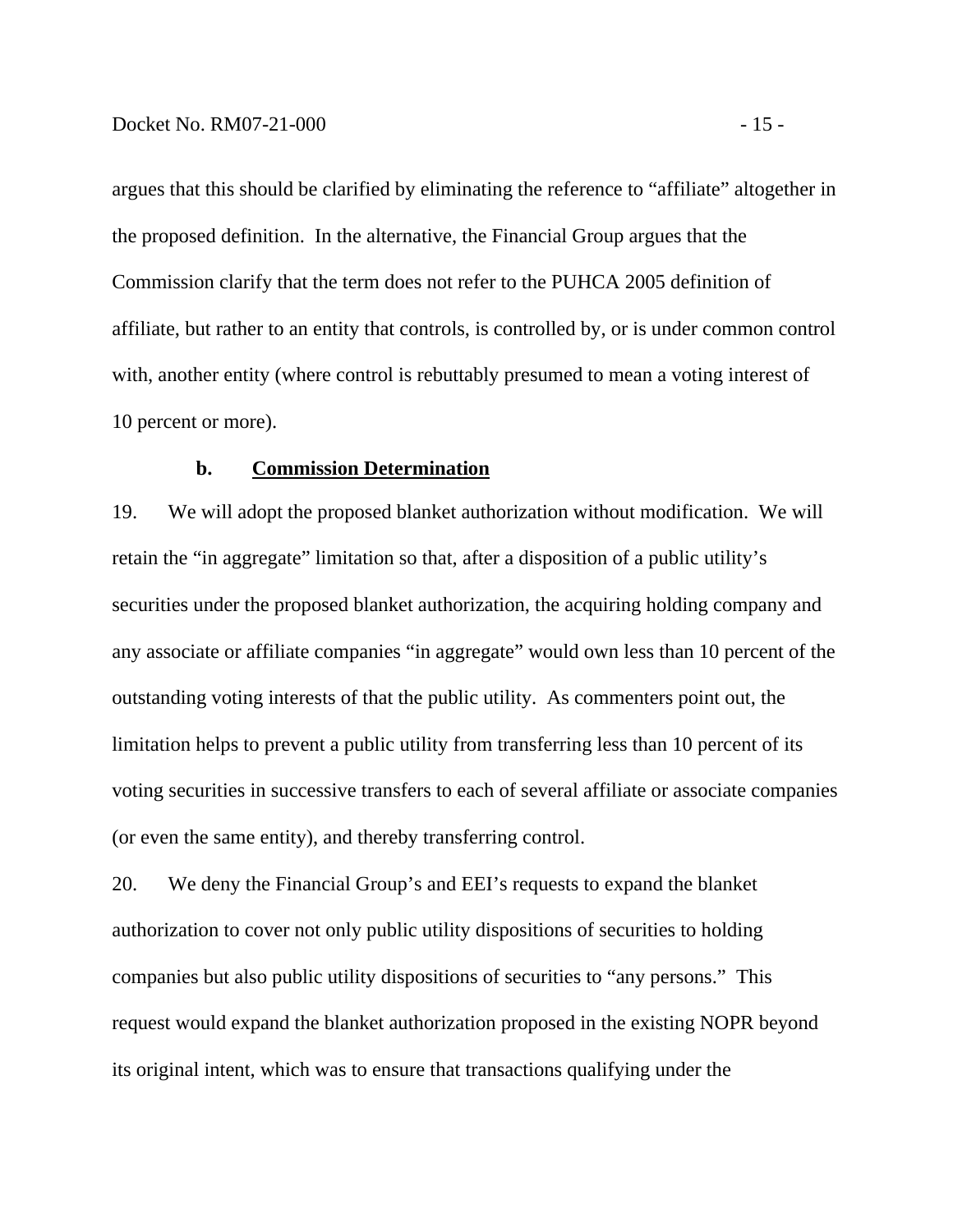section 203(a)(2) blanket authorization would not have to seek approval under section  $203(a)(1)$ <sup>21</sup>. In addition, limiting the blanket authorization to holding companies allows the Commission to monitor these dispositions for possible changes of control even when they fall under the 10 percent threshold because of holding companies' preexisting reporting requirements.**<sup>22</sup>** If we were to expand the blanket authorization to "any person," we would need to establish appropriate reporting requirements so that we could monitor transfers to non-holding companies. This is important because, as we explained in the Supplemental Policy Statement, although there is a presumption that less than 10 percent of a utility's shares will not result in a change of control, this presumption is rebuttable. In some instances, the transfer of less than 10 percent of voting shares may constitute a transfer of control.**<sup>23</sup>** Accordingly, at this time we decline to expand the proposed generic blanket authorization as requested EEI and the Financial Group. However, we recognize that it could reduce regulatory burdens and encourage investment to allow transfers of securities not only to holding companies but to other "persons" and that such transfers will not harm competition or customers as long as there is sufficient ability to monitor possible changes in control of public utilities. Therefore, the Commission is willing to consider such blanket authorizations on a case-by-case basis if applicants can propose

**<sup>21</sup>** See Blanket Authorization NOPR, FERC Stats. & Regs. ¶ 32,619 at P 9-11.

**<sup>22</sup>** See, e.g., 18 CFR 366.4; 18 CFR 366.23; 18 CFR parts 367-68.

**<sup>23</sup>** See Supplemental Policy Statement, FERC Stats. & Regs. ¶ 31,253 at n.48.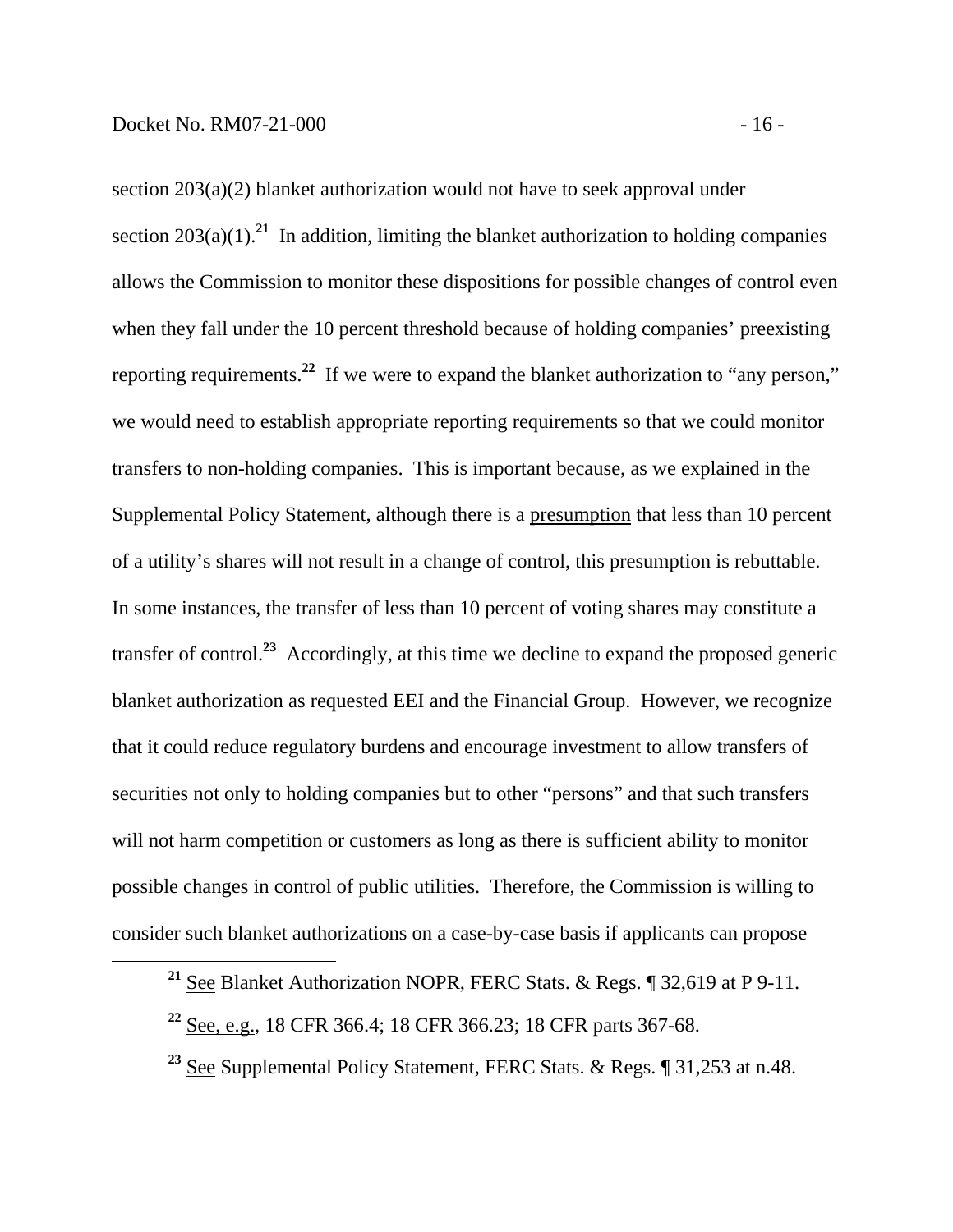sufficient reporting requirements to allow adequate monitoring of possible changes in control and assure us that captive customers are adequately protected.

21. We will also deny the Financial Group's suggestion to eliminate the term "affiliate" from the proposed blanket authorization. However, we clarify that the term affiliate for purposes of the blanket authorization does not refer to the PUHCA 2005 definition of affiliate, but rather, to the definition we adopt in the Affiliate Transactions Final Rule issued concurrently with this Final Rule. As discussed in the Affiliate Transactions Final Rule, we find it appropriate to explicitly incorporate the PUHCA 1935 definition of affiliate for EWGs.**<sup>24</sup>** We also adopt the PUHCA 1935 definition of affiliate for non-EWGs, but with adjustments to reflect our previously-used 10 percent voting interest threshold for non-EWGs and to eliminate certain language not applicable or necessary in the context of the FPA.<sup>25</sup> Accordingly, this definition applies for purposes of the blanket authorizations adopted under section 203.

22. Finally, with regard to the Oklahoma Commission's request for language that would allow state commissions to continue to receive notices of investigations of regulated public utilities, we note that it previously has not been the practice of the Office of Enforcement to inform state commissions of investigations that it is conducting.

**<sup>25</sup>** See, e.g., Morgan Stanley Capital Group, Inc., 72 FERC ¶ 61,082, at 61,436-37 (1995).

**<sup>24</sup>** 16 U.S.C. 824m.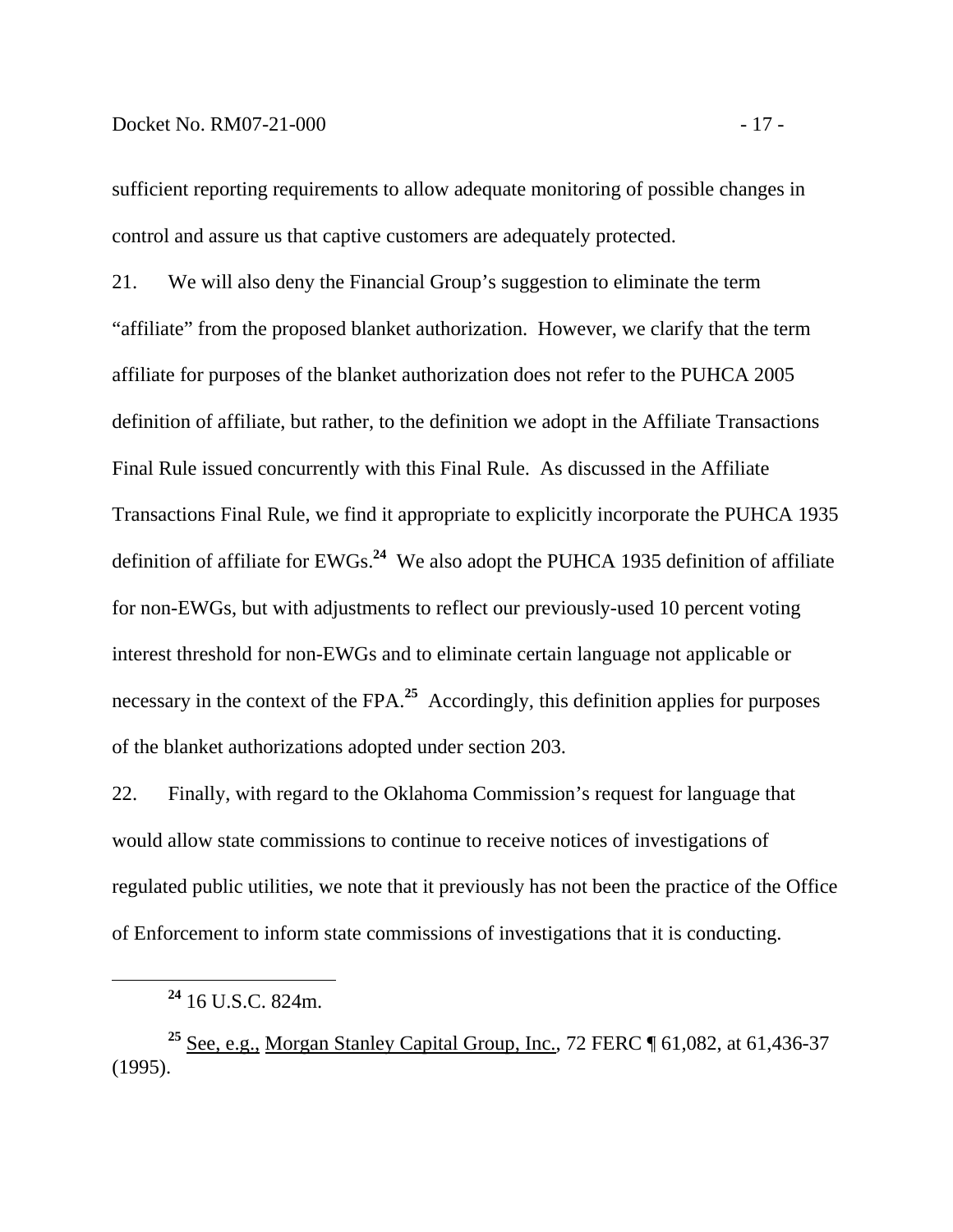Section 1b.9 of our regulations requires that all investigative proceedings shall be treated as non-public by the Commission and its staff except to the extent that the Commission authorizes public disclosure, the matter is made a matter of public record during an adjudicatory proceeding, or disclosure is required under the Freedom of Information Act.**<sup>26</sup>** The Commission concludes that the disclosure of such information could impede the willingness of market participants to self-report and otherwise cooperate in investigations. As such, we decline to grant the Oklahoma Commission's request.**<sup>27</sup>**

# **2. Reconciling the Proposed Blanket Authorization with the Presumption Provided in the Supplemental Policy Statement**

### **a. Comments**

23. Both the Financial Group and EEI question whether the blanket authorization is necessary in light of the Supplemental Policy Statement that creates a presumption of no transfer of control for security transfers of under 10 percent of a company's securities. They state that absent such a change in control, the Commission has indicated that a sale of securities is not a transaction subject to section  $203(a)(1)$  jurisdiction. If that is the

**<sup>26</sup>** 18 CFR 1b.9.

<sup>&</sup>lt;sup>27</sup> Our determination on this issue is also stated in the concurrently-issued Notice of Proposed Rulemaking in Docket Nos. AD07-7-000 and RM07-19-000 (Wholesale Competition in Regions with Organized Electric Markets) with regard to releasing information to state commissions on referrals by market monitoring units to the Commission for investigation.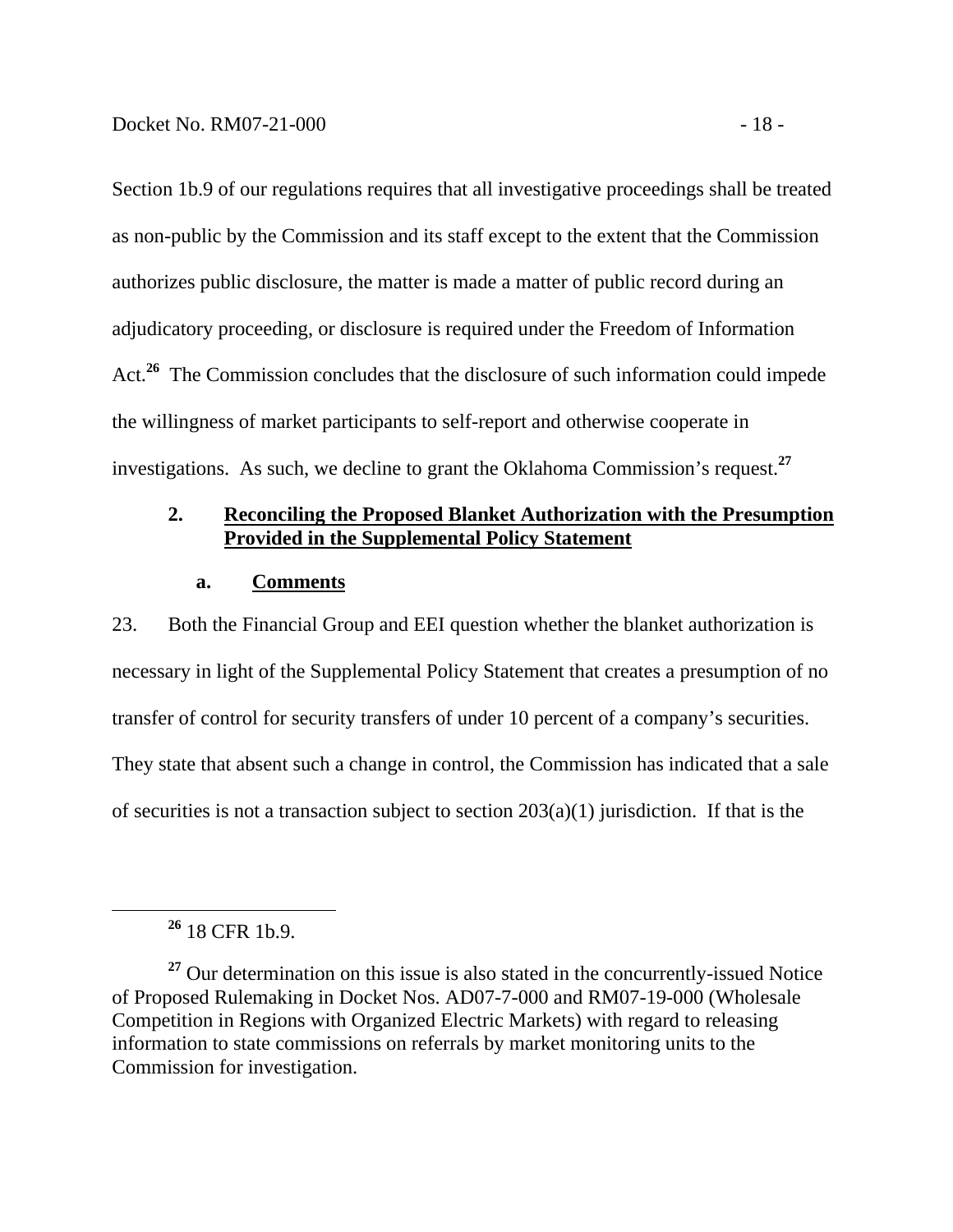case, EEI questions why there should be a blanket authorization covering security transfers of up to 10 percent from utility companies to holding companies.

24. EEI also states that it assumes that the proposed blanket authorization is meant to supplement and not modify other blanket authorizations and clarifications so, for example, the new authorization would apply as to securities transfers only in excess of \$10 million.

25. Mirant contends that, absent the Blanket Authorization NOPR, no pre-approval would be required from the Commission for a public utility to transfer up to 10 percent of voting securities, though it recognizes the "possibility" that there is a presumption that control could be exercised over the management or policies of the public utility. Accordingly, it states that the Commission should adopt the proposed blanket authorization to remove the presumption that exists in the Supplemental Policy Statement with respect to transfers of voting securities from a public utility to a public utility holding company. It further contends that the proposed blanket authorization will remove the inconsistency in the filing requirements between holding companies and public utilities.

# **b. Commission Determination**

26. The Commission provided guidance in the Supplemental Policy Statement that a transfer of less than 10 percent would be rebuttably presumed not to be a transfer of control in order to assist applicants in determining the need for prior authorization under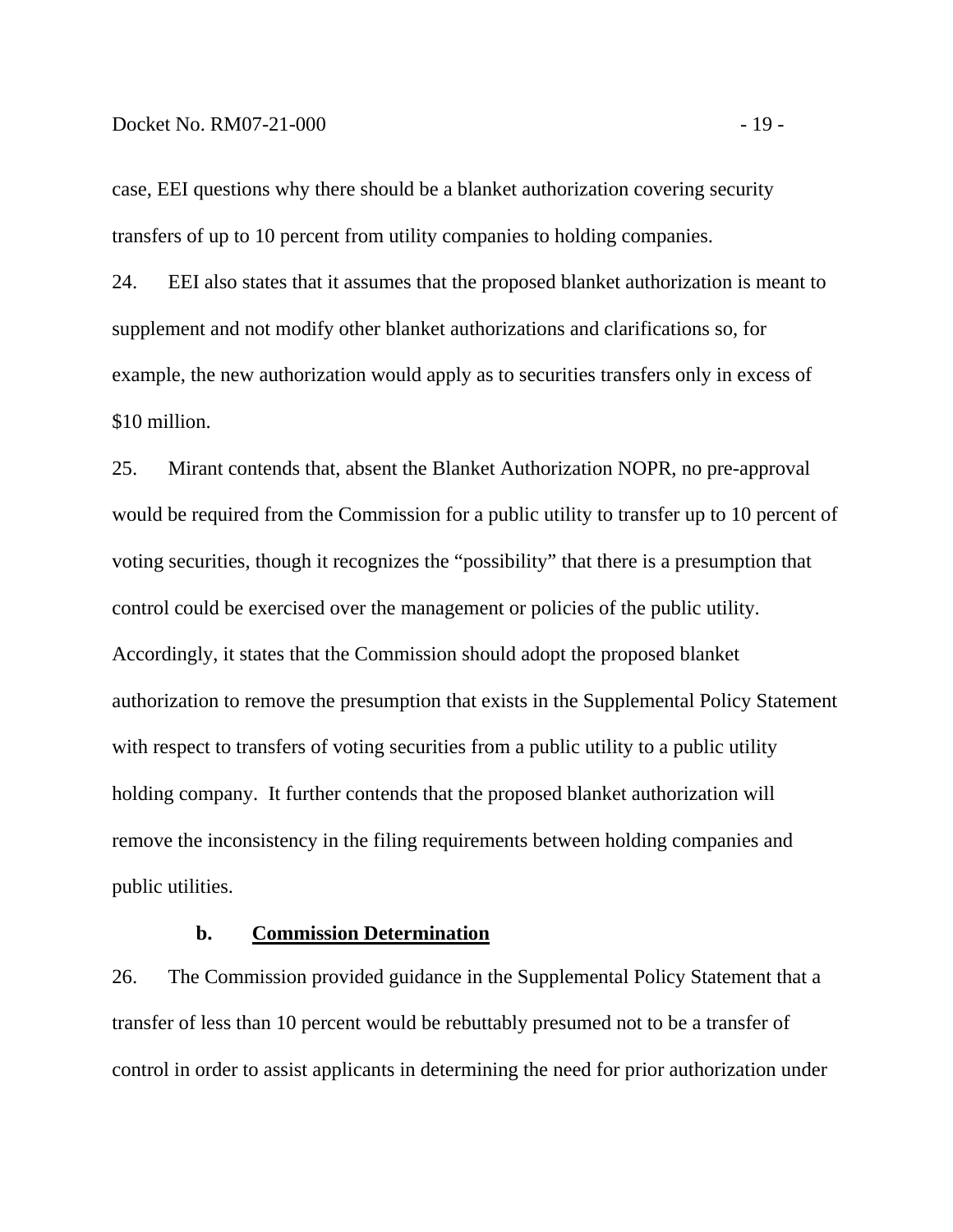section 203, not to define the scope or limit of our jurisdiction. We agree with commenters that if there is no change in control of a public utility as a result of the transfer of a public utility's securities, then the public utility has not "otherwise disposed" of its jurisdictional facilities under section  $203(a)(1)(A)$  and no Commission authorization is required. However, as the Commission stressed in the Supplemental Policy Statement, we cannot make an ex ante determination regarding what is control for purposes of the Commission's section 203 analysis absent facts of a specific case. The circumstances that convey control vary depending on a variety of factors, including the transaction structure, the nature of voting rights and/or contractual rights and obligations conveyed in the transaction. Because of the possibility that transfers of up to 10 percent could result in a change in control, the rebuttable presumption in the Supplemental Policy Statement and the blanket authorization should help eliminate uncertainties. Moreover, we view the "in aggregate" limitation in the blanket authorization as important to ensure that companies do not circumvent section  $203(a)(1)(A)$  through multiple dispositions of less than 10 percent.

27. In response to EEI, we clarify that the new blanket authorization in this Final Rule is meant to supplement and not modify other blanket authorizations and clarifications in the Order No. 669 series. We also clarify that, consistent with the statute, it applies only to section 203(a)(1)(A) transfers of securities of a value in excess of \$10 million.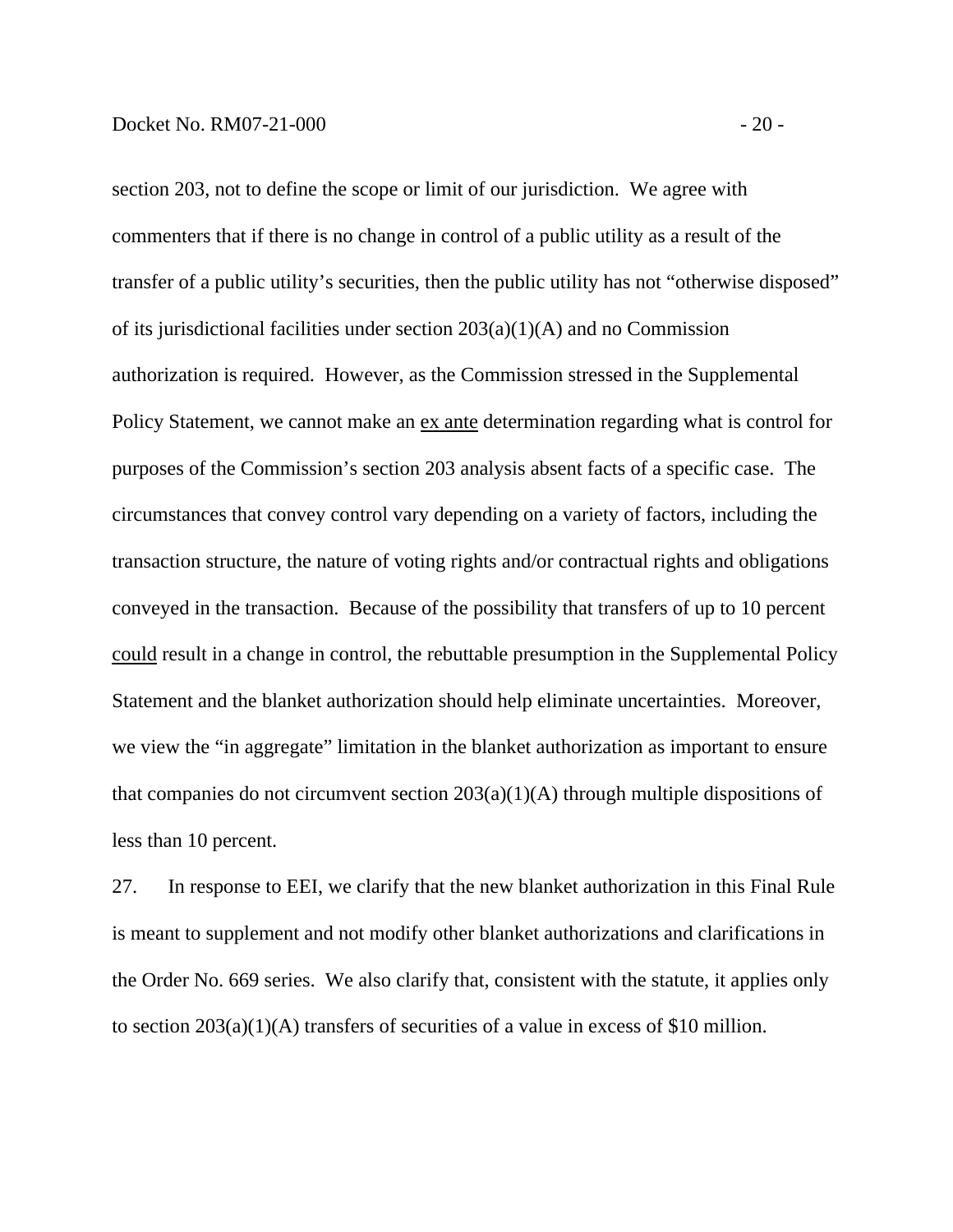### **3. Reporting Requirement**

28. In the Blanket Authorization NOPR, the Commission sought comment on whether, in association with the proposed blanket authorization, additional reporting by the public utility should be required.

#### **a. Comments**

29. Most commenters, including EEI, the Financial Group, Mirant, and the Oklahoma Commission argue that the Commission should not impose a reporting requirement associated with the proposed blanket authorization. These commenters contend that no additional reporting obligation is required because the relevant information will be submitted by the holding company that is acquiring the securities.

30. EEI argues that if the Commission expands the proposed blanket authorization to cover jurisdictional transfer of securities by public utilities to other entities, the Commission may wish to impose a counterpart to the  $18$  CFR 33.1(c)(4) holding company reporting requirement on the public utility, but should do so only for those transactions not already covered by  $\S 33.1(c)(4)$ .

31. The Oklahoma Commission also argues that additional reporting is not needed. However, the Oklahoma Commission proposes that the relevant state commission be notified of additional reviews or requests about individual public utilities' current acquisition information. The Oklahoma Commission also urges the Commission to add language that states that section 203 does not preempt applicable state law concerning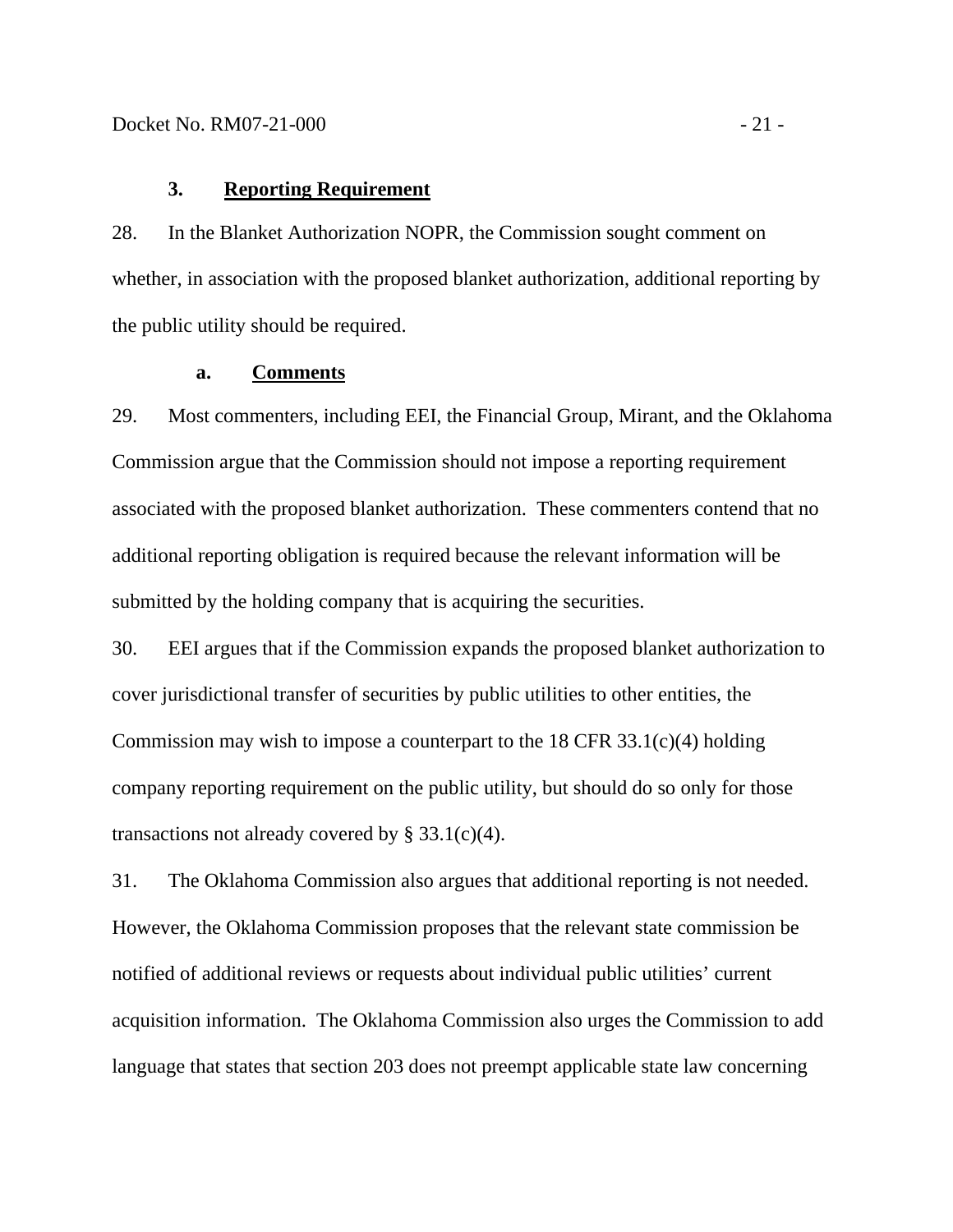reporting requirements, which would further protect the interest and authority of state commissions.

32. In contrast, APPA/NRECA argue that the Commission should require a public utility to report on all dispositions of its securities undertaken pursuant to the blanket authorization. APPA/NRECA argue that the reporting burden is minimal and that the Commission should not have to (and, in fact, may not be able to) piece together this information from existing reports.

### **b. Commission Determination**

33. We will not require additional reporting requirements at this time. In the Blanket Authorization NOPR, the Commission proposed not to impose additional reporting requirements because existing regulations require the submission of schedules and forms that are also provided to the SEC.**<sup>28</sup>** While we agree with APPA/NRECA that additional reporting requirements might provide greater efficiency to the Commission, at this time we believe the potential reporting burden on public utilities outweighs the possible efficiency gains.

**<sup>28</sup>** For example, the Commission already requires the holding company to provide to the Commission copies of any Schedule 13D, Schedule 13G and Form 13F, at the same time and on the same basis, as filed with the SEC in connection with securities purchased, acquired or taken pursuant to the blanket authorization under section 203(a)(2) provided in § 33.1(c)(2) of the Commission's regulations. 18 CFR 33.1(c)(4).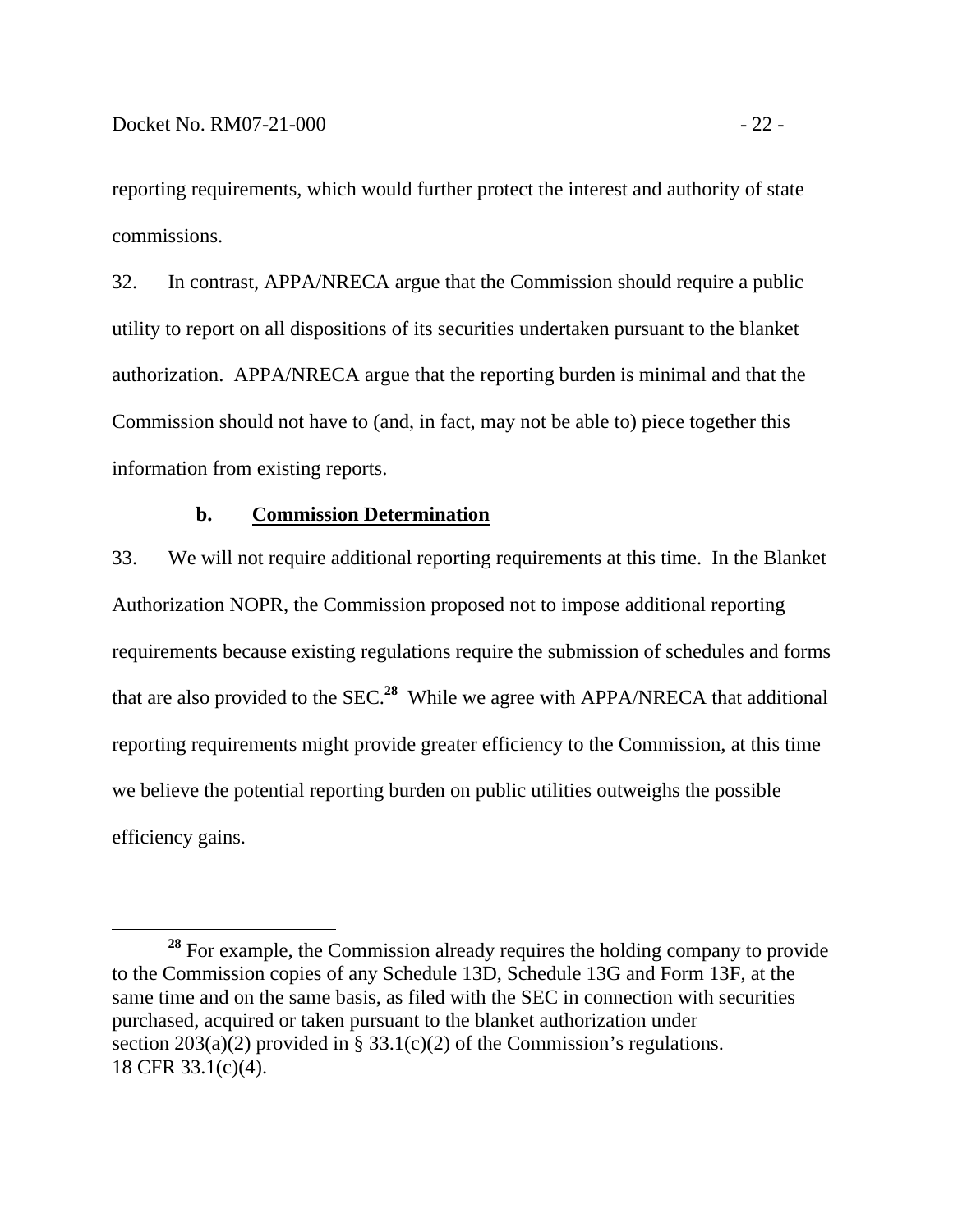34. We clarify, as requested by the Oklahoma Commission, that section 203 does not preempt applicable state law concerning reporting requirements. With regard to the Oklahoma Commission's request that state commissions be notified of additional reviews or requests about individual public utilities' current acquisition information, to the extent that such reviews or requests relate to an investigation, they are subject to the Commission's rules governing investigations as described supra. However, if the reviews or requests are made as the result of a public inquiry, such notification may be made. For example, the Commission's Division of Audits in the Office of Enforcement has provided notice of public final audit reports of jurisdictional companies to affected states. We continue to encourage our audits staff to continue this practice.

#### **B. Expansion of the Proposed Blanket Authorization**

# **1. Blanket Authorization to "Parallel" Those Granted Under Section 203(a)(2)**

#### **a. Comments**

35. The Blanket Authorization NOPR also requested comments on whether the proposed blanket authorization under section 203(a)(1) should be extended to the transfer of securities by a public utility to a holding company granted a blanket authorization: (1) § 33.1(c)(8) for a person that is a holding company solely with respect to owning one or more EWGs, FUCOs, or QFs to acquire the securities of additional EWGs, FUCOs, or QFs; (2) § 33.1(c)(9) for a bank holding company or subsidiary that is regulated by the Federal Reserve Board or Comptroller of the Currency to acquire and hold an unlimited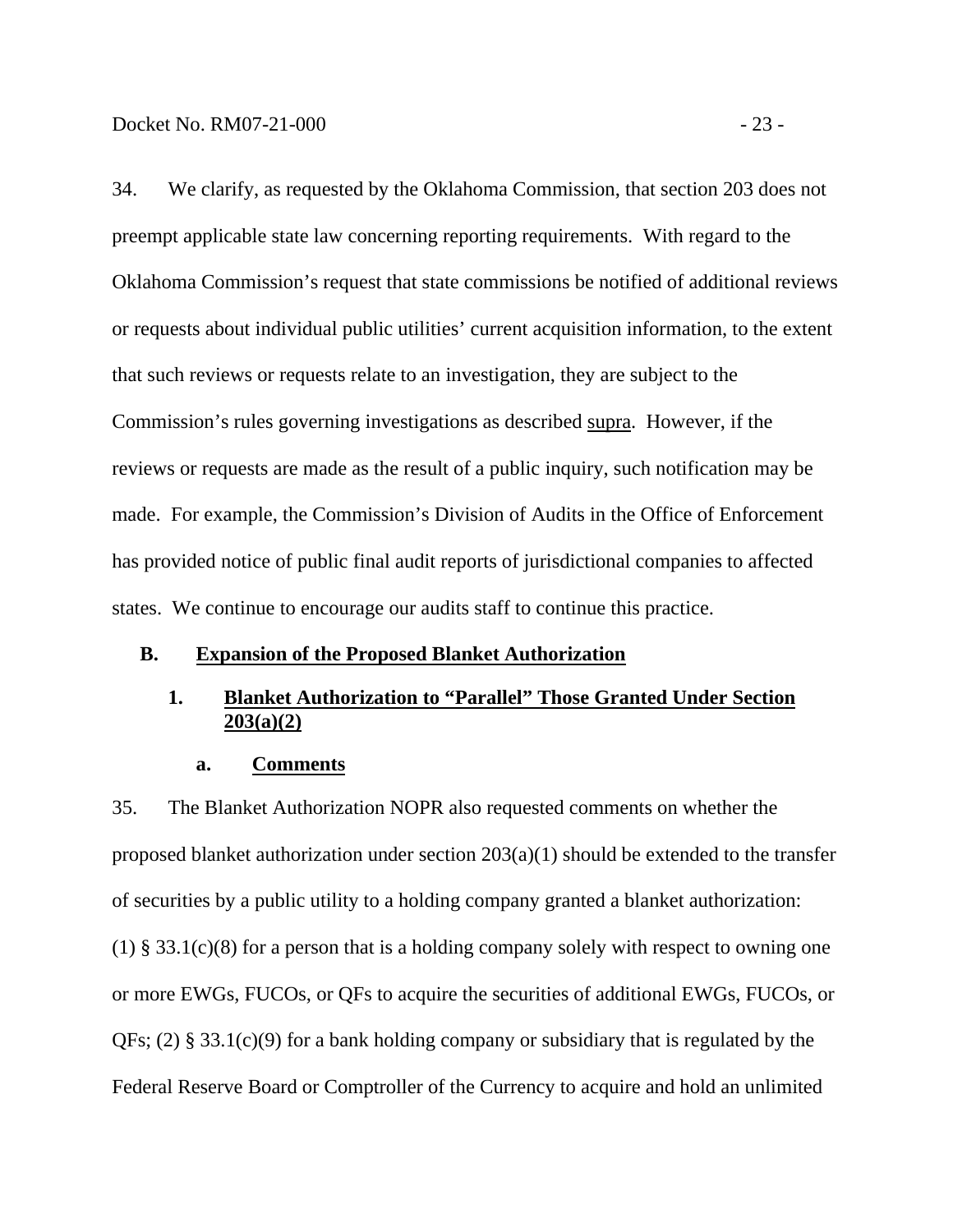amount of the securities of holding companies that include a transmitting utility or an electric utility company if such acquisitions and holdings are in the normal course of business and the securities are held for certain identified purposes<sup>29</sup>; and (3) § 33.1(c)(10) for a holding company or subsidiary to acquire public utility or holding company securities for underwriting or hedging purposes under certain conditions.**<sup>30</sup>**

**<sup>30</sup>** For purposes of conducting underwriting activities, the blanket authorization is subject to the condition that holdings that the holding company or its subsidiary are unable to sell or otherwise dispose of within 45 days are to be treated as holdings as principal and thus subject to a limitation of 10 percent of the stock of any class unless the holding company or its subsidiary has within that period filed an application under FPA section 203 to retain the securities and has undertaken not to vote the securities during the pendency of such application; and the parent holding company files with the Commission on a public basis and within 45 days of the close of each calendar quarter, both its total holdings and its holdings as principal, each by class, unless the holdings within a class are less than one percent of outstanding shares, irrespective of the capacity in which they were held. For purposes of engaging in hedging transactions, the blanket authorization is subject to the condition that if such holdings are 10 percent or more of the voting securities of a given class, the holding company or its subsidiary shall not vote such (continued)

<sup>&</sup>lt;sup>29</sup> The securities must be held: (i) as a fiduciary; (ii) as principal for derivatives hedging purposes incidental to the business of banking and it commits not to vote such securities to the extent they exceed 10 percent of the outstanding shares; (iii) as collateral for a loan; or (iv) solely for purposes of liquidation and in connection with a loan previously contracted for and owned beneficially for a period of not more than two years, with the following conditions and reporting requirement: The holding does not confer a right to control, positively or negatively, through debt covenants or any other means, the operation or management of the public utility or public utility holding company, except as to customary creditors' rights or as provided under the United States Bankruptcy Code; and the parent holding company files with the Commission on a public basis and within 45 days of the close of each calendar quarter, both its total holdings and its holdings as principal, each by class, unless the holdings within a class are less than one percent of outstanding shares, irrespective of the capacity in which they were held.  $18$  CFR 33.1(c)(9).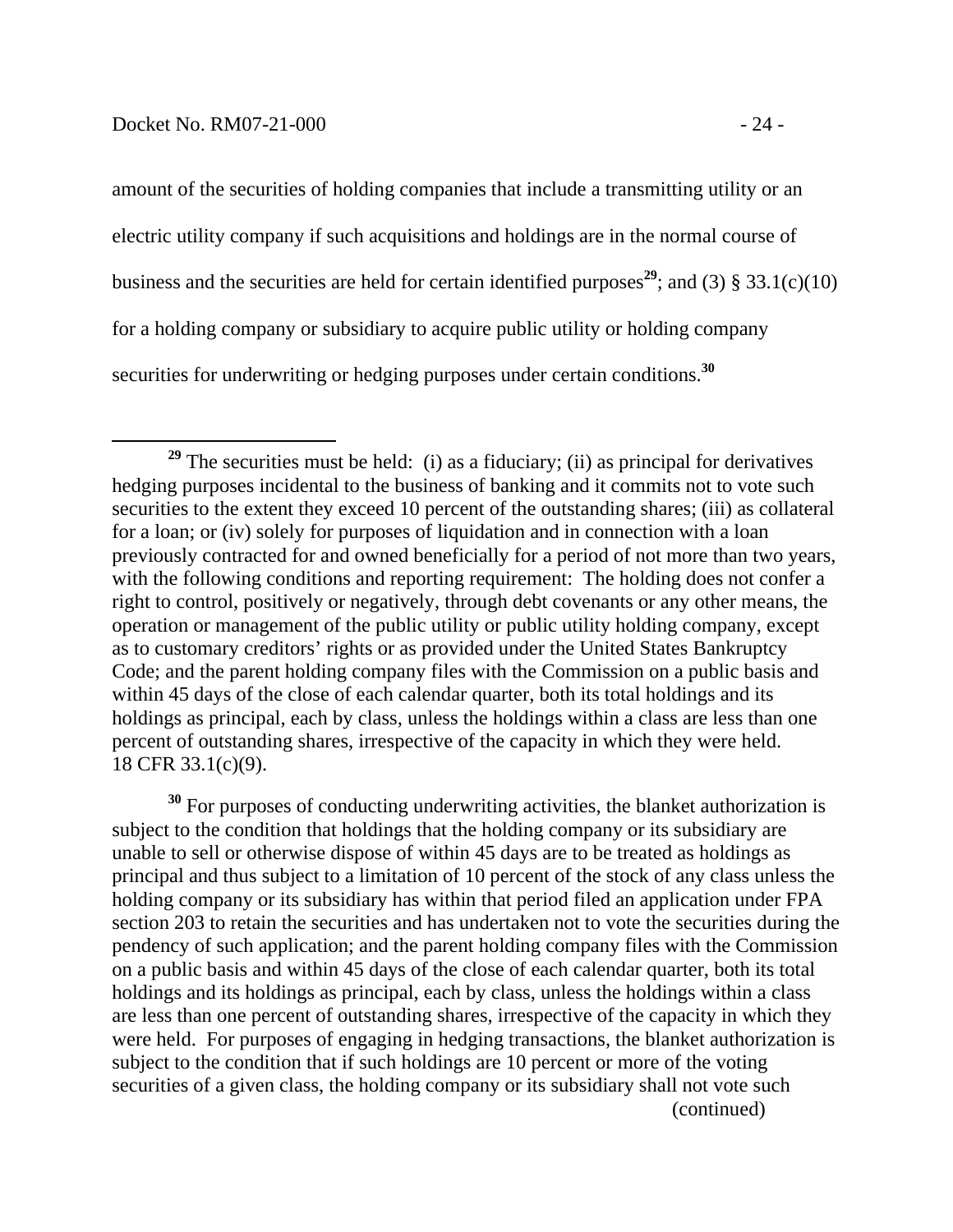$\overline{a}$ 

36. EEI, the Financial Group and Mirant support extension of the blanket authorizations. They generally argue that if holding company acquisitions authorized by §§ 33.1(c)(8), (c)(9) and (c)(10) pose no concern warranting Commission review, counterpart public utility transfers subject to the same constraints should also pose no concern. They also argue that there is no benefit to the acquiring entity under a blanket authorization under section 203(a)(2) unless there is a reciprocal blanket authorization under section  $203(a)(1)$ .

37. In addition, the Financial Group recommends that the § 33.1(c)(8) blanket authorization be extended to companies that will become holding companies only after the transaction has been consummated (e.g., special purpose vehicles that are created to acquire and hold the jurisdictional assets of another company) in order for those companies to take advantage of the blanket. The Financial Group also argues that the proposed blanket authorization under section  $203(a)(1)$  should be extended so that a public utility can transfer an unlimited amount of its securities to any entity that will acquire and hold such securities for the four purposes enumerated in § 33.1(c)(9). It asserts that the Commission has previously found in the section 203(a)(2) context that these types of transactions cannot harm competition or captive customers because the securities are being transferred for reasons other than to exercise control over the public

holdings to the extent that they are 10 percent or more. 18 CFR  $33.1(c)(10)$ .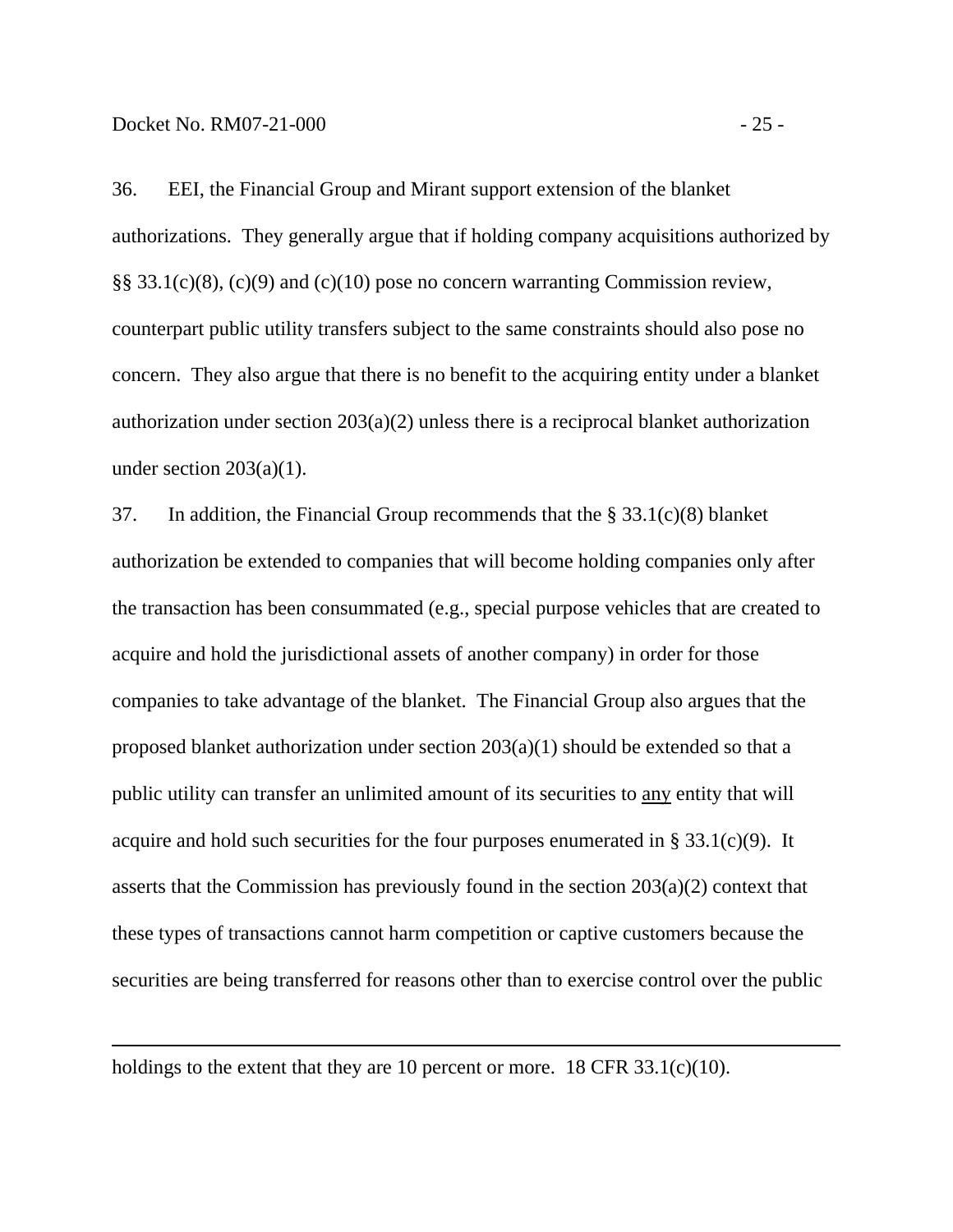utility. Thus, it argues, these transactions do not constitute a change in control over a public utility, which is the core focus of section 203(a)(1). Similarly, with regard to § 33.1(c)(10), the Financial Group argues that the proposed blanket authorization under section  $203(a)(1)$  should be extended to a public utility transferring its securities to any entity.

38. APPA/NRECA argue against granting a parallel blanket authorization under section 203(a)(1) for a public utility to transfer securities of EWGs, FUCOs or QFs (to parallel § 33.1(c)(8)) or to transfer securities to a non-bank holding company or its subsidiary for purposes of engaging in hedging transactions (to parallel  $\S 33.1(c)(10)$ ). They argue that preauthorizing an EWG or QF that is a public utility to transfer all or any part of its securities to a holding company would enable a public utility to transfer control of its generation facilities to a holding company that already controls another public utility without Commission scrutiny of the transaction for competitive harm.

39. Regarding the proposal for a section 203(a)(1) blanket authorization to parallel § 33.1(c)(10), APPA/NRECA state that there is no basis for finding that transactions covered by this blanket are consistent with the public interest even with the 10 percent voting limitation imposed on the holding company.**<sup>31</sup>** Further, they state that "hedging

**<sup>31</sup>** Under § 33.1(c)(10)(ii), a holding company or its subsidiaries that acquire 10 percent or more of the voting securities of a public utility or a holding company for hedging transactions are limited to voting less than 10 percent of those securities.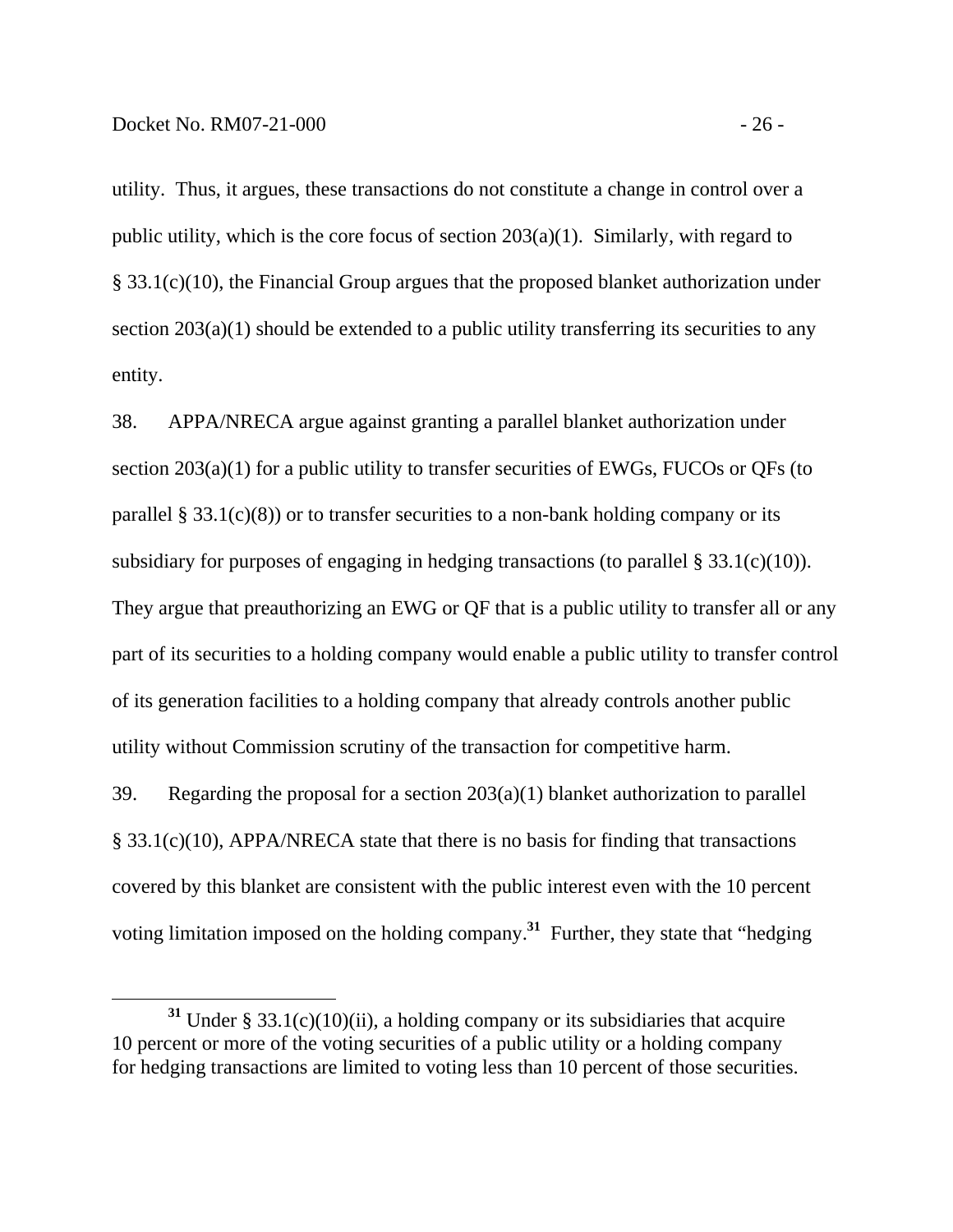transactions" are not defined in the regulations or in the NOPR, and there is no requirement that the acquiring company be in some business other than the utility, power or energy business, and thus no assurance that the hedging transaction is only incidental to the holding company's main business.**<sup>32</sup>** They recommend that, however, if the Commission were to grant a further blanket authorization under section 203(a)(1), it should contain a 10 percent "in aggregate" limitation.

#### **b. Commission Determination**

40. We will adopt the proposal to extend a blanket authorization under section  $203(a)(1)$  to a public utility in circumstances where a holding company qualifies for, and the exercise of the blanket authorization is for the purpose of facilitating the transactions authorized under the §§ 33.1(c)(8), 33.1(c)(9) or a 33.1(c)(10) blanket authorizations under section 203(a)(2).

41. As to the blanket authorization to parallel  $\S$  33.1(c)(8), we will require that the transfer of securities by a public utility to a holding company under that blanket be subject to the 10 percent "in aggregate" limitation as in the proposed limited blanket authorization described above. We recognize that the blanket authorization we adopt in this Final Rule to facilitate transactions undertaken by holding companies under

**<sup>32</sup>** APPA/NRECA note that these problems already exist in the context of the blanket authorization under section 203(a)(2) provided in 18 CFR 3.1(c)(10)(ii).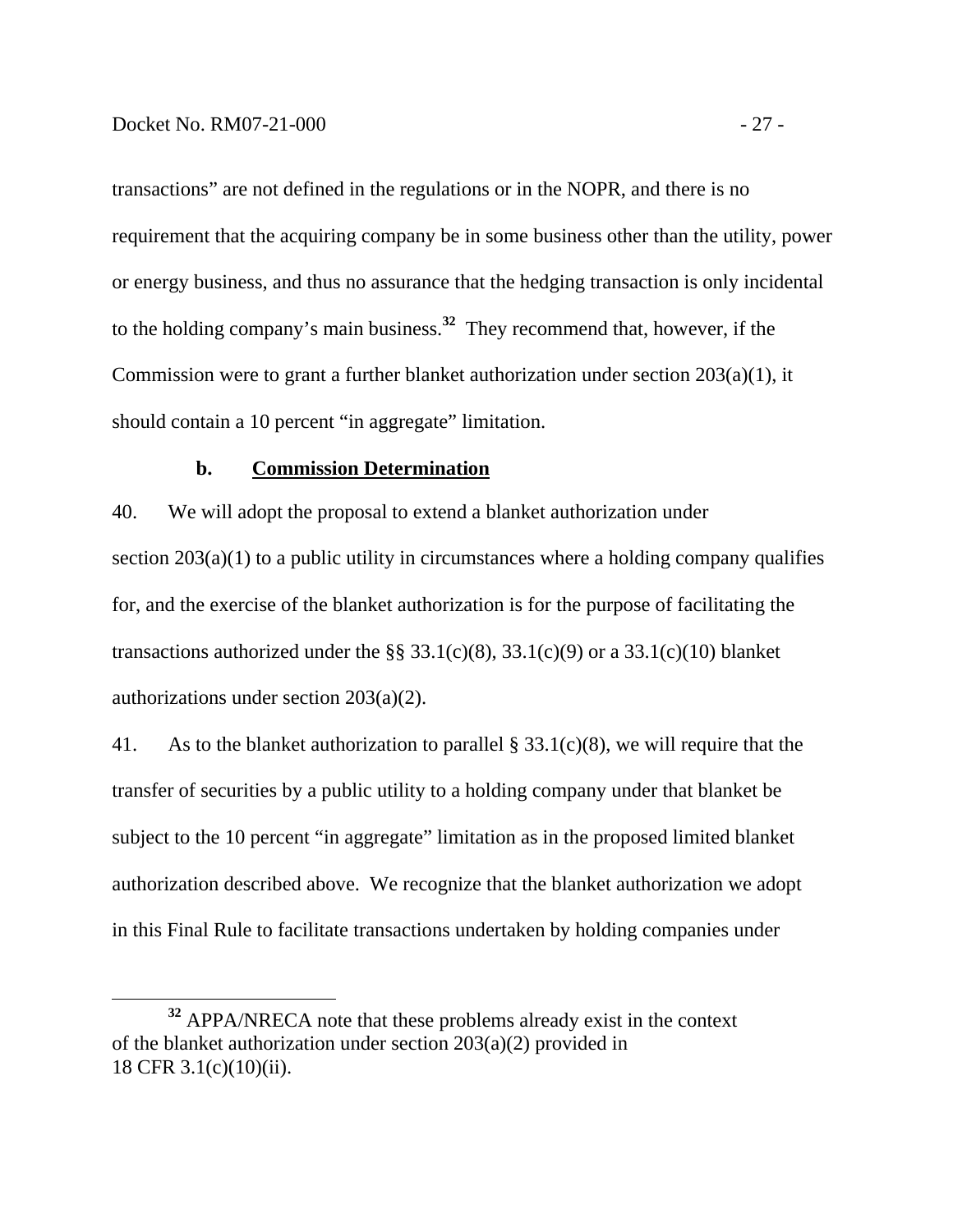§ 33.1(c)(8) does not precisely parallel the section 203(a)(2) authorization since the section 203(a)(2) authorization does not include the "in aggregate" limitation. However, we believe this limitation will provide better protection against possible transfer of control of a public utility and the acquisition of generation market power by the acquiring holding company without Commission approval.

42. The Financial Group's request to extend the proposed section 203(a)(1) blanket to public utilities transferring securities to entities that will become holding companies only after the transaction has been consummated is moot because, as discussed above, the "parallel" 33.1(c)(8) blanket is restricted to cases where, after the transfer, the holding company and any of its associate or affiliate companies in aggregate will own less than 10 percent of the outstanding voting interests of such public utility. Therefore, the scenario presented by the Financial Group would not occur because an entity that was not previously a holding company could not become a holding company as a result of a transaction whereby the acquiring entity is limited to owning less than 10 percent of the shares of the public utility.**<sup>33</sup>**

<sup>&</sup>lt;sup>33</sup> Transfers of securities that result in the acquiring company holding less than 10 percent of the outstanding voting shares of a public utility would have the presumption of not being a change in control and, therefore, not requiring section 203(a)(1) authorization. See Supplemental Policy Statement, FERC Stats. & Regs. ¶ 31,253 at P 57.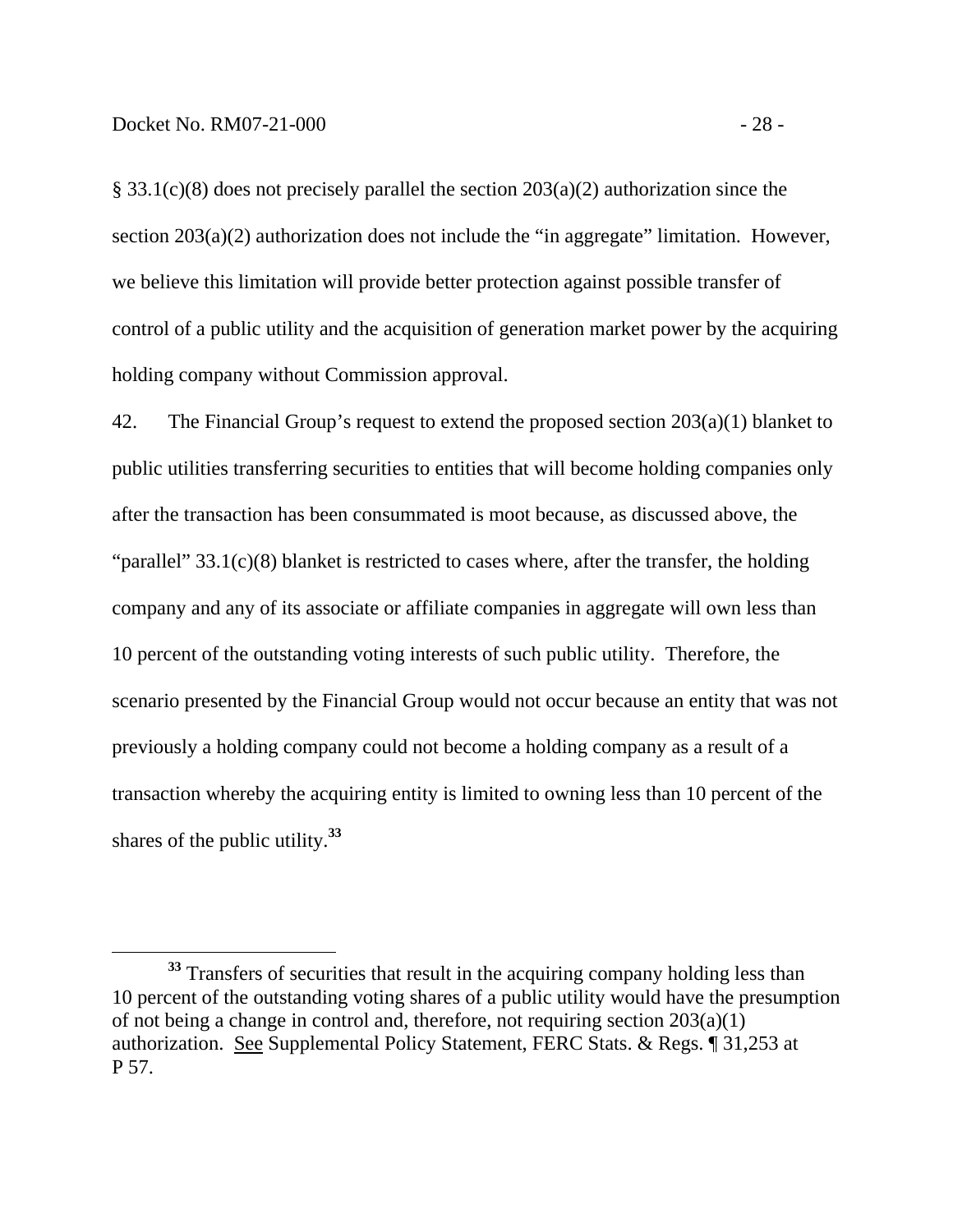43. As to the request for a blanket authorization under section 203(a)(1) to parallel that granted under section  $203(a)(2)$  in § 33.1(c)(9), we note that that authorization under section 203(a)(2) applies only to acquisitions by bank holding companies or subsidiaries that are regulated by the Federal Reserve Board or Comptroller of the Currency (banks) of the securities of holding companies that include transmitting utilities and electric utility companies if such acquisitions and holdings are in the normal course of the acquiring bank's business and are held for certain purposes. In some cases the entity whose securities are acquired by the bank would have an obligation under section  $203(a)(1)$  to seek Commission review before disposing of its securities. Typically, these cases would occur when the disposing holding company is a public utility and is also the issuer of the securities being acquired by the bank for those limited circumstances set forth in § 33.1(c)(9). As stated in Order No. 669-A, entities that are subject to the regulatory oversight of the Federal Reserve Bank or the Comptroller of the Currency "are likely to be significantly constrained in their use of those securities so as to not affect regulation, rates or competition under the FPA."**<sup>34</sup>** Further, the Commission conditioned the authorization such that the holding of the securities does not confer a right to control the utility operation or management and required a quarterly reporting on the securities so

held by the bank. Accordingly, we will adopt the proposal to extend the section

**<sup>34</sup>** Order No. 669-A, FERC Stats. & Regs. ¶ 31,214 at P 124.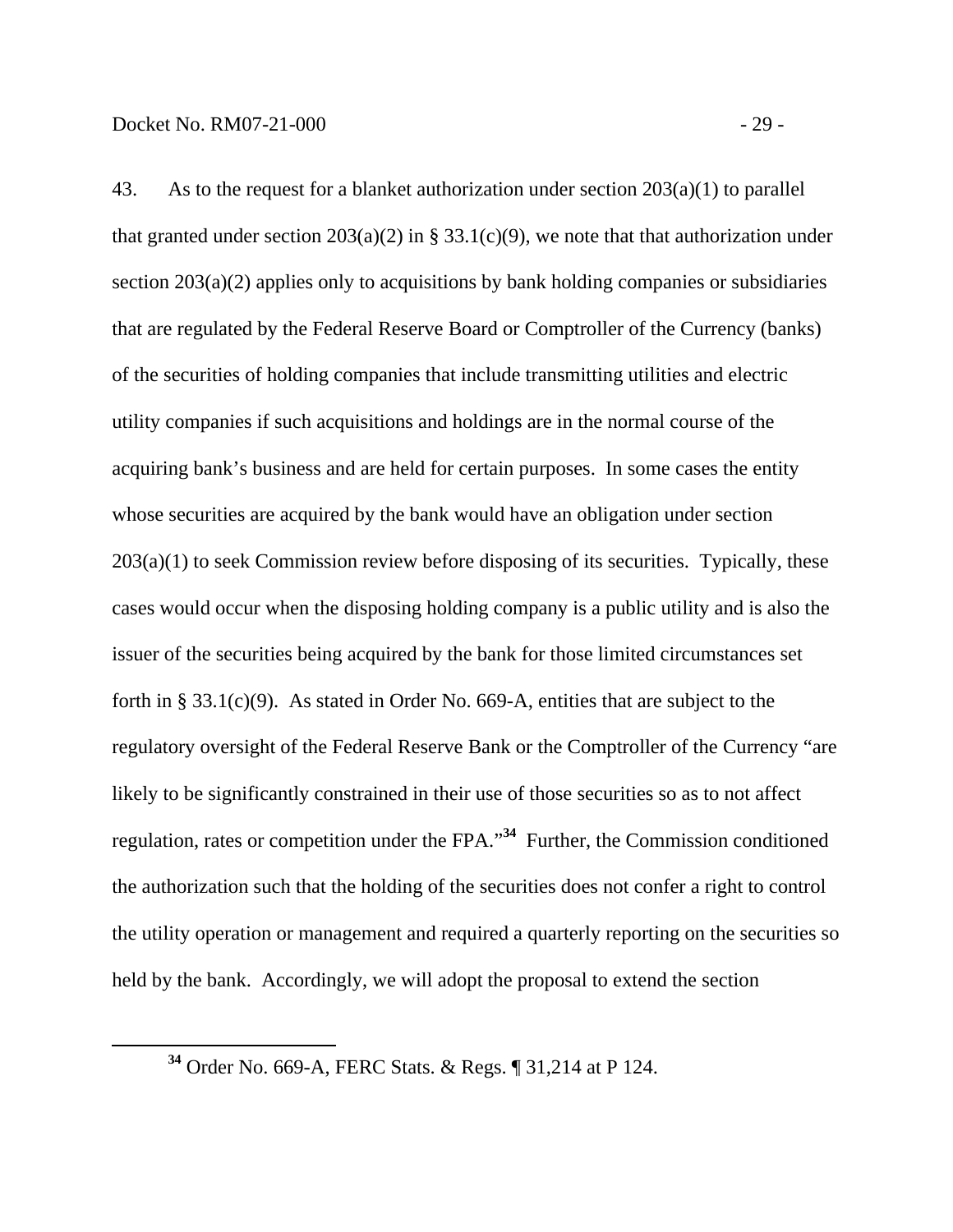$203(a)(1)$  blanket to a disposing holding company that is also a public utility. Because the entities eligible for the  $\S 33.1(c)(9)$  blanket authorization are already subject to numerous conditions and reporting requirements, we do not believe additional conditions are required.

44. With respect to the Financial Group's request that the section 203(a)(1) blanket authorization be extended so that a public utility can transfer an unlimited amount of its securities to any entity that will acquire and hold such securities for the four enumerated purposes in § 33.1(c)(9), we cannot be assured that protections such as those that are in place for entities that are subject to the regulatory oversight of the Federal Reserve Bank or the Comptroller of the Currency would apply to entities that are not subject to such regulatory oversight. Therefore, we will continue to evaluate requests for blanket authorizations for entities that are not subject to regulatory oversight by the Federal Reserve Bank or the Comptroller of the Currency to acquire public utility securities, and for a public utility to transfer securities to such entities, on a case-by-case basis when such authorizations are needed.**<sup>35</sup>**

45. As to the request for a blanket authorization under section 203(a)(1) to facilitate the transactions authorized under  $\S 33.1(c)(10)$ , we grant an unlimited authorization for

**<sup>35</sup>** See Morgan Stanley, 121 FERC ¶ 61,060 (2007), clarified by, 122 FERC ¶ 61,094 (2008); The Goldman Sachs Group, Inc., 121 FERC ¶ 61,059 (2007), clarified by, 122 FERC ¶ 61,005 (2008).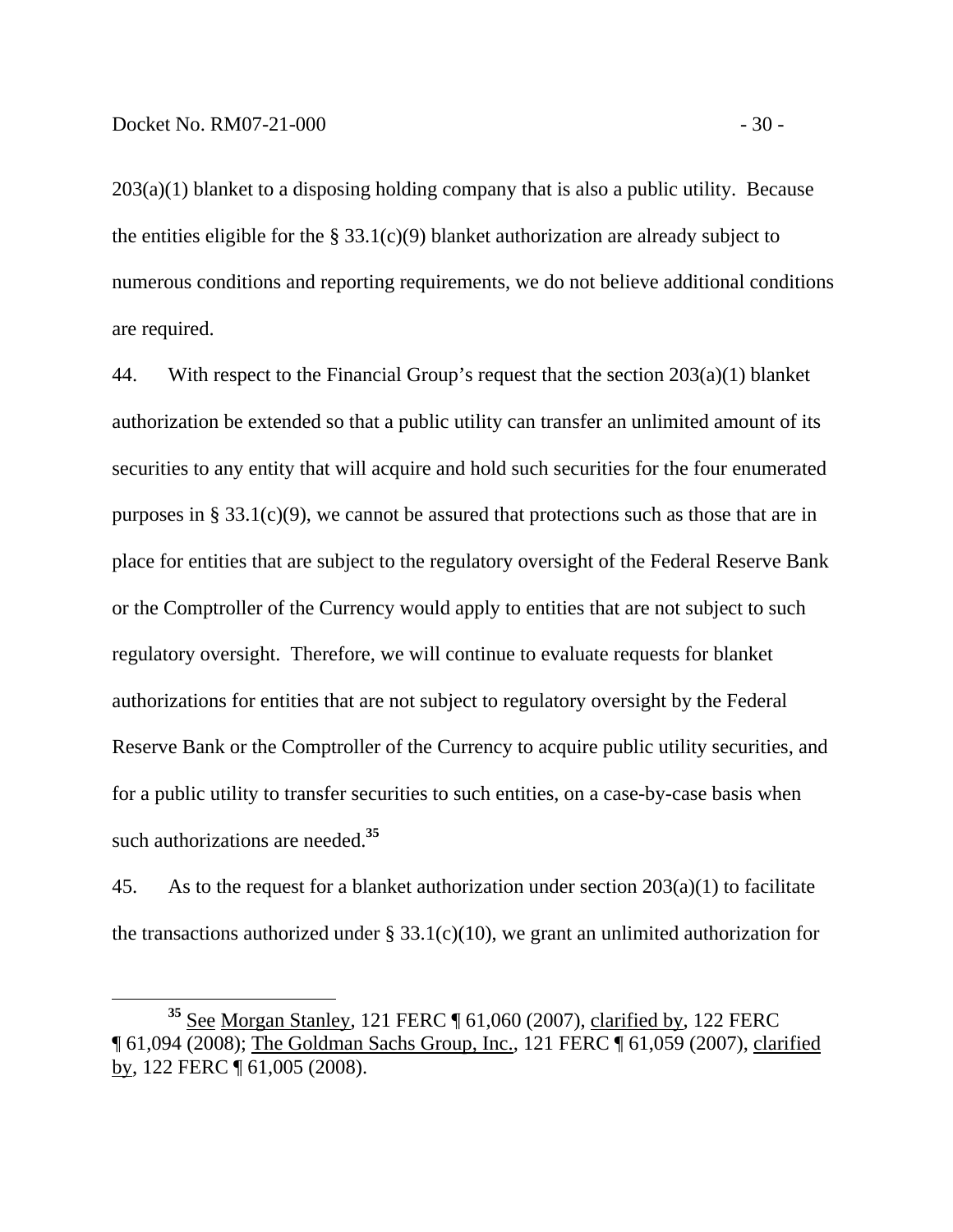facilitating such transactions under section  $203(a)(1)$ . In granting the blanket authorization for the transactions for hedging purposes under section 203(a)(2), the Commission limited the voting ability of the entity acquiring the securities. If the amount held is 10 percent or more of the relevant class, the acquiring entity is limited to voting less than 10 percent of those securities. This existing condition on the party acquiring the securities for hedging purposes should be adequate to ensure that any disposing entity facilitating such transactions and requiring authorization under section 203(a)(1) does not affect a disposition or change in control of the issuer of the public utility securities.**<sup>36</sup>**

#### **2. Blanket Authorization as to Certain Jurisdictional Contracts**

46. In the Blanket Authorization NOPR, the Commission sought comment as to whether the Commission should grant a blanket authorization under section 203(a)(1) for the acquisition or disposition of a jurisdictional contract where neither the acquirer nor transferor has captive customers and the contract does not convey control over the operation of a generation or transmission facility.

#### **a. Comments**

47. The Commission received comments from: APPA/NRECA and Modesto (referred to herein as Customers); EEI, EPSA and Mirant (referred to herein as Sellers); and the Financial Group. Customers oppose the blanket authorization, Sellers support it,

**<sup>36</sup>** Order No. 669-A, FERC Stats. & Regs. ¶ 31,214 at P 132.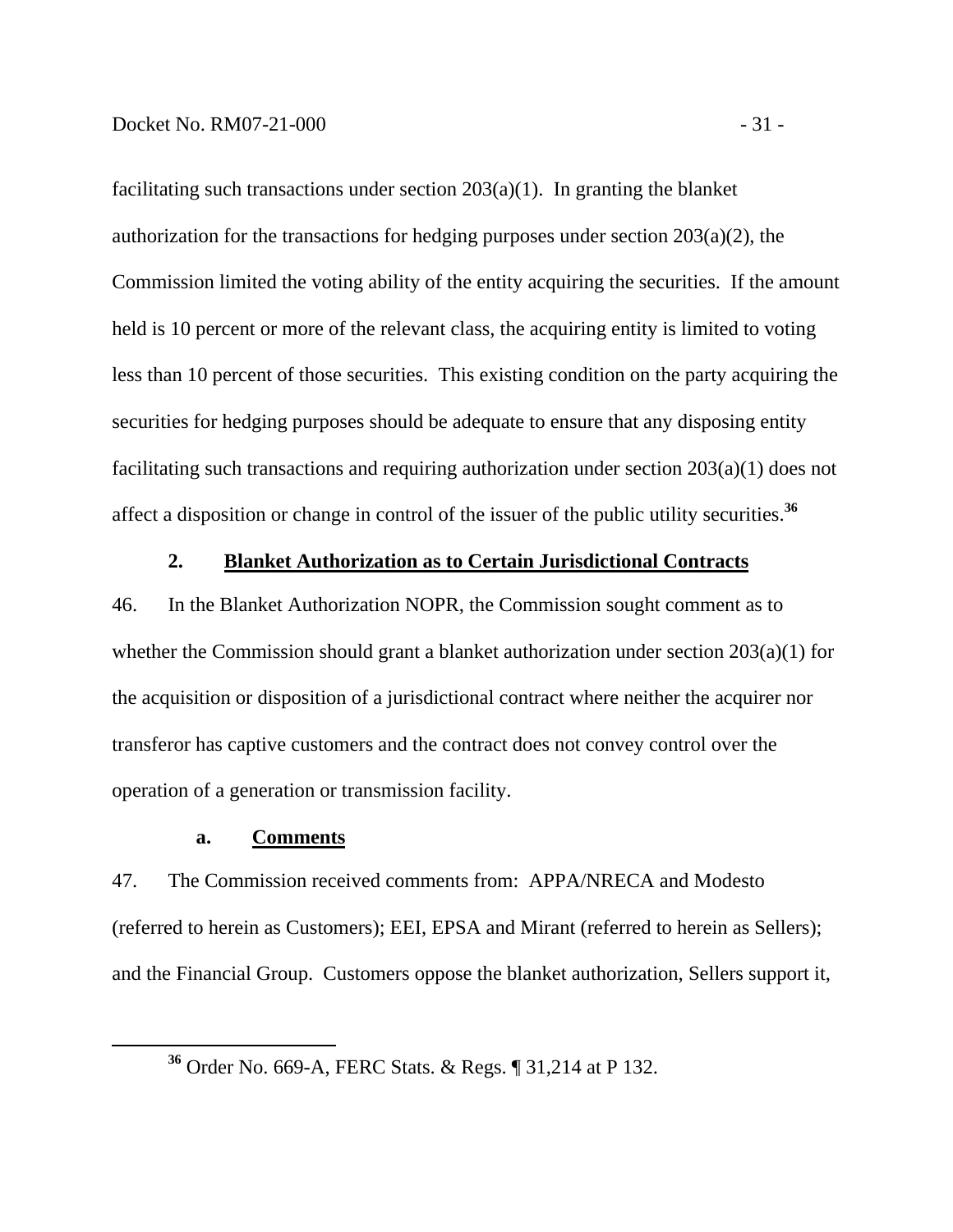and the Financial Group not only supports it, but proposes expanding the blanket authorization.

48. Customers argue that the proposal would not protect transmission customers against cross-subsidization in the same way that captive wholesale and retail power customers are protected. They therefore propose narrowing the blanket authorization to cases where "neither the acquirer nor the transferor has captive customers or owns or provides transmission service over Commission-jurisdictional facilities."**<sup>37</sup>** They also argue that, even if revised to include the situation where neither the acquirer nor the transferor has captive customers or owns or provides transmission service over jurisdictional transmission facilities, allowing an entity such as a power marketer or independent power producer to transfer its book of jurisdictional power sales contracts at any time and without the purchaser's consent (which may or may not be expressly in the contract) would leave the purchaser with no recourse other than a section 206 complaint and the burden of proof and costs associated therewith. They maintain that purchasers under the jurisdictional contract, even if not "captive" may be a load-serving entity dependent on the contract for a reliable power supply or to meet regulatory or contractual obligations. They also maintain that a purchaser would have no say in the type of entity to whom a seller would transfer contracts, creating the possibility that the entity may not

**<sup>37</sup>** APPA/NRECA Comments at 13-14.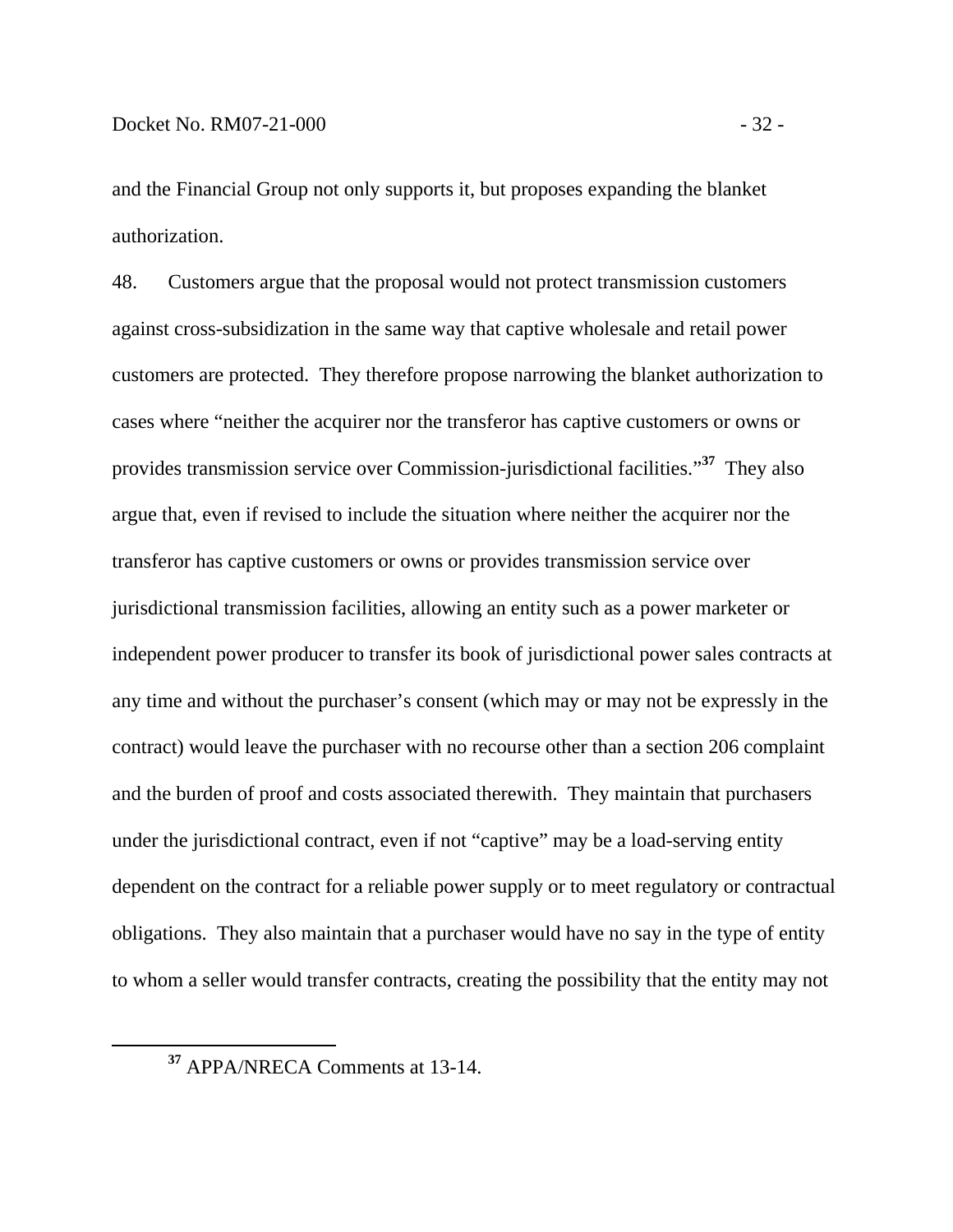be a suitable counterparty based upon factors such as creditworthiness or other financial criteria, or inexperience in administering the functions contemplated in the subject contract. Some Customers suggest that transfers may result in problems similar to the mortgage-loan business.

49. Sellers support the blanket authorization provided that it focuses only on transactions within the Commission's jurisdiction under section 203, and would supplement and not override or otherwise limit the proposed blanket authorization to parallel § 33.1(c)(2)(ii) or existing blanket authorizations. Sellers argue that with the stated constraints, the acquisition or disposition should pose no competitive or rate concerns or impacts on customers that would warrant case-by-case approval because: (1) the transfer of a wholesale power contract which does not provide for the control of generation or transmission cannot affect horizontal or vertical market power; (2) the transfer of a wholesale power contract to a party that does not have captive customers cannot affect the rates of captive customers (and therefore has no rate or crosssubsidization impacts); and (3) the transfer of a wholesale power contract does not affect the Commission's ability to regulate the contract or the parties to the transaction. Sellers assert that there is no regulatory purpose served by requiring section 203 approval for these transactions and states that it is unaware of a single instance where significant issues have been raised with respect to requests for approval of wholesale power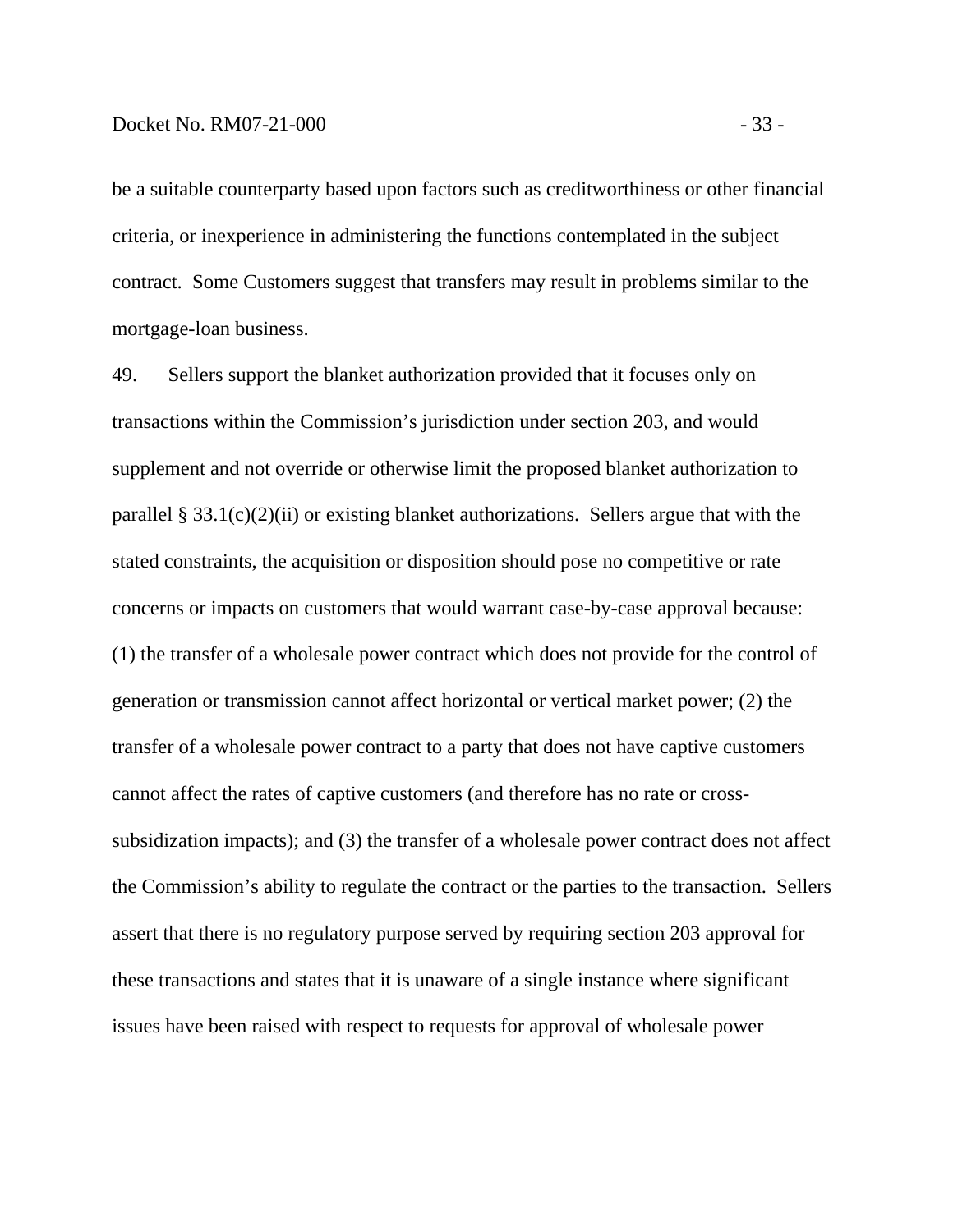contracts of this type. Further, Sellers argue that requiring pre-authorization in this circumstance results in delays and costs.

50. The Financial Group also supports the additional blanket authorization. In addition, it suggests that the blanket authorization not be limited to cases where the transferor also does not have captive customers. The Financial Group argues that where a transferor has captive customers, the issue is whether the transferor would be transferring the contract at a below-market price, thereby depriving its captive customers of the full value of the contract. However, where the transacting parties are not affiliates, it should be assumed that the transferor would seek market price, regardless of whether or not it has captive customers. Accordingly, it proposes the following addition to § 33.1(c): "Any public utility is granted a blanket authorization under section 203(a)(1) of the Federal Power Act to dispose of, transfer, or acquire a contract for the sale of electric energy in interstate commerce where the contract does not convey control over the operation of a generation or transmission facility, the transferor and acquirer are not affiliated, and the acquirer does not have captive customers."**<sup>38</sup>**

### **b. Commission Determination**

51. We adopt the proposed blanket authorization with modifications to address commenters' concerns. We agree with Sellers that the transfer of a wholesale power

**<sup>38</sup>** Financial Group Comments at 18.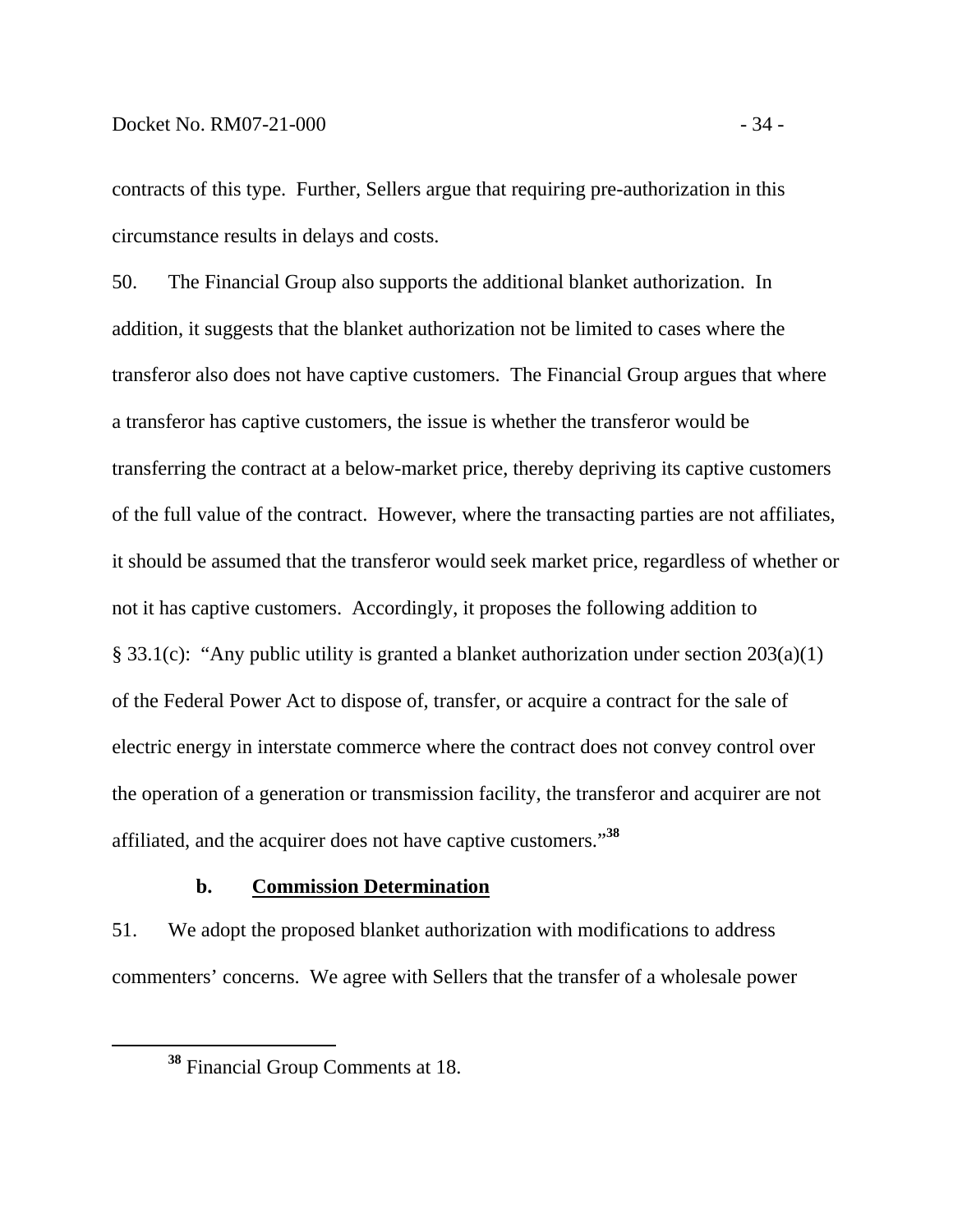contract which does not provide for the control of generation or transmission cannot affect horizontal or vertical market power. We also agree that, with the modification proposed by APPA/NRECA, the transfer of a wholesale power contract from one party that does not have captive customers or owns or provides transmission service over jurisdictional transmission facilities to another party that also does not have captive customers or owns or provides transmission service over jurisdictional transmission facilities cannot affect the rates of captive customers or transmission customers (and therefore has no rate or cross-subsidization impacts). However, in at least one case involving a transfer from one affiliated company to another, significant issues were raised with respect to requests for section 203 approval of wholesale power contracts of this type.**<sup>39</sup>** Such transactions do not have the market discipline that is present in arm's-length negotiations between unaffiliated parties. Finally, Sellers' argument that the transfer of a wholesale power contract would not affect the Commission's ability to regulate the contract or the parties to the transaction ignores the possibility of the contract being

transferred to a non-jurisdictional entity, in which case the Commission could lose the ability to regulate the contract or parties to the contract. Therefore, we will adopt the blanket authorization proposed in the Blanket Authorization NOPR, narrowing the

**<sup>39</sup>** Mirant Corp., 111 FERC ¶ 61,425 (2005). Pursuant to its bankruptcy reorganization, Mirant transferred power agreements with PEPCO to a newly-formed entity within the corporate family.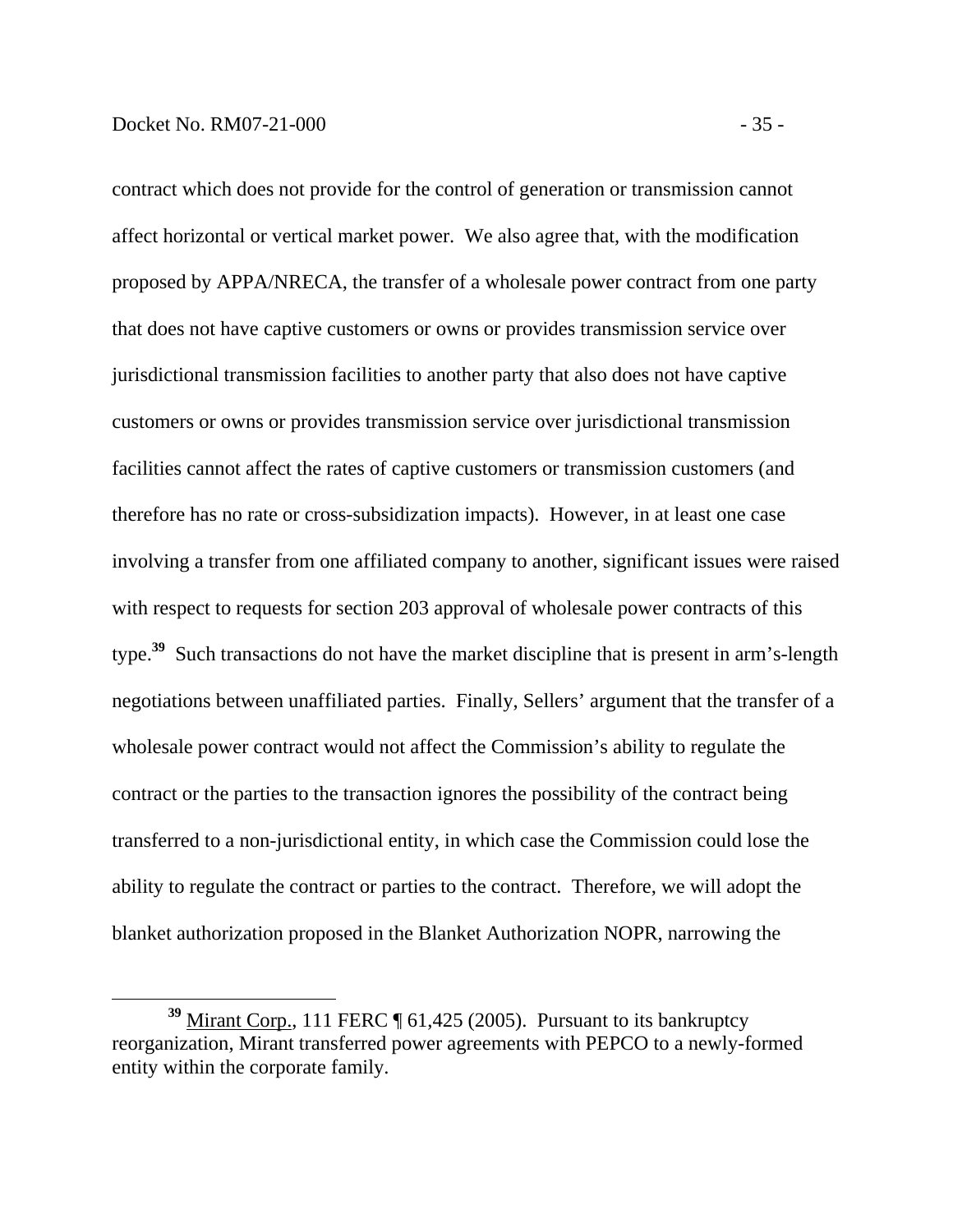blanket to apply in cases where neither the acquirer nor the transferor has captive customers or owns or provides transmission service over jurisdictional transmission facilities, and adding the following language to the end of the proposed blanket authorization: the parties to the transaction are neither associate nor affiliate companies, and the acquirer is a public utility.

52. Customers argue that granting a blanket authorization for the transfer of such jurisdictional contracts without the purchaser's consent (which may or may not be expressly in the contract) would result in the purchaser having no say in the type of entity to whom a seller would transfer contracts, thus leaving the purchaser with no recourse other than a section 206 complaint and the burden of proof and costs associated therewith. We do not find that argument compelling because a section 203 proceeding is unlikely to be the forum for a purchaser to protect its interest under a contractual arrangement. The Commission has stated that contractual provisions are beyond the scope of a section 203 proceeding.**<sup>40</sup>** Based on our experience, as discussed above, the transfer of such contracts, with the additional conditions on the purchaser and acquirer of the contracts also discussed above, would not adversely affect competition, rates or regulation, and would not result in cross-subsidization, and therefore would be consistent with the public interest. Moreover, whether the contracts were being transferred pursuant

**<sup>40</sup>** See, e.g., American Electric Power Service Corporation, 107 FERC ¶ 61,209, at P 17 (2004).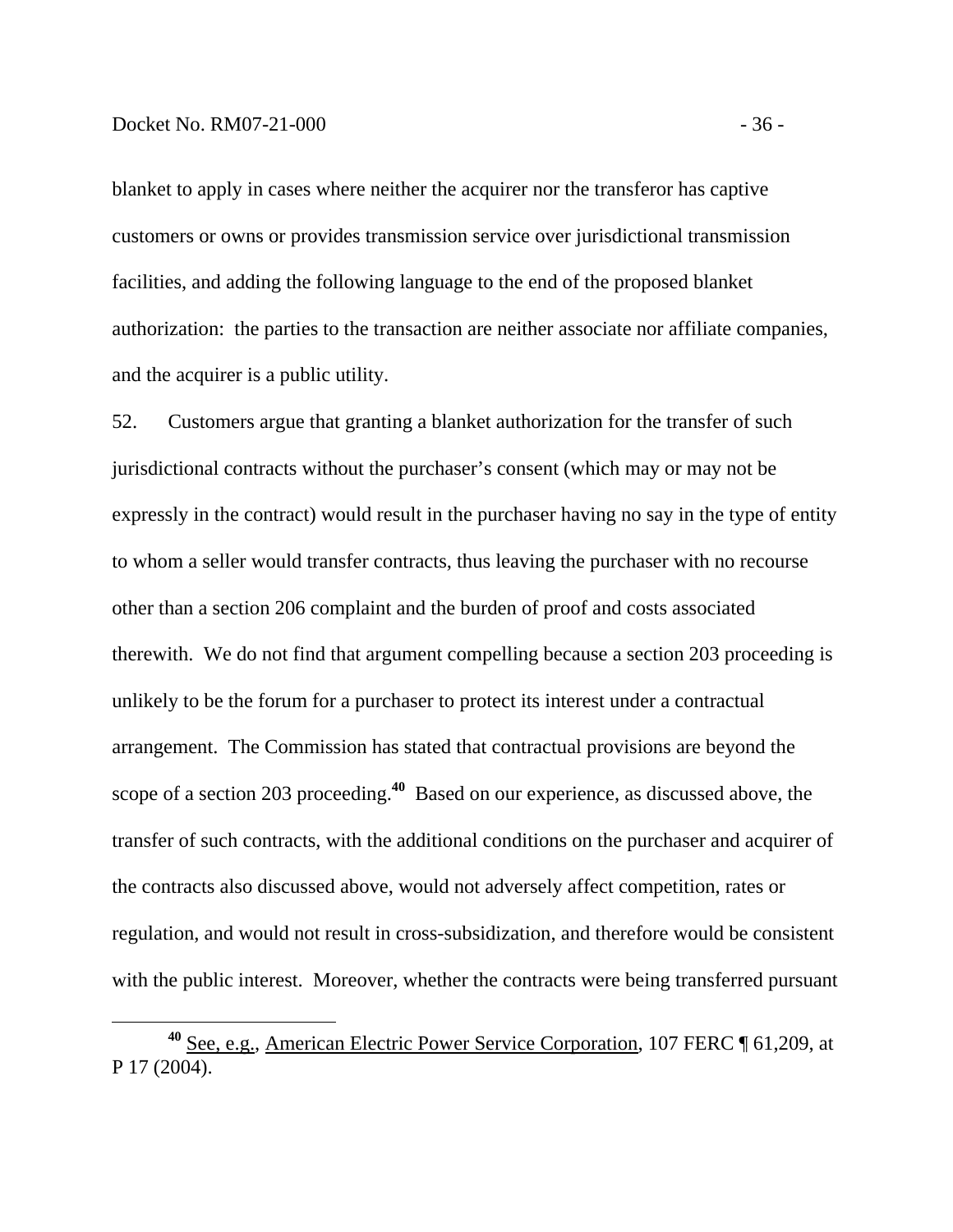### Docket No. RM07-21-000 - 37 -

to a blanket authorization or an individual section 203 authorization, purchasers would be able to protect their interests by exercising any relevant contractual provisions and, if necessary, by filing a section 206 complaint. Thus, granting the blanket authorization does not adversely affect a purchaser's ability to protect its interests.

53. We decline to adopt the Financial Group's proposal to expand the blanket authorization to cover cases where the transferor does have captive customers but the acquirer does not. We agree with the Financial Group that, presumably, the transferor would seek market price regardless of whether or not it has captive customers. However, captive customers of the transferor would not necessarily receive the benefit from such transactions and could be faced with paying higher rates due to increased costs for replacement power.

### **C. New Requests for Clarification and/or Blanket Authorizations**

# **1. Blanket Authorization Under Section 203(a)(1) for Public Utility Sales of Non-Voting Securities**

#### **a. Comments**

54. EEI argues that the Commission should disclaim jurisdiction under section  $203(a)(1)$  over public utility sales of non-voting securities. EEI argues that such an authorization would parallel the authorization in 18 CFR  $33.1(c)(2)(i)$  for holding companies to acquire non-voting securities, if the acquisition does not transfer control.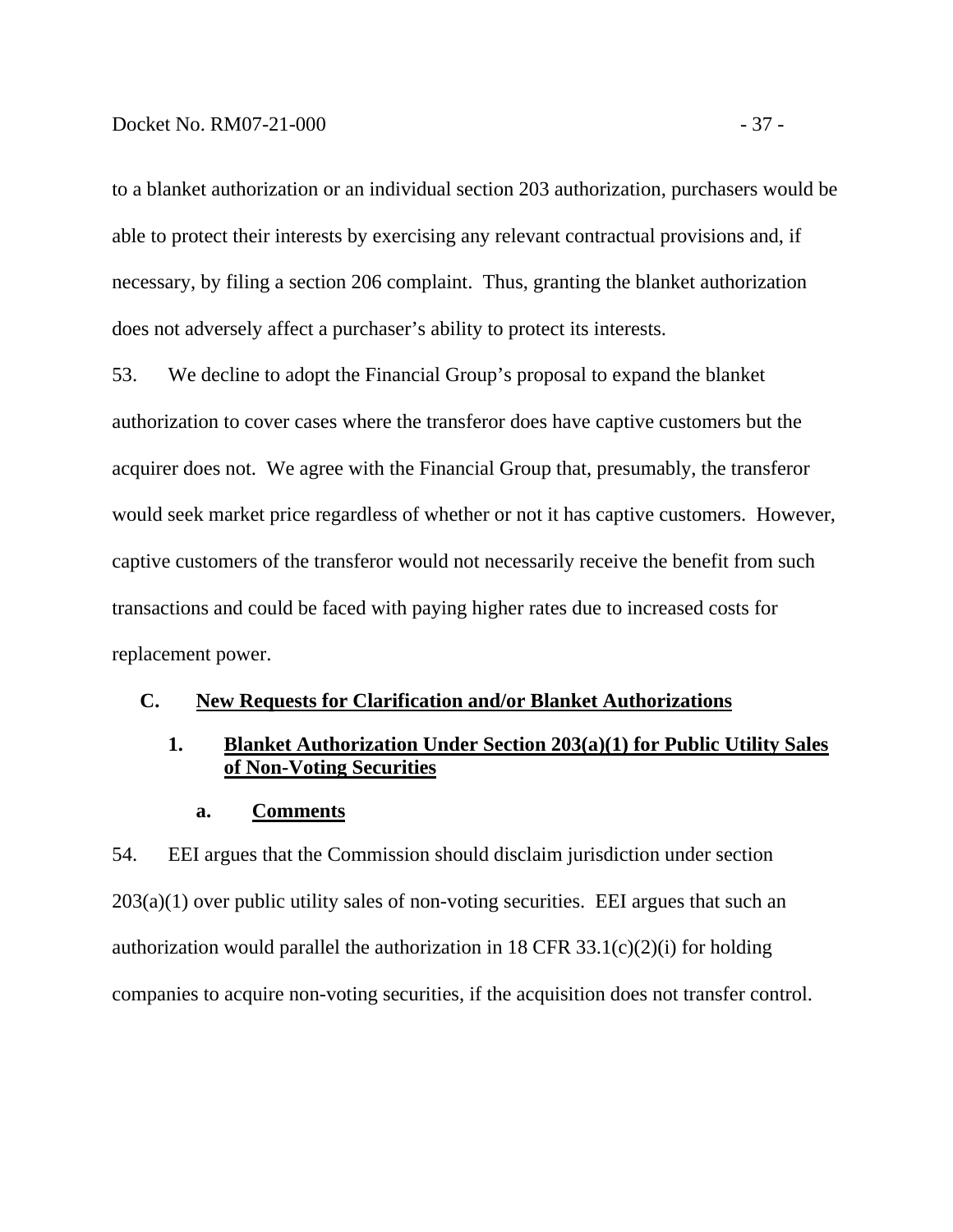55. We agree that if a non-voting security does not convey control, its transfer is not jurisdictional under the "or otherwise dispose" provision in section  $203(a)(1)(A)$ .<sup>41</sup> As the Commission stated in the Supplemental Policy Statement, and has recently held in case-specific requests for blanket authorizations under section  $203(a)(1)$ ,<sup>42</sup> transactions that do not transfer control of a public utility or jurisdictional facilities do not fall within the "otherwise dispose" language of section  $203(a)(1)(A)$  and thus do not require approval under section  $203(a)(1)(A)$ <sup>43</sup> If a non-voting security conveys control (e.g., through veto rights or some other means), our requirements regarding transfers of control apply.

# **2. Clarification Regarding a Public Utility's Transfer of Securities to its Holding Companies**

**a. Comments**

56. EEI argues that the Commission should clarify that a public utility that is a subsidiary of a holding company may transfer its own securities to that holding company

**<sup>42</sup>** Supplemental Policy Statement, FERC Stats. & Regs. ¶ 31,253 at P 37; see, e.g., Legg Mason, Inc., 121 FERC ¶ 61,061, at P 18 (2007).

**<sup>43</sup>** This does not affect a public utility's responsibilities under sections  $203(a)(1)(C)$  or  $203(a)(1)(D)$ , which apply to public utilities' acquisitions of public utility securities and generating facilities.

**<sup>41</sup>** We note that the situation is different under section 203(a)(2). Jurisdiction over acquisitions of securities under section  $203(a)(2)$  attaches whether or not there is a transfer of control if the acquisition is over \$10 million.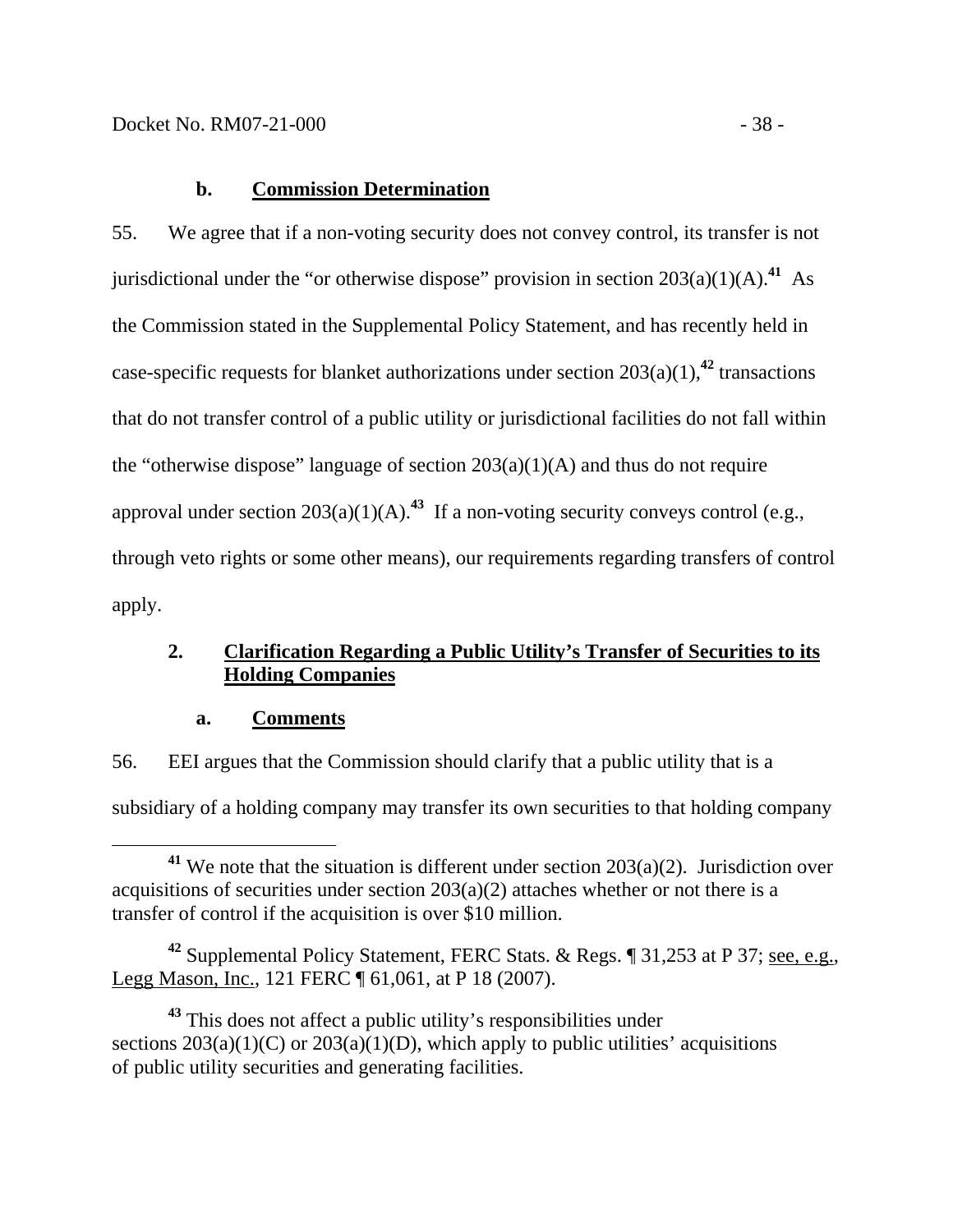without a separate authorization as a counterpart to the  $18 \text{ CFR } 33.1(c)(2)(iii)$ authorization for holding companies to acquire such securities. EEI argues that because the holding company acquisition of such securities (which is inherently part of what it means to be a holding company) can result in no change of control, the Commission lacks jurisdiction.

### **b. Commission Determination**

57. We find that a public utility that is the subsidiary of a single holding company may transfer its own securities to that holding company without a separate authorization under section 203(a)(2) for holding companies to acquire such securities. Where a single holding company system already has control of a subsidiary public utility, the transfer of securities from that public utility to the holding company would not be a change in control.**<sup>44</sup>**

# **3. Clarification Regarding the Internal Corporate Reorganization Blanket Authorization**

#### **a. Comments**

58. EEI asks the Commission to discuss and/or revise the internal corporate reorganization blanket authorization under 18 CFR  $33.1(c)(6)^{45}$  to clarify that non-

**<sup>44</sup>** Our determination here does not affect any separate requirement that the public utility may have under section 204 of the FPA regarding the issuance of securities. 16 U.S.C. 824c.

<sup>&</sup>lt;sup>45</sup> This is a blanket authorization under both sections  $203(a)(1)$  and section 203(a)(2) for internal corporation reorganizations that do not result in the (continued)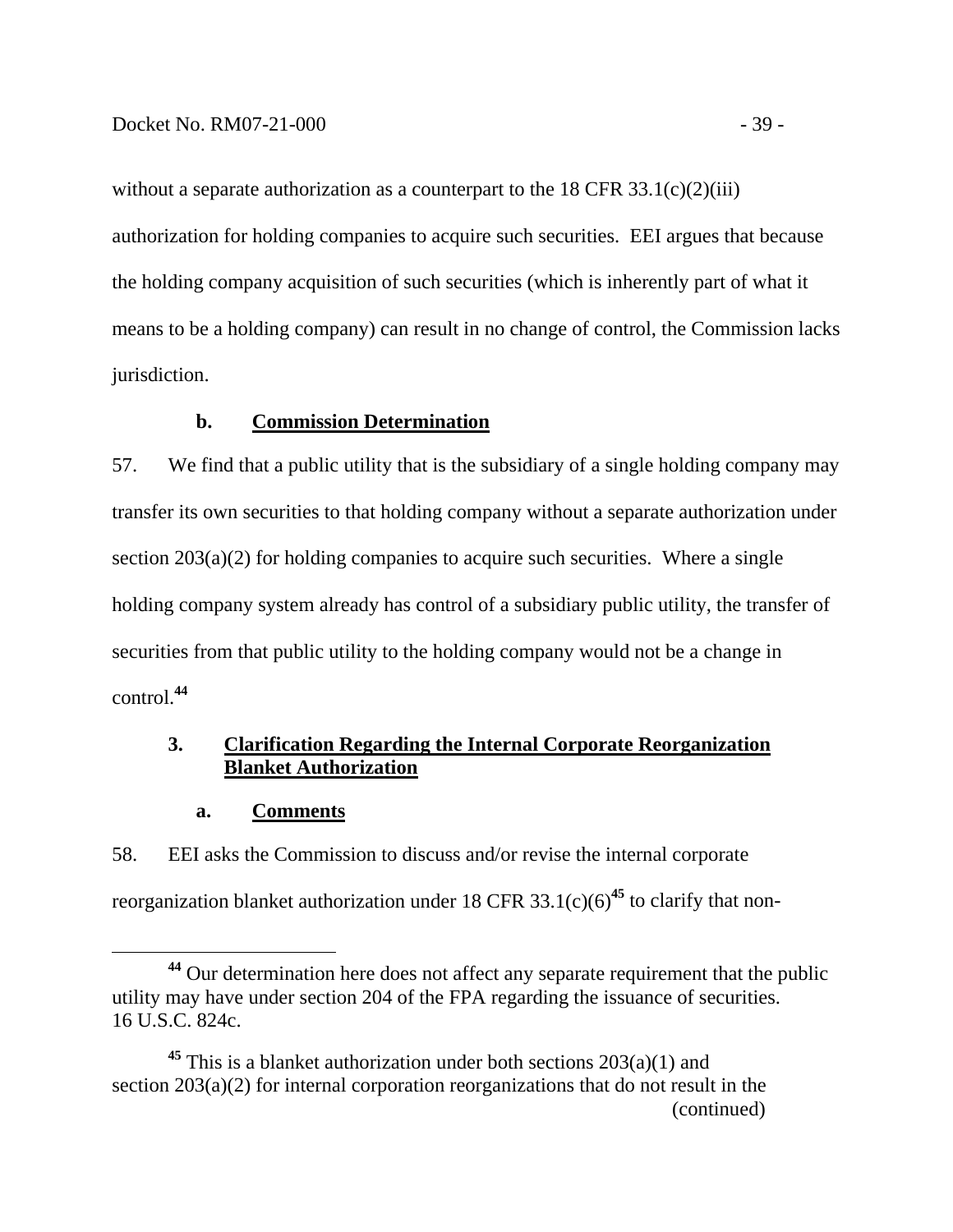$\overline{a}$ 

traditional public utilities with market-based rates should not be considered traditional public utilities merely by ownership of incidental transmission facilities.**<sup>46</sup>**

59. EEI states that while the Commission has clarified that the blanket authorization in 18 C.F.R. § 33.1(c)(6) allows "upstream" reorganizations of "non-traditional public utilities," the blanket authorization does not allow the reorganization of a traditional public utility. EEI states that to qualify as a non-traditional public utility under the language of § 33.1(c)(6), the entity may not "own or provide transmission service over jurisdictional transmission facilities."

60. According to EEI, because many non-traditional utilities, including EWGs and others with market-based rates, own some incidental jurisdictional transmission facilities (e.g., step-up transformers), the blanket authorization rule for internal corporate reorganizations may unnecessarily restrict the reorganization of what otherwise would clearly be a non-traditional public utility. EEI argues that ownership of step-up transformers or other incidental transmission facilities should not change the fact that case-by-case approval by the Commission is unnecessary for the reorganization of such

reorganization of a traditional public utility that has captive customers or that owns or provides transmission service over jurisdictional transmission facilities, and that do not present cross-subsidization issues. 18 CFR 33.1(c)(6).

**<sup>46</sup>** EEI notes that it is not proposing to expand the blanket authorization for internal corporate reorganizations to cover the transfer of assets from one non-traditional public utility subsidiary to another, as such proposal was rejected in the Supplemental Policy Statement.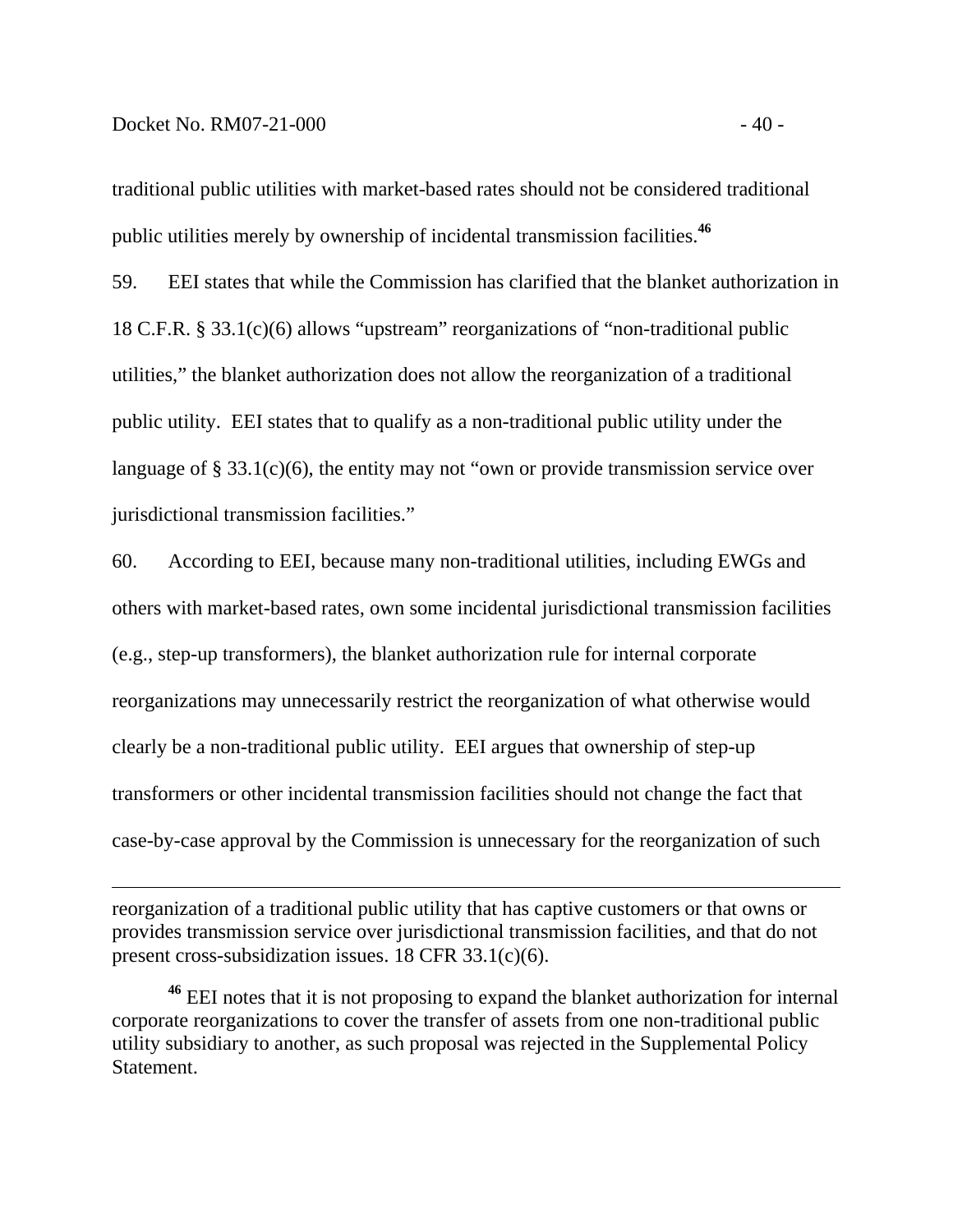otherwise non-traditional utilities with no captive customers and whose reorganization would pose no cross-subsidization issues and would not change the ultimate control of the entities.

### **b. Commission Determination**

61. We grant EEI's request for clarification. The term "traditional public utility," as used in the Order No. 669 rulemaking proceeding was taken from prior Commission orders where the term was used to refer to utilities with franchised service territories.**<sup>47</sup>** In the Notice of Proposed Rulemaking prior to issuance of Order No. 669, the Commission further noted that, "[i]n the context of considering cross-subsidization or affiliate abuse concerns associated with power transactions between public utility affiliates, the Commission has differentiated between utility activities and non-utility activities according to whether they were being conducted by a public utility with captive wholesale or retail customers served under cost-based rates (sometimes described as a 'traditional public utility')."**<sup>48</sup>** In Order No. 669, the Commission continued to implicitly define traditional utility as a public utility with wholesale or retail customers served

**<sup>47</sup>** See, e.g., Sierra Pacific Power Co., 95 FERC ¶ 61,193, at 61,178-79 (2001).

**<sup>48</sup>** Transactions Subject to FPA Section 203, Notice of Proposed Rulemaking, FERC Stats. & Regs. ¶ 32,589, at P 43 (2005). In Order No. 669, the Commission continued to define "traditional public utility" as those with wholesale or retail customers served under cost-based regulation. Order No. 669, FERC Stats. & Regs. ¶ 31,200 at P 169.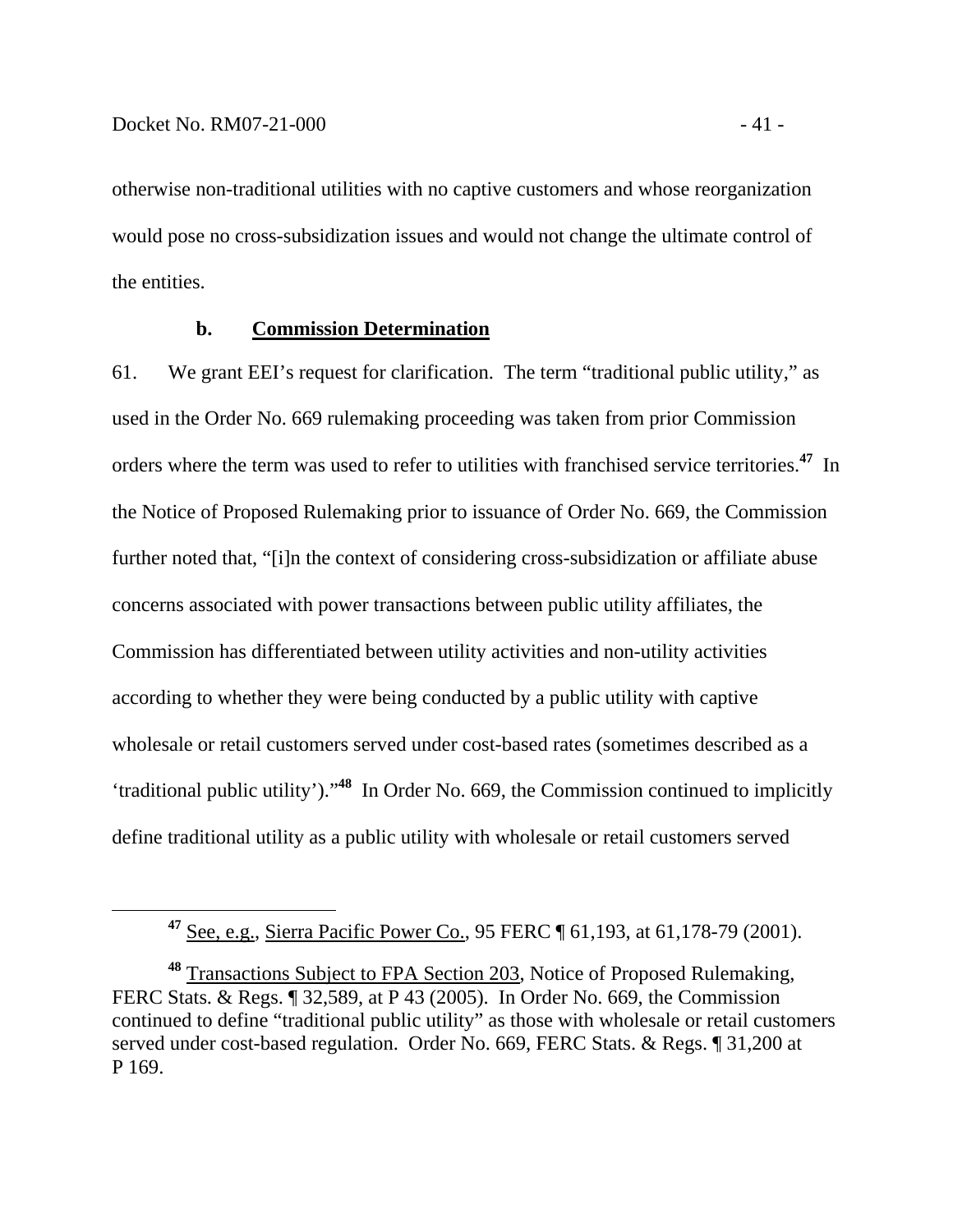under cost-based regulation.**<sup>49</sup>** Thus, EWGs and other utilities that do not have franchised service territories are not considered to be "traditional public utilities" in the first instance, and therefore, their ownership of merely incidental transmission facilities does not make such a utility a traditional public utility by virtue of its ownership of those facilities.

### **D. Clarification of the Definition of "Captive Customer"**

62. In considering the comments in this docket, in response to the Affiliate Transactions NOPR and on rehearing of the Market-Based Rate Final Rule, and in reviewing the use of the definition of captive customers in our other rules, we believe it appropriate to modify the definition of captive customers to make explicit what was only implicit in our earlier rules – that the definition is intended to apply to customers served by a franchised public utility under cost-based regulation. Accordingly, the Commission will revise the definition of captive customers in 18 CFR 33.1(b)(5) to mean any wholesale or retail electric energy customers served by a franchised public utility under cost-based regulation.

### **V. Information Collection Statement**

63. The Office of Management and Budget's (OMB) regulations require that OMB approve certain information collection and data retention requirements imposed by

**<sup>49</sup>** Order No. 669, FERC Stats. & Regs. ¶ 31,200 at P 169.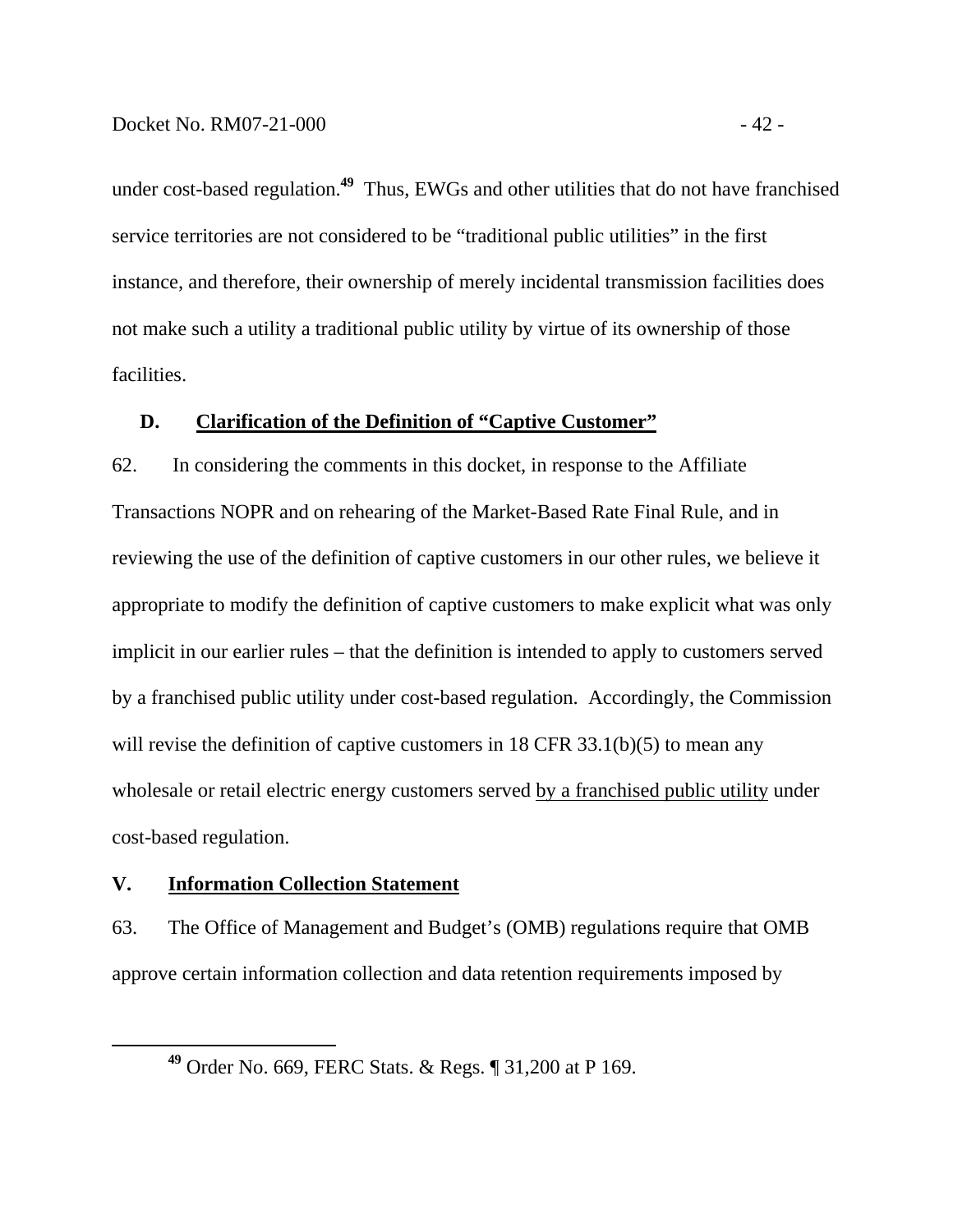agency rules.**<sup>50</sup>** The information collection requirements in this Final Rule are identified under the Commission's data collection, FERC-519, "Applications Under Federal Power Act Section 203." Under section 3507(d) of the Paperwork Reduction Act of 1995,**<sup>51</sup>** the reporting requirements in this rulemaking will be submitted to OMB for review.

64. The "public protection" provisions of the Paperwork Reduction of 1995 require each agency to display a currently valid control number and inform respondents that a response is not required unless the information collection displays a valid OMB control number on each information collection or provides a justification as to why the information collection control number cannot be displayed. In the case of information collections published in regulations, the control number is to be published in the Federal Register.

Public Reporting Burden: As the Commission stated in the Blanket Authorization NOPR, the regulations should have a minimal impact on the current reporting burden associated with an individual application, as they do not substantially change the filing requirements with which section 203 applicants must currently comply. Further, the Commission does not expect the total number of section 203 applications under amended section 203 to increase, but rather expects the total number of section 203 applications to

**<sup>50</sup>** 5 CFR 1320.

**<sup>51</sup>** 44 U.S.C. 3507(d).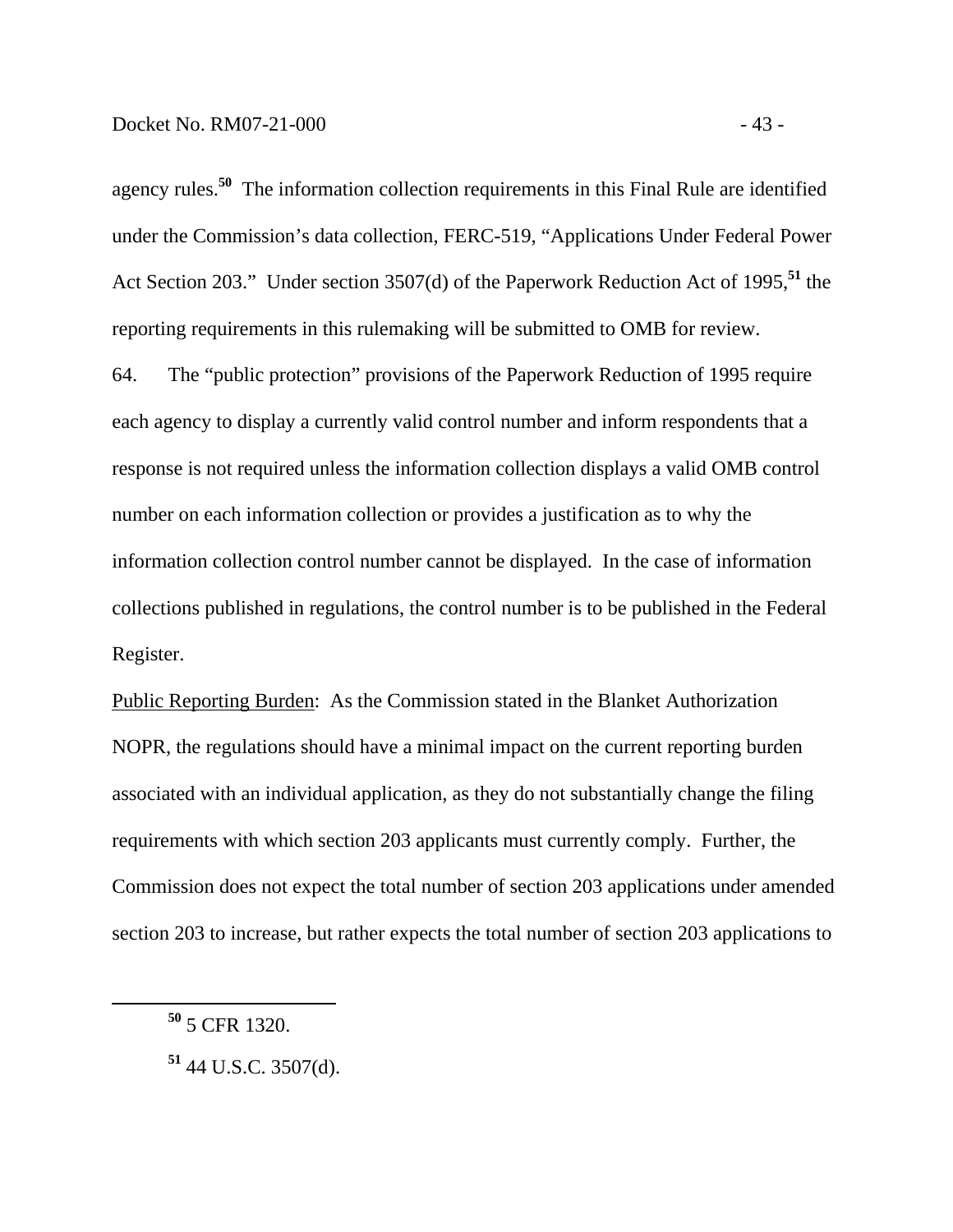decrease. This is because the regulations provide categories of jurisdictional transactions for which the Commission would not require applications seeking before-the-fact approval. This would reduce the burden on the electric industry because it will reduce the number of applications that need to be made to the Commission. The Commission received eight comments on the Blanket Authorization NOPR and no entity specifically addressed the Commission's information collection statement.

The Commission is submitting a copy of this Final Rule to OMB for review and approval. In their notice of November 28, 2007, OMB took no action on the Blanket Authorization NOPR, instead deferring their approval until review of the Final Rule. Title:FERC-519, "Application Under the Federal Power Act, Section 203" Action: Revised Collection

#### OMB Control No: 1902-0082

 The applicant will not be penalized for failure to respond to this information collection unless the information collection displays a valid OMB control number or the Commission has provided justification as to why the control number should not be displayed.

Respondents: Businesses or other for profit.

### Frequency of Responses: N/A

Necessity of the Information:This Final Rule codifies limited blanket authorizations under FPA section 203(a)(1), providing for categories of jurisdictional transactions under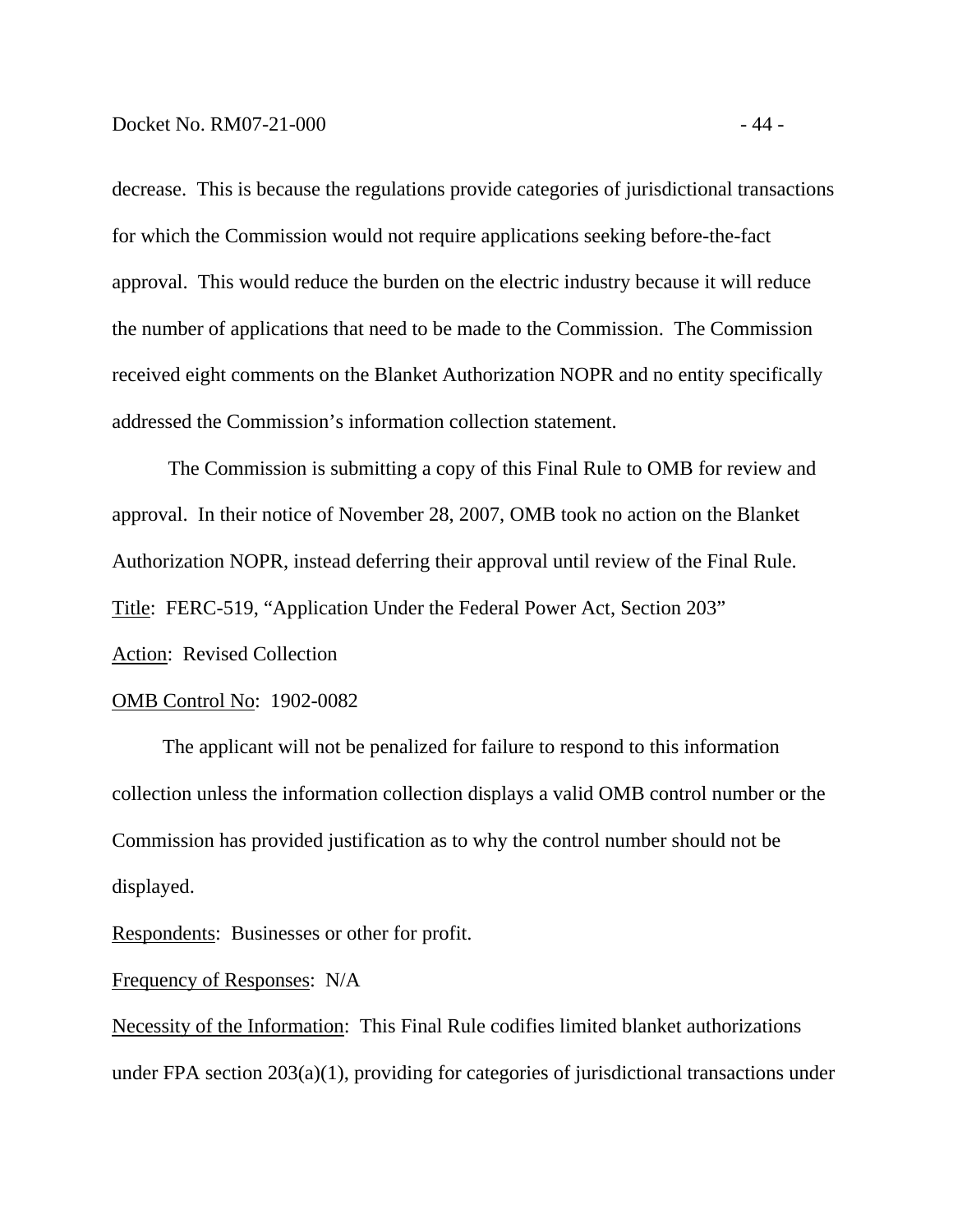section 203(a)(1) for which the Commission would not require applications seeking before-the-fact approval.

Internal Review:The Commission has conducted an internal review of the public reporting burden associated with the collection of information and assured itself, by means of internal review, that there is specific, objective support for its information burden estimate.

65. Interested persons may obtain information on the reporting requirements by contacting: Federal Energy Regulatory Commission, 888 First Street, N.E., Washington, D.C., 20426 [Attention: Michael Miller, Office of the Executive Director, Phone (202) 502-8415, fax (202) 273-0873, e-mail: michael.miller@ferc.gov]. Comments on the requirements of the Final Rule may also be sent to the Office of Information and Regulatory Affairs, Office of Management and Budget, Washington, D.C. 20503 [Attention: Desk Officer for the Federal Energy Regulatory Commission, fax (202) 395-7285, e-mail oira\_submission@omb.eop.gov].

#### **VI. Environmental Analysis**

66. The Commission is required to prepare an Environmental Assessment or an Environmental Impact Statement for any action that may have a significant adverse effect on the human environment.**<sup>52</sup>** The Commission has categorically excluded certain actions

**<sup>52</sup>** Order No. 486, Regulations Implementing the National Environmental Policy Act, 52 FR 47897 (Dec. 17, 1987), FERC Stats. & Regs., Regulations Preambles 1986- (continued)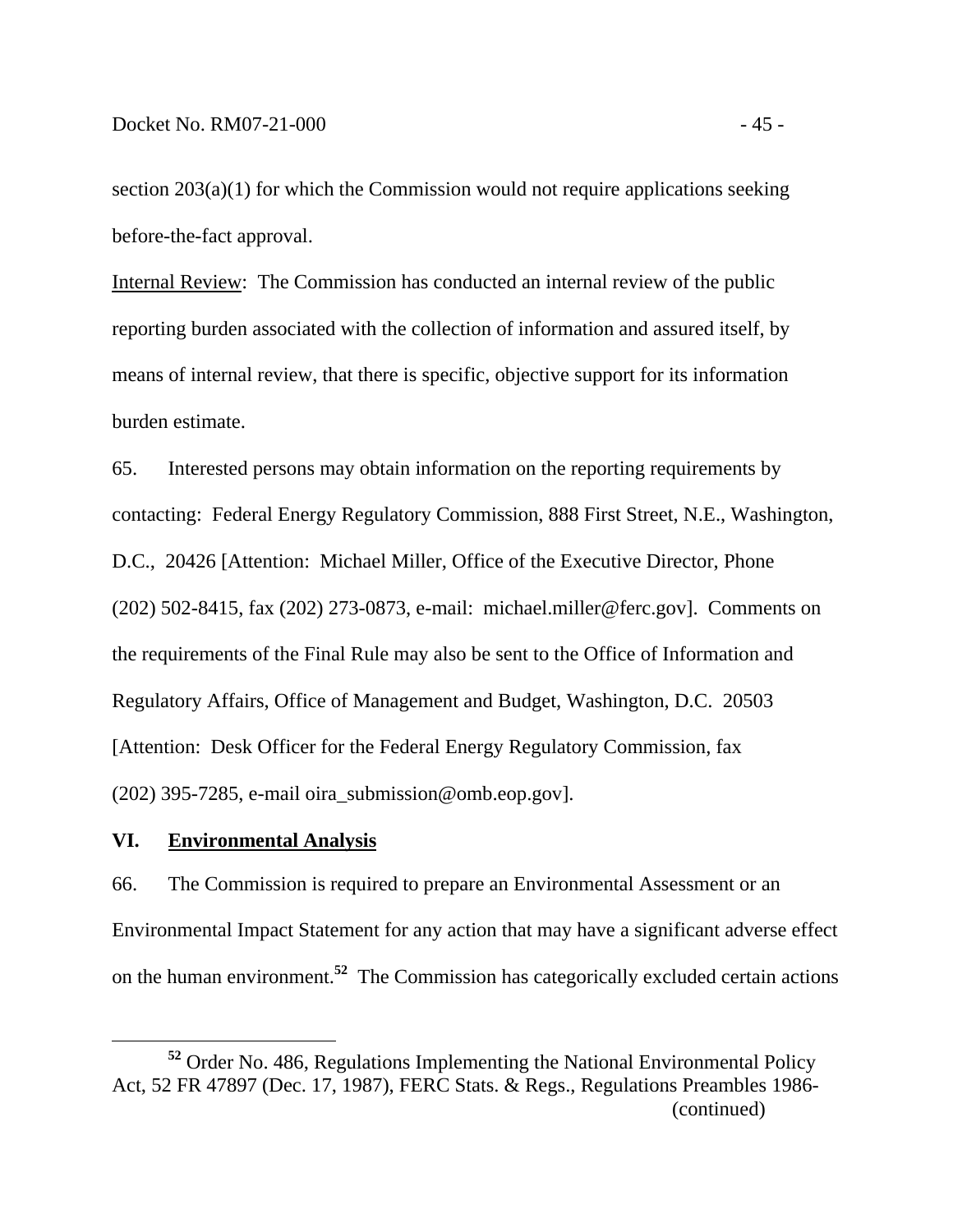from this requirement as not having a significant effect on the human environment.**<sup>53</sup>** The Final Rule is categorically excluded as it "do[es] not substantially change the effect of legislation or regulations being amended" and addresses actions under section 203.**<sup>54</sup>** Accordingly, no environmental assessment is necessary and none has been prepared in this Final Rule.

# **VII. Regulatory Flexibility Act**

67. The Regulatory Flexibility Act of 1980 (RFA)**<sup>55</sup>** generally requires a description and analysis of Final Rules that will have significant economic impact on a substantial number of small entities.**<sup>56</sup>** However, the RFA does not define "significant" or "substantial." Instead, the RFA leaves it up to an agency to determine the effect of its regulations on small entities.

 $\overline{a}$ 

**<sup>54</sup>** See 18 CFR 380.4(a)(2)(ii), 380.4(a)(16).

**<sup>55</sup>** 5 U.S.C. 601-12.

**<sup>56</sup>** The RFA definition of "small entity" refers to the definition provided in the Small Business Act, which defines a "small business concern" as a business that is independently owned and operated and that is not dominant in its field of operation. 15 U.S.C. 632. The Small Business Size Standards component of the North American Industry Classification System defines a small electric utility as one that, including its affiliates, is primarily engaged in the generation, transmission, and/or distribution of electric energy for sale and whose total electric output for the preceding fiscal year did not exceed 4 million MWh. 13 CFR 121.201.

<sup>1990 ¶ 30,783 (1987).</sup> 

**<sup>53</sup>** 18 CFR 380.4.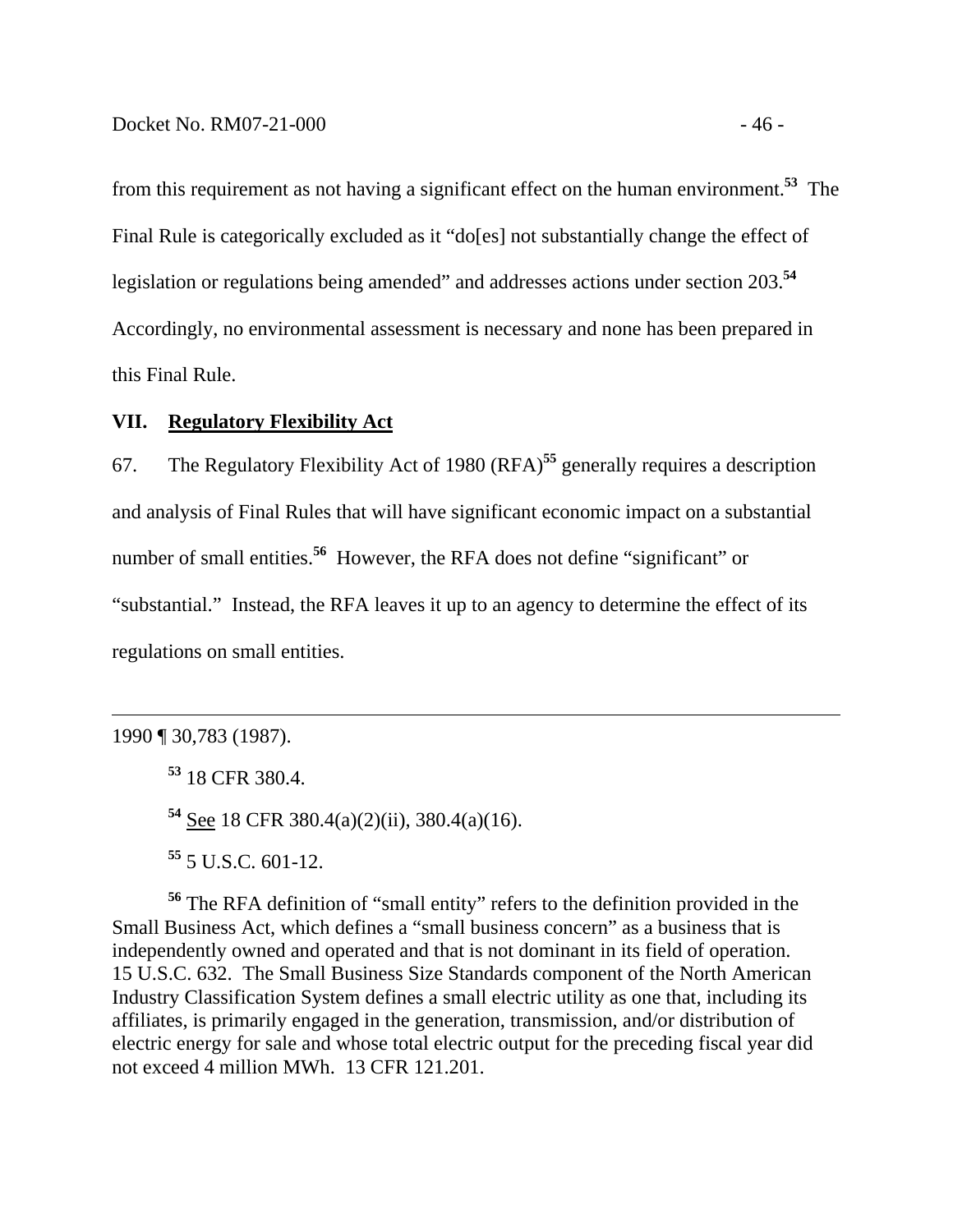68. Most filing companies regulated by the Commission do not fall within the RFA's definition of small entity.**<sup>57</sup>** Moreover, as noted above, this Final Rule codifies blanket authorizations under FPA section 203(a)(1), providing for categories of jurisdictional transactions under section 203(a)(1) for which the Commission would not require beforethe-fact approval. Thus, filing requirements are reduced by the rule. Therefore, the Commission certifies that the Final Rule will not have a significant economic impact on a substantial number of small entities. As a result, no regulatory flexibility analysis is required.

### **VIII. Document Availability**

69. In addition to publishing the full text of this document in the Federal Register, the Commission provides all interested persons an opportunity to view and/or print the contents of this document via the Internet through FERC's Home Page

(http://www.ferc.gov) and in FERC's Public Reference Room during normal business

hours (8:30 a.m. to 5:00 p.m. Eastern time) at 888 First Street, N.E., Room 2A,

Washington D.C. 20426.

70. From FERC's Home Page on the Internet, this information is available on eLibrary. The full text of this document is available on eLibrary in PDF and Microsoft

**<sup>57</sup>** 5 U.S.C. 601(3), citing to section 3 of the Small Business Act, 15 U.S.C. 632. Section 3 of the Small Business Act defines a "small-business concern" as a business which is independently owned and operated and which is not dominant in its field of operation.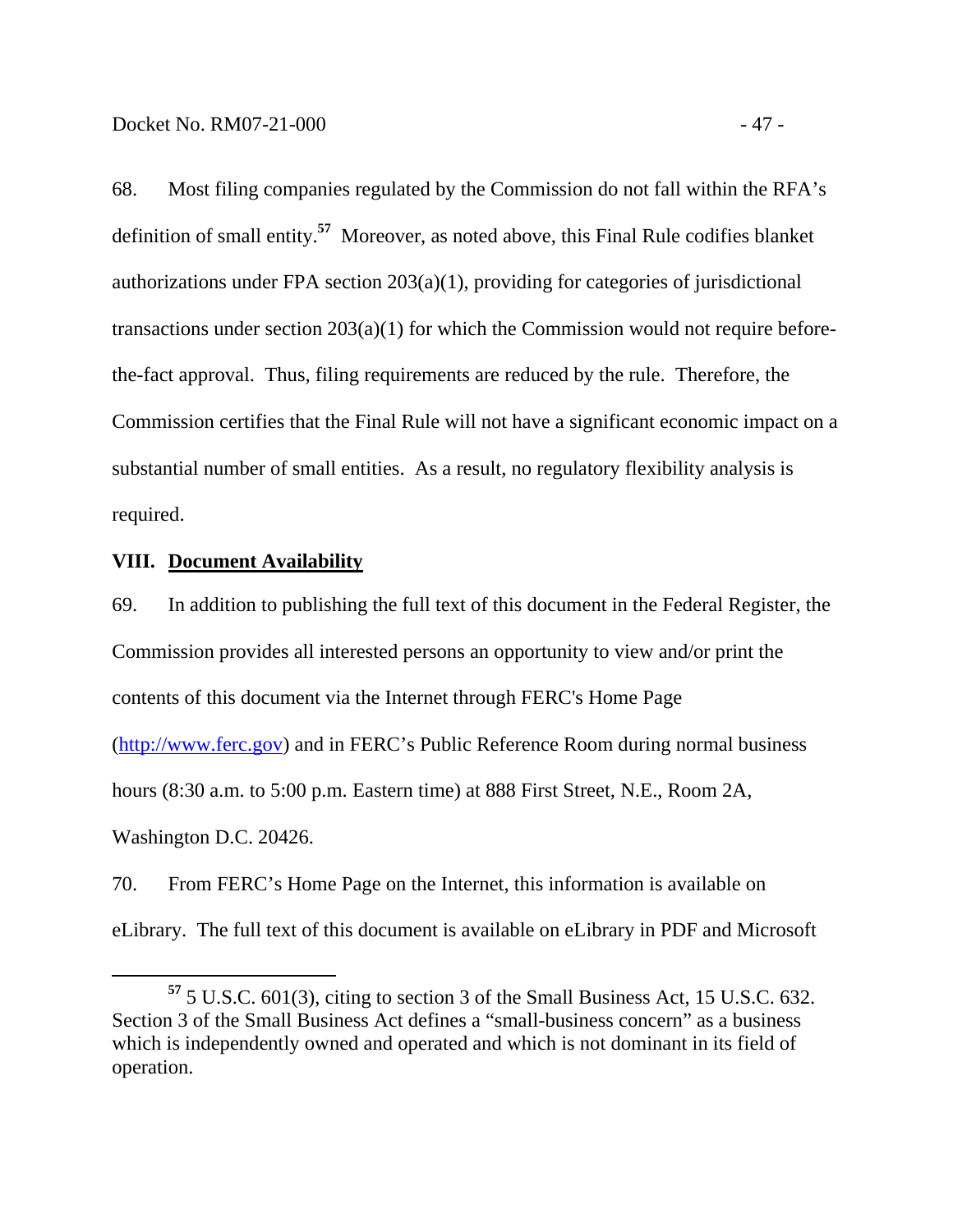Word format for viewing, printing, and/or downloading. To access this document in eLibrary, type the docket number excluding the last three digits of this document in the docket number field.

71. User assistance is available for eLibrary and the FERC's website during normal business hours from FERC Online Support at 202-502-6652 (toll free at 1-866-208-3676) or email at ferconlinesupport@ferc.gov, or the Public Reference Room at (202) 502-8371, TTY (202)502-8659. E-mail the Public Reference Room at public.referenceroom@ferc.gov.

# **IX. Effective Date and Congressional Notification**

72. These regulations are effective [insert date 30 days from publication in

**FEDERAL REGISTER**]. The Commission has determined, with the concurrence of the Administrator of the Office of Information and Regulatory Affairs of OMB, that this rule is not a "major rule" as defined in section 351 of the Small Business Regulatory Enforcement Fairness Act of 1996.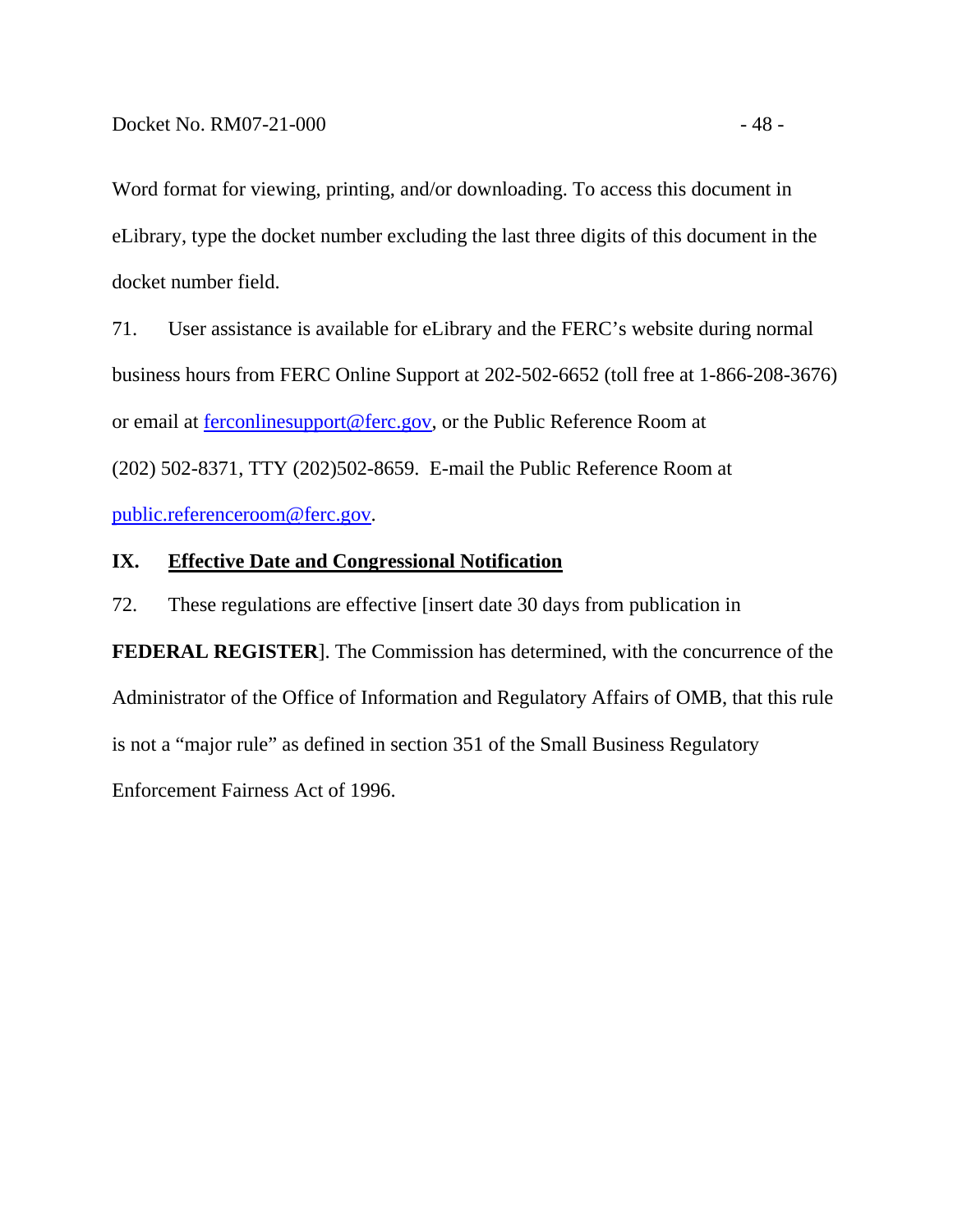Docket No. RM07-21-000 - 49 -

# List of subjects in 18 CFR part 33

Electric utilities, Reporting and recordkeeping requirements, Securities.

By the Commission.

 $(S E A L)$ 

 Kimberly D. Bose, Secretary.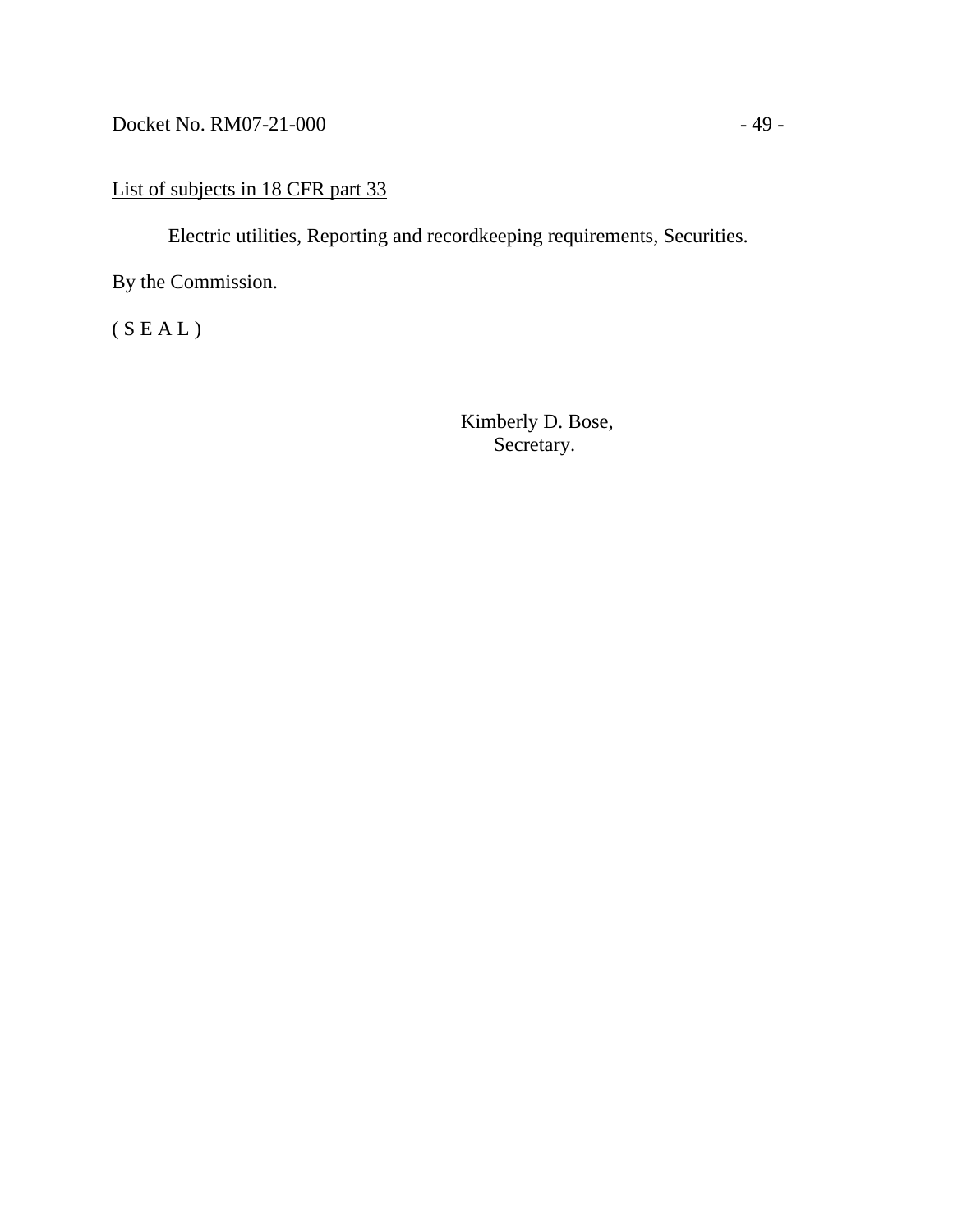In consideration of the foregoing, the Commission amends Part 33, Chapter I, Title 18, Code of Federal Regulations, to read as follows:

# **PART 33 – APPLICATIONS UNDER FEDERAL POWER ACT SECTION 203.**

1. The authority citation for part 33 continues to read as follows:

Authority: 16 U.S.C. 791a-825r, 2601-2645; 31 U.S.C. 9701; 42 U.S.C.

7101-7352; Pub. L. No. 109-58, 119 Stat. 594.

2. In § 33.1, paragraph (b)(5) is revised to read as follows:

### **§ 33.1 Applicability, definitions, and blanket authorizations**.

\* \* \* \* \*

(b) \* \* \*

 (5) For purposes of this part, the term captive customers means any wholesale or retail electric energy customers served by a franchised public utility under cost-based regulation.

3. In § 33.1, paragraphs  $(c)(12)$  through  $(c)(15)$  are added to read as follows:

### **§ 33.1 Applicability, definitions, and blanket authorizations**.

\* \* \* \* \*

 $(c)$  \* \* \*

(12) A public utility is granted a blanket authorization under section  $203(a)(1)$  of the Federal Power Act to transfer its outstanding voting securities to any holding company granted blanket authorizations in paragraph (c)(2)(ii) of this section if, after the